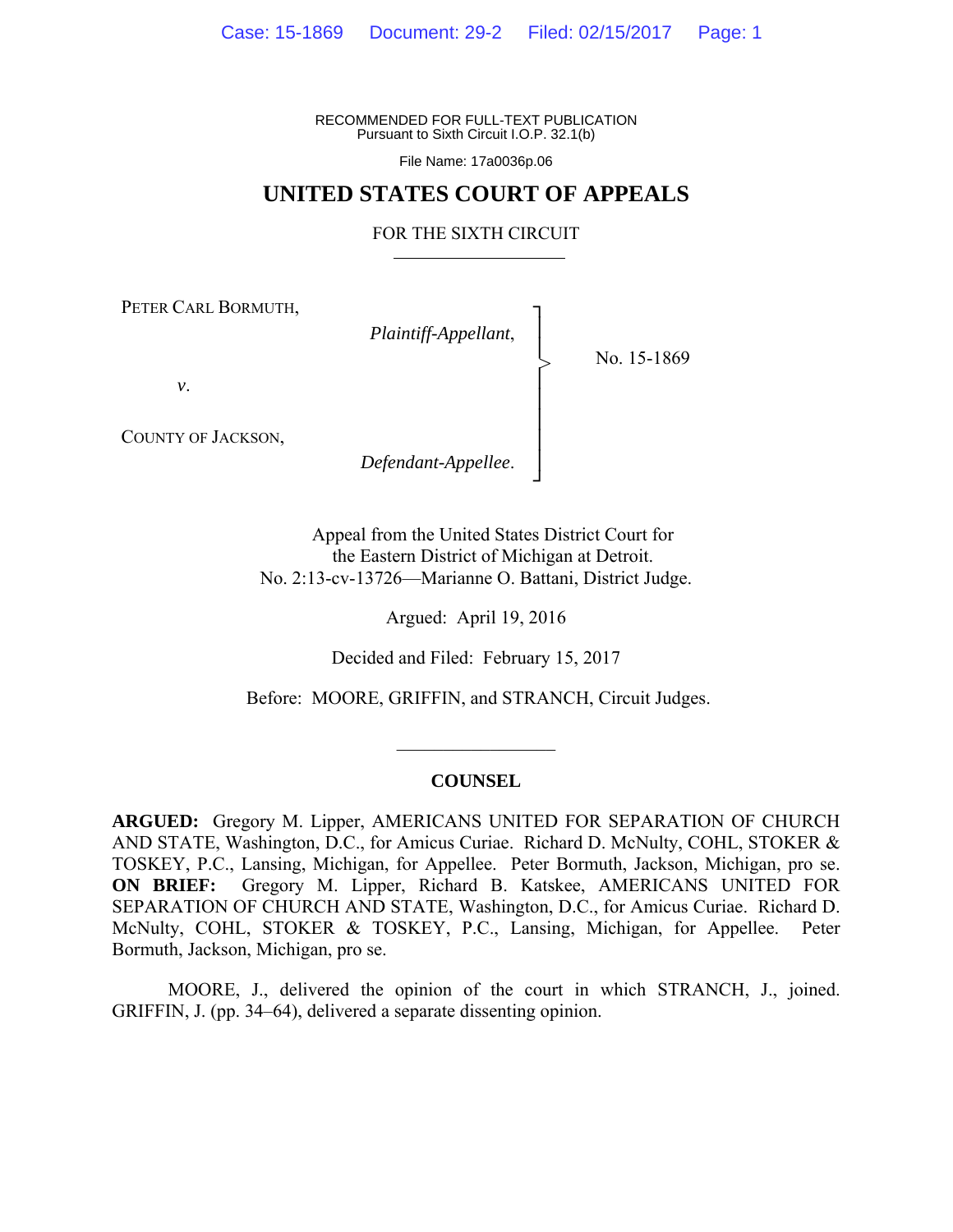### **OPINION**

 $\frac{1}{2}$ 

 $\frac{1}{2}$ 

 KAREN NELSON MOORE, Circuit Judge. The Board of Commissioners in Jackson County, Michigan begins its monthly meetings with a prayer. Peter Bormuth, a resident of Jackson County, filed suit against the County asserting that this prayer practice violates the First Amendment's Establishment Clause. The district court granted the County's motion for summary judgment and denied Bormuth's motion for summary judgment, and Bormuth now appeals. We hold that the district court erred in rejecting Bormuth's argument that the prayer practice coerced residents to support and participate in the exercise of religion. Accordingly, we **REVERSE** the district court's grant of summary judgment to the County and **REMAND** for entry of summary judgment in Bormuth's favor and for further proceedings consistent with this opinion.

#### **I. BACKGROUND**

The facts in this case are not in dispute. The Jackson County Board of Commissioners has nine members, including a Chairman, who are elected by the people of Jackson County. In addition to overseeing other Jackson County bodies, the Board of Commissioners holds monthly meetings to address matters of local concern. Each meeting begins with a call to order, after which the Chairman directs those in attendance to "rise" and "assume a reverent position." R. 10 (Am. Compl.  $\P$ [17, 19) (Page ID #64–65). Then one of the Commissioners—all of whom are Christian—delivers a prayer. *Id.*  $\P\P$  19–23 (Page ID #64–66). Immediately after the prayer, the Board of Commissioners invites residents, often children, to lead attendees in the Pledge of Allegiance. *Id.* ¶ 17 (Page ID #64). The Board of Commissioners' meetings are open to the public and, for citizens who are unable to attend, are videotaped and posted on Jackson County's website. *Id.* ¶ 16 (Page ID #64).

Bormuth is a self-described Pagan and Animist. *Id.* ¶ 13 (Page ID #63). He believes in the "attribution of conscious life to objects in and phenomena of nature" and the "existence of spirits separable from bodies." *Id.* (emphasis removed) (internal quotation marks omitted).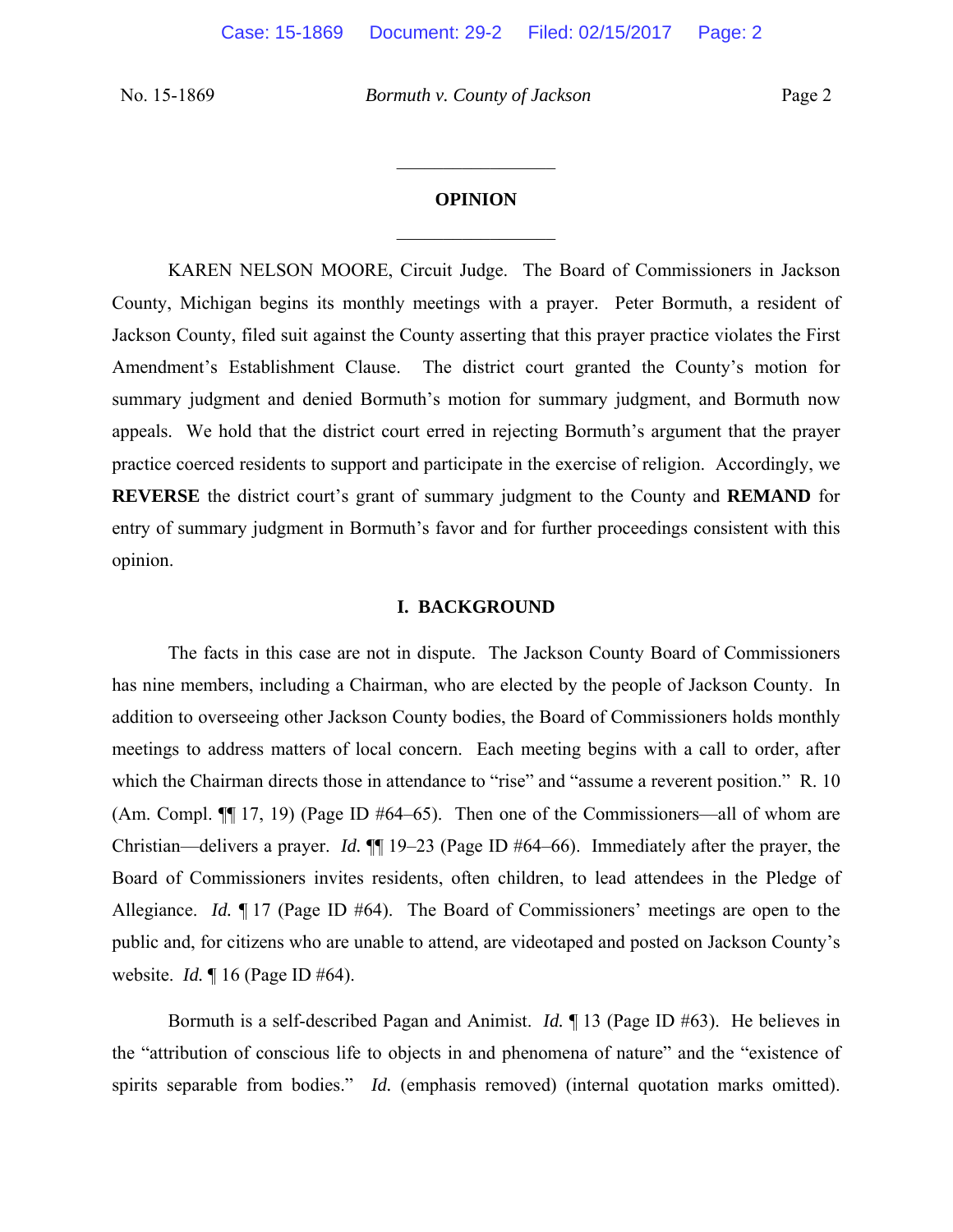Bormuth worships the Sun and the Moon, as well as ancestral spirits, but his "primary deity is the Mother Earth." *Id.* He has written essays, poetry, and music on the subject. *Id.* Deeply concerned with environmental issues, Bormuth started attending the Board of Commissioners' monthly meetings because he believed that the County was releasing pollutants into a local river. *Id.*

In July 2013, Bormuth attended the Board of Commissioners' meeting to speak about closing the Jackson County Resource Recovery Facility, the mass-burn waste combustor that he believed was polluting the local river. *Id.*  $\sqrt{25}$  (Page ID #66–67). At the meeting, after the Chairman said "all rise," one of the Commissioners gave the following prayer:

Bow your heads with me please. Heavenly father we thank you for this day and for this time that we have come together. Lord we ask that you would be with us while we conduct the business of Jackson County. Lord help us to make good decisions that will be best for generations to come. We ask that you would bless our troops that protect us near and far, be with them and their families. Now Lord we wanna [sic] give you all the thanks and all the praise for all that you do. Lord I wanna [sic] remember bereaved families tonight too, that you would be with them and take them through difficult times. We ask these things in your son Jesus's name. Amen.

*Id.*  $\sqrt{23}$  (Page ID #65–66). As a Pagan and an Animist, Bormuth was uncomfortable with the Commissioner's prayer. *Id.* ¶ 24 (Page ID #66). He felt like he was being forced to participate in a religion to which he did not subscribe in order to bring a matter of concern to his local government. *Id.*

Bormuth attended the Board of Commissioners' August 2013 meeting as well. *Id.* ¶ 28 (Page ID #68). A Commissioner opened the meeting with the following prayer:

Please rise. Please bow our heads. Our heavenly father we thank you for allowing us to gather here in your presence tonight. We ask that you watch over us and keep your guiding hand on our shoulder as we deliberate tonight. Please protect and watch over the men and women serving this great nation, whether at home or abroad, as well as our police officers and firefighters. In this we pray, in Jesus name, Amen.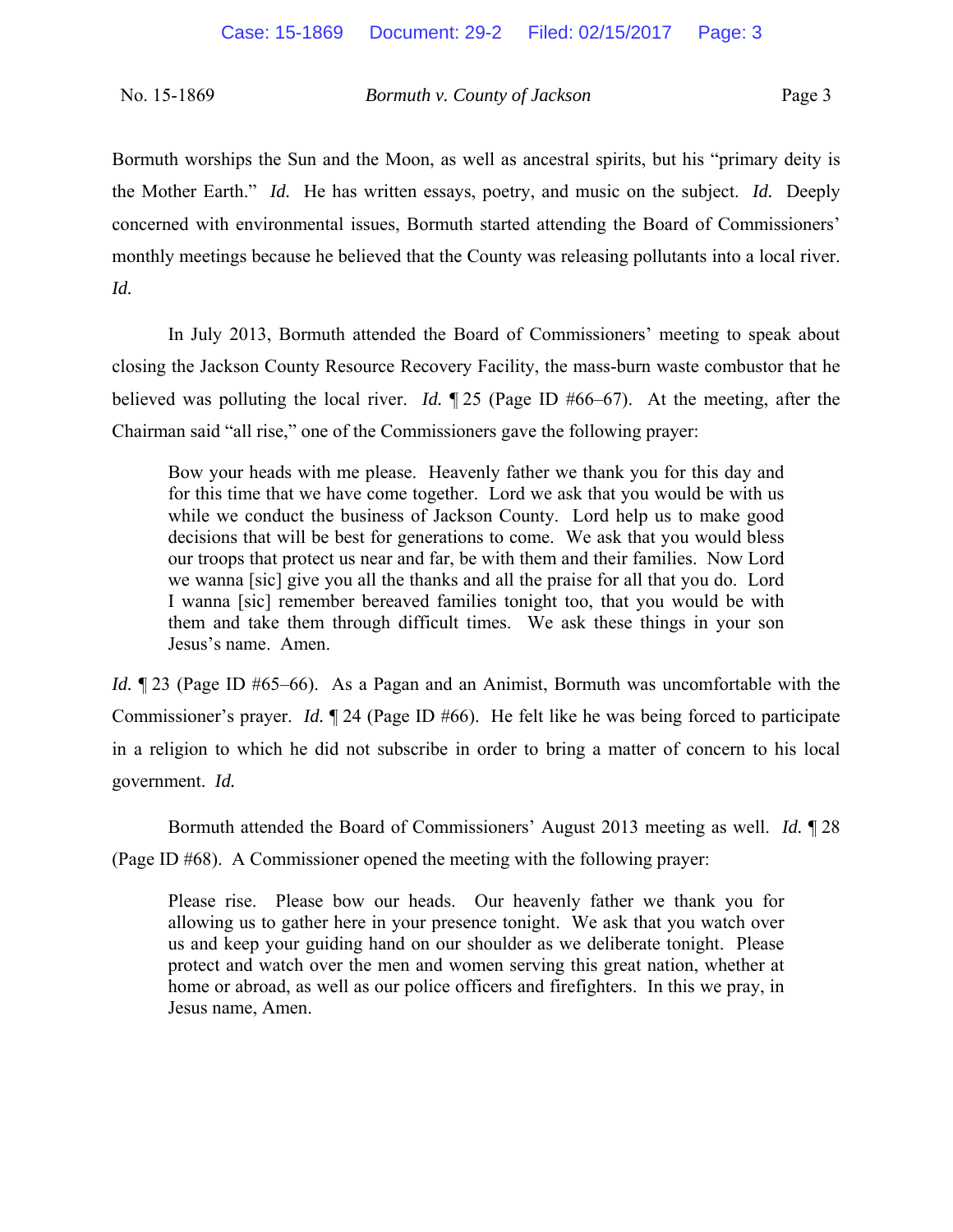*Id.* During the prayer, Bormuth was the only one in attendance who did not rise and bow his head. *Id.* 129 (Page ID #68). Bormuth felt isolated, and he worried that the Board of Commissioners would hold against him his decision to stay seated. *Id.* 

On the agenda for the August 2013 meeting was whether Jackson County employees with concealed-weapons permits could carry handguns at work. *Id.*  $\parallel$  30 (Page ID #68–69). Following a discussion of Second Amendment rights, the Board of Commissioners voted in favor of the County employees who wished to carry handguns at work. *See id.* During the public-comment period, Bormuth stood and addressed the Board of Commissioners, calling attention to what he believed was an equally important constitutional issue: First Amendment rights. *Id.* ¶ 31 (Page ID #69). Bormuth told the Commissioners that he thought that the monthly prayers violated the Establishment Clause and criticized the Commissioners for selectively following the Bill of Rights. *Id.* While Bormuth was speaking, one of the Commissioners "made faces expressing his disgust" and then turned his chair around, refusing to look at Bormuth while he spoke. *Id.* The Commissioner's reaction "confirm[ed] [Bormuth's] fear[]" that his refusal to join the prayers would prejudice the Board of Commissioners against him. *Id.* Bormuth filed suit against the County ten days later, alleging that the prayer practice violated the Establishment Clause. R. 1 (Compl.) (Page ID #1).

While Bormuth's suit was pending before the district court, the Board of Commissioners nominated residents to the County's new Solid Waste Planning Committee. R. 10 (Am. Compl. ¶ 33) (Page ID #69). Although Bormuth had applied to serve on the Solid Waste Planning Committee, and had three years of experience working on related issues, the Board of Commissioners did not nominate him. *Id.* Bormuth surmised that this had something to do with his suit against the County. Indeed, an article published shortly after Bormuth filed his federal complaint revealed the Commissioners' disapproval of the suit, quoting one Commissioner as saying, "Bormuth 'is attacking us and, from my perspective, my Lord and savior Jesus Christ," and another Commissioner as remarking, "All this political correctness, after a while I get sick of it." R. 14 (Pl. First Mot. for Summ. J., Ex. C) (Page ID #149). Bormuth filed an amended complaint addressing the Board of Commissioners' decision not to nominate him to the Solid Waste Planning Committee. R. 10 (Am. Compl. ¶ 33) (Page ID #69). He again alleged that the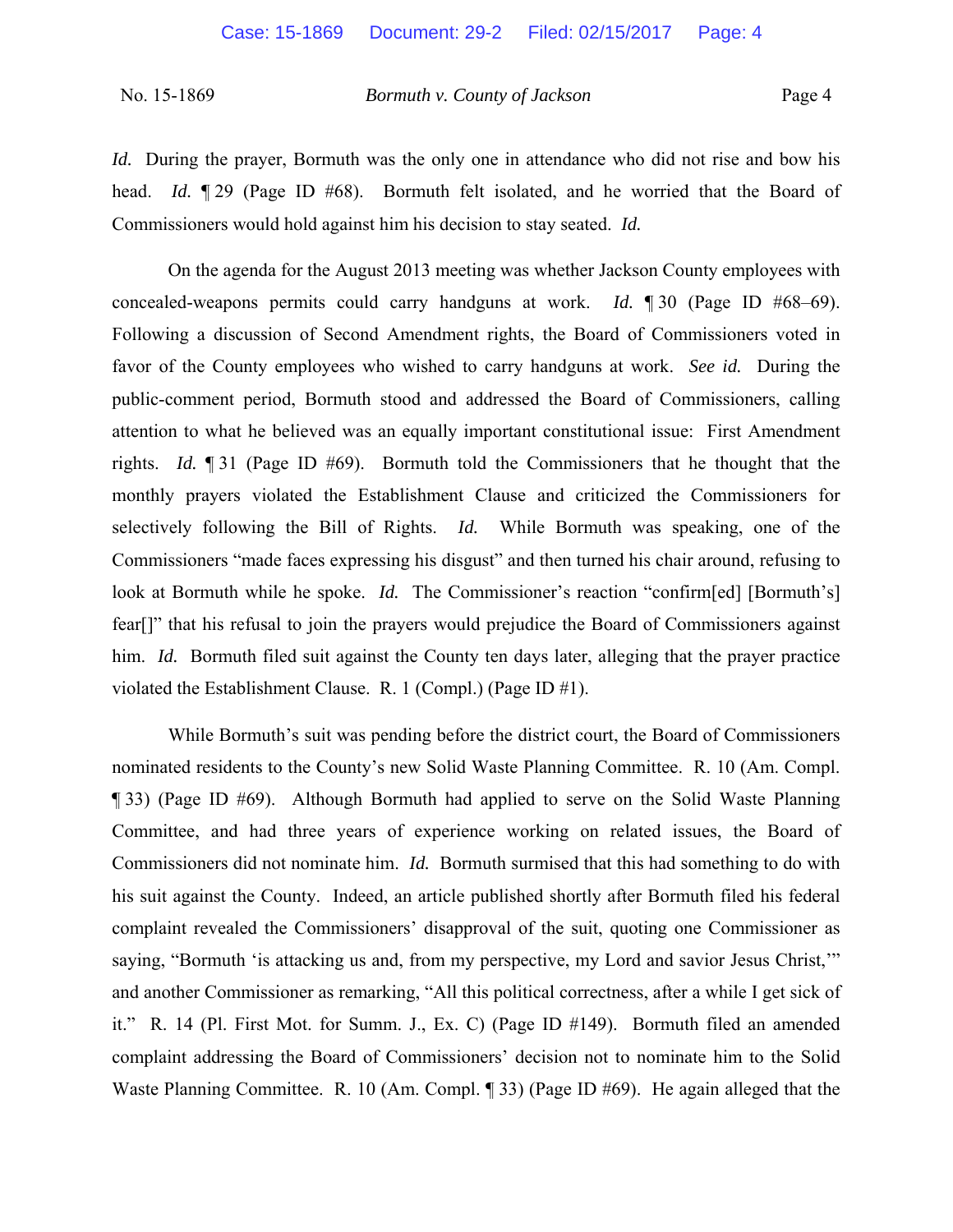County was violating the Establishment Clause and asked for declaratory and injunctive relief as well as nominal damages. *Id.*  $\P$  37, 44–50 (Page ID #70–71, 83–84).

Bormuth moved for summary judgment a month later. R. 14 (Pl. First Mot. for Summ. J.) (Page ID #107). In response, the County asked the district court to hold the case in abeyance pending the Supreme Court's decision in *Town of Greece v. Galloway*, 134 S. Ct. 1811 (2014). R. 16 (Def. Resp. to Pl. First Mot. for Summ. J. at 18) (Page ID #173). The district court did not hold the case in abeyance, but it did not rule on the motion for summary judgment either, and in May 2014 the Supreme Court issued its decision in *Town of Greece*. The County filed a motion for summary judgment in light of the Court's opinion. R. 25 (Def. Mot. for Summ. J.) (Page ID #244). The district court terminated Bormuth's first motion for summary judgment and invited him to file a second motion for summary judgment addressing *Town of Greece*, which he did. R. 32 (Order Terminating Mot. at  $1-2$ ) (Page ID #430-31); R. 37 (Pl. Second Mot. for Summ. J.) (Page ID #509).

While the parties were briefing their motions for summary judgment, they were also embroiled in two discovery disputes. The first dispute involved Bormuth's efforts to take depositions. Bormuth sent the County notices of his intent to depose the Commissioners, R. 24-2 (Notices of Deps.) (Page ID #226), in order to obtain "information relating to [Bormuth's] activities regarding the Jackson County Resource Recovery Facility," as well as information on the Board of Commissioners' practice of opening meetings with prayer and on its use of children to lead the Pledge of Allegiance following the prayer, R. 24-3 (Pl. Corrected Rule  $26(a)(1)$ ) Disclosures at 1) (Page ID #236). The County filed a motion to quash, arguing that it had already provided Bormuth with all the information that it had on its practice of opening meetings with prayer and on its use of children to lead the Pledge of Allegiance, and that any information it had on Bormuth's activities regarding the Jackson County Resource Recovery Facility was immaterial. R. 24 (Mot. to Quash at  $3-7$ ) (Page ID  $\#213-17$ ). In response, Bormuth stated that he also wanted to uncover the Commissioners' motives in delivering the prayers. R. 26 (Resp. to Mot. to Quash at 7) (Page ID #296). The County replied that the Commissioners' motives were also immaterial. R. 28 (Reply re: Mot. to Quash at 1) (Page ID #306).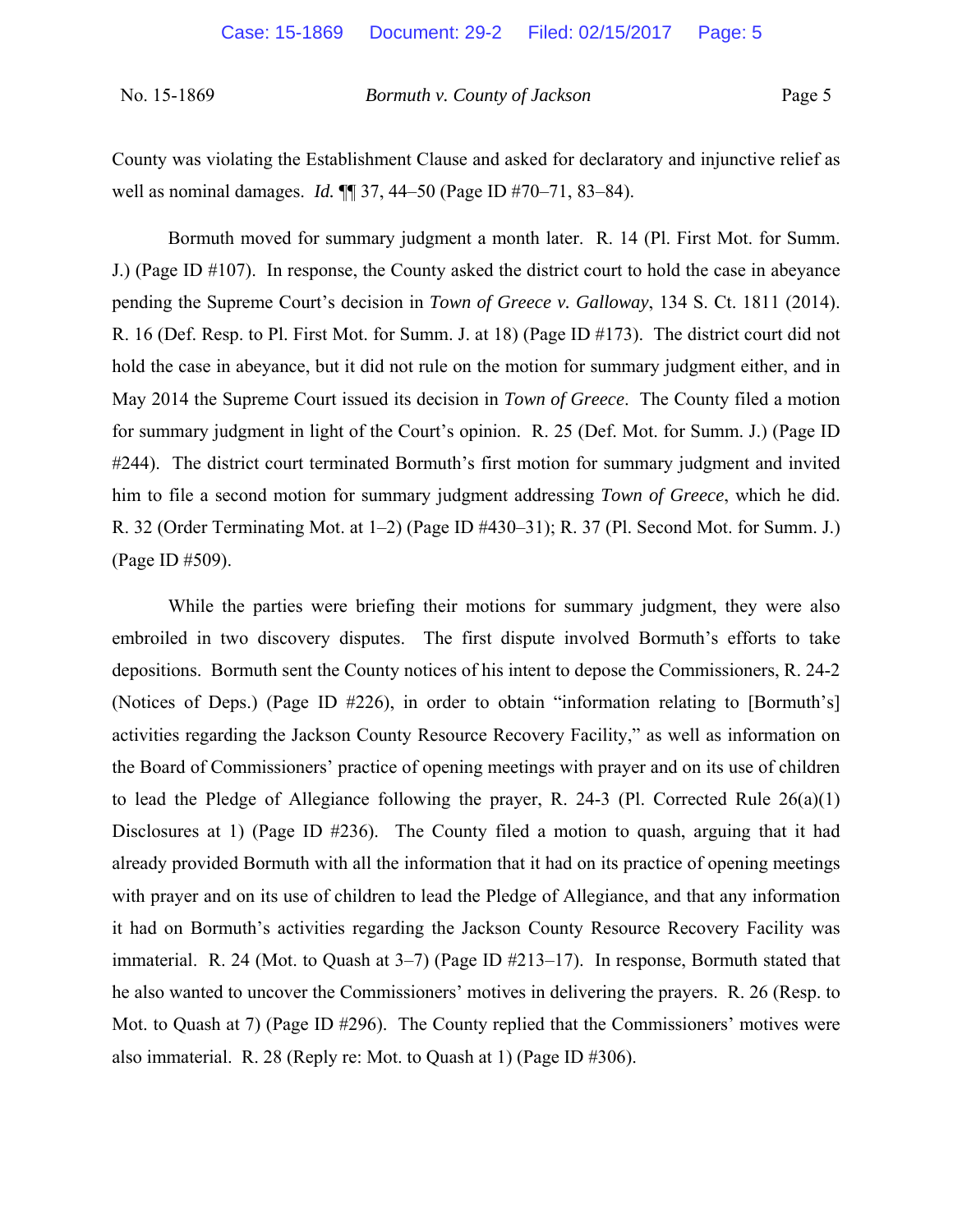The second dispute involved Bormuth's efforts to supplement the record. Bormuth sought to supplement the record with the text of a Commissioner's October 2014 prayer, R. 42 (Pl. First Mot. to Suppl. Record at 1) (Page ID #790), and with a letter he received from the Board of Commissioners denying him appointment to the Board of Public Works, R. 52 (Pl. Second Mot. to Suppl. Record at 1) (Page ID #932). The County objected to the first motion to supplement the record because the October 2014 prayer was similar to the prayers that Bormuth had included in his amended complaint. R. 43 (Resp. to Pl. First Mot. to Suppl. Record at  $1-2$ ) (Page ID #801–02). The County did not respond to the second motion to supplement the record, which was filed just days before the Magistrate Judge issued a Report and Recommendation.

 The Magistrate Judge considered the County's motion to quash depositions first. Although not persuaded by the County's arguments that the information Bormuth sought was immaterial, the Magistrate Judge granted the motion "because both sides ha[d] fully briefed their respective summary judgment motions and responses, and plaintiff ha[d] not indicated the need for any additional discovery." R. 46 (Order Granting Mot. to Quash at 6) (Page ID #820). The Magistrate Judge addressed the parties' motions for summary judgment in another order, recommending that the district court deny the County's motion for summary judgment, grant Bormuth's motion for summary judgment because "the legislative prayer practice of the Jackson County Board of Commissioners violates the Establishment Clause," and enjoin the Board of Commissioners from "utilizing its current prayer practice." R. 50 (R. & R. at 39) (Page ID #914). Finally, the Magistrate Judge denied without prejudice Bormuth's motions to supplement the record because the Magistrate Judge had already recommended that the district court grant summary judgment in Bormuth's favor. R. 54 (Order Denying Mots. to Suppl. Record at 1) (Page ID #998).

The district court rejected the Magistrate Judge's recommendations. Beginning with the motion to quash depositions, the district court agreed with the County that the information Bormuth sought in deposing the Commissioners—"information relating to [Bormuth's] activities regarding the Jackson County Resource Recovery Facility," R. 24-3 (Pl. Corrected Rule 26(a)(1) Disclosures at 1) (Page ID #236)—was not germane to the dispute, R. 59 (Dist. Ct. Order Granting Mot. to Quash at  $2-3$ ) (Page ID #1045-46). Confusing the Jackson County Resource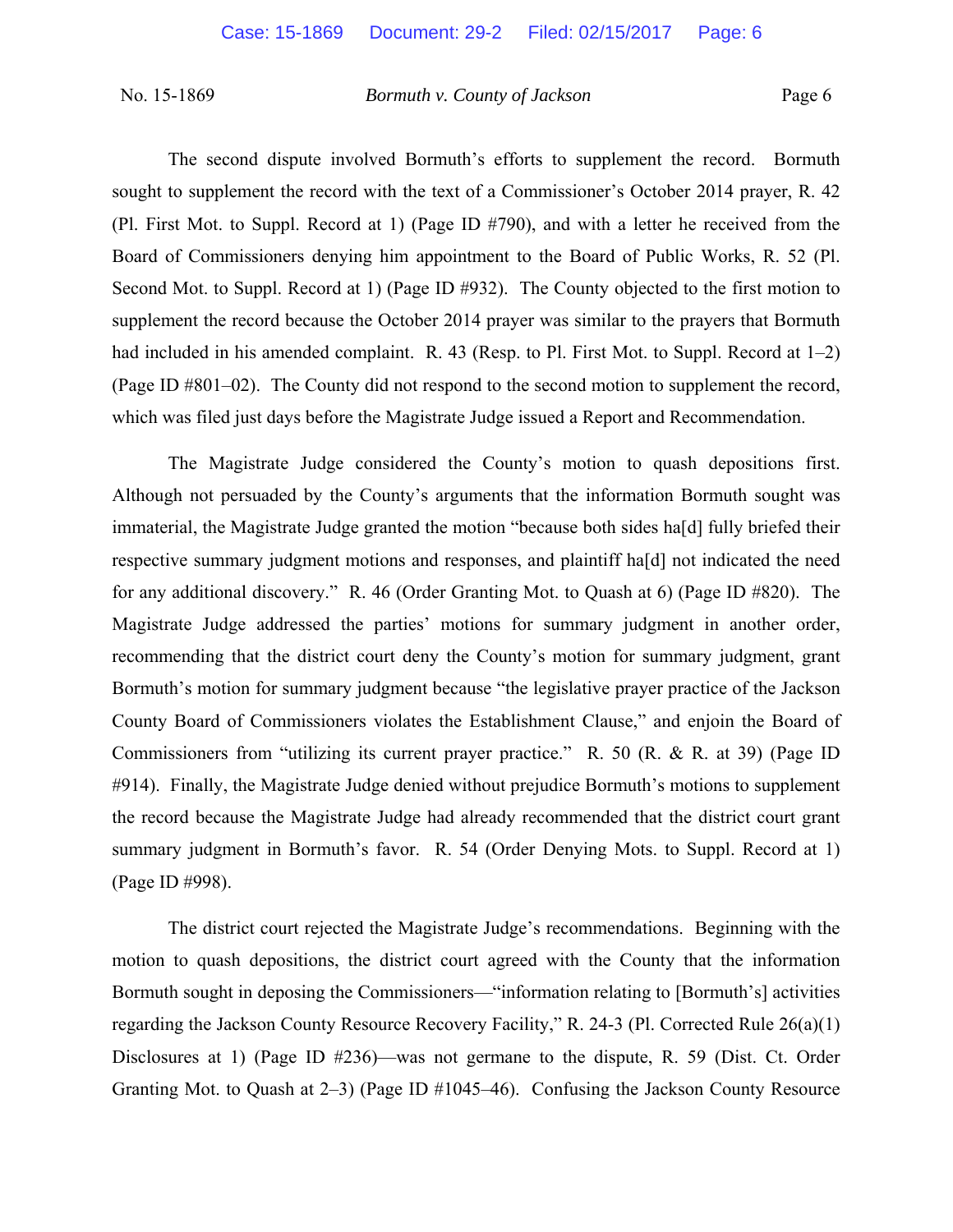Recovery Facility with the Solid Waste Planning Committee (or possibly with the Board of Public Works), the district court explained that because Bormuth "ha[d] not brought an employment discrimination claim," "information regarding the Jackson County Resource Recovery Facility's failure to hire him . . . is not relevant." *Id.* The district court further stated that although Bormuth also sought information on the Commissioners' motives in giving the prayers, "motive is not a relevant factor." *Id.* at 3 (Page ID #1046). The district court then granted Bormuth's first motion to supplement the record with the Commissioner's October 2014 prayer but denied Bormuth's second motion to supplement the record with the letter that he received from the Board of Commissioners denying him appointment to the Board of Public Works. R. 60 (Dist. Ct. Order Re: Mots. to Suppl. Record at 2–3) (Page ID #1048–49). Conflating Bormuth's second motion to supplement the record with his efforts to depose the Commissioners, the district court described the second motion to supplement the record as seeking to introduce "[Bormuth's] application to a position on the Jackson County Resource Recovery Facility," concluding that, "[b]ecause [Bormuth's] complaint makes no employment discrimination claim, instead advancing as the sole cause of action an Establishment Clause violation, his affidavit describing the Board's failure to hire him is irrelevant." *Id.* at 3 (Page ID #1049) (emphasis removed).

The district court then turned to the merits of Bormuth's Establishment Clause claim. The district court considered the content of the Board of Commissioners' prayers first, and concluded that, although the prayers were "exclusively Christian," they were composed of only "benign religious references"—making Bormuth's reaction to them "hypersensitive." R. 61 (Dist. Ct. Op. at  $7-8$ ) (Page ID  $\#1057-58$ ). "The fact that all nine of the Commissioners are Christian," the district court stated, "is immaterial, [because] [a]s elected officials, they were chosen as representatives whose interests were most closely aligned with the public's, and their personal beliefs are therefore a reflection of the community's own overwhelmingly Christian demographic." *Id.* at 7 (Page ID #1057). Turning to whether the Board of Commissioners' practice was coercive, the district court noted that Bormuth could have left the room during the prayers, and that nothing in the record indicated that his absence would have been perceived as disrespectful. *Id.* at 12–13 (Page ID #1062–63). Accordingly, the district court held that "Bormuth's subjective sense of affront resulting from exposure to sectarian prayer is insufficient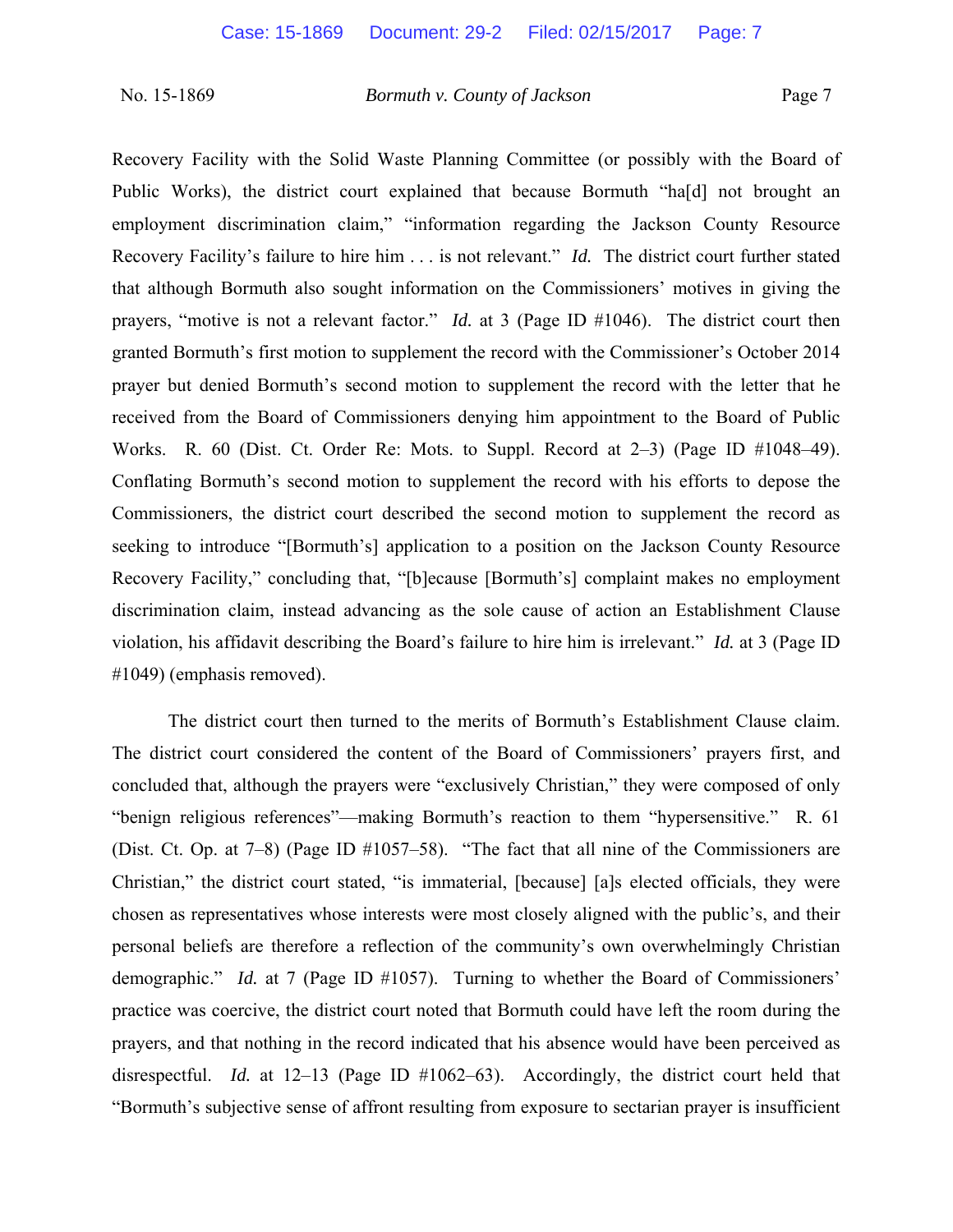to sustain an Establishment Clause violation." *Id.* at 13 (Page ID #1063) (emphasis removed). Although the district court acknowledged that some citizens may not perceive statements such as "rise" and "assume a reverent position," *see, e.g.*, R. 10 (Am. Compl.  $\P$  19) (Page ID #64–65), as the mere "voluntary invitations" that the district court believed they were, the district court did not discuss the point further, R. 61 (Dist. Ct. Op. at  $13-14$ ) (Page ID  $\#1063-64$ ). As for the Commissioners' treatment of Bormuth, the district court stated that, though "evidence of disrespect," the Commissioners' treatment by turning their backs to him "does not demonstrate that the Board was prejudiced against him because he declined to participate in the prayer rather, their behavior is likely an unfortunate expression of their own personal sense of affront elicited by his sentiments." *Id.* at 15 (Page ID #1065).

Bormuth timely appeals the district court's order granting the motion to quash, its order denying the second motion to supplement the record, and its order granting the County's motion for summary judgment and denying Bormuth's motion for summary judgment. R. 65 (Notice of Appeal) (Page ID #1072).

### **II. ANALYSIS**

# **A. Whether the District Court Abused its Discretion by Granting the Motion to Quash and Denying the Motion to Supplement the Record**

This court reviews for an abuse of discretion both a district court's ruling on a motion to quash and its ruling on a motion to supplement the record. *Guy v. Lexington-Fayette Urban Cty. Gov't*, 624 F. App'x 922, 928 (6th Cir. 2015) (motion to quash); *see Duha v. Agrium, Inc.*, 448 F.3d 867, 882 (6th Cir. 2006) (motion to supplement the record). "An abuse of discretion occurs if the district court relies on clearly erroneous findings of fact, applies the wrong legal standard, misapplies the correct legal standard when reaching a conclusion, or makes a clear error of judgment." *Louzon v. Ford Motor Co.*, 718 F.3d 556, 560 (6th Cir. 2013) (internal quotation marks omitted).

In granting the County's motion to quash the depositions of the Commissioners, the district court concluded that, because Bormuth "ha[d] not brought an employment discrimination claim," "information regarding the Jackson County Resource Recovery Facility's failure to hire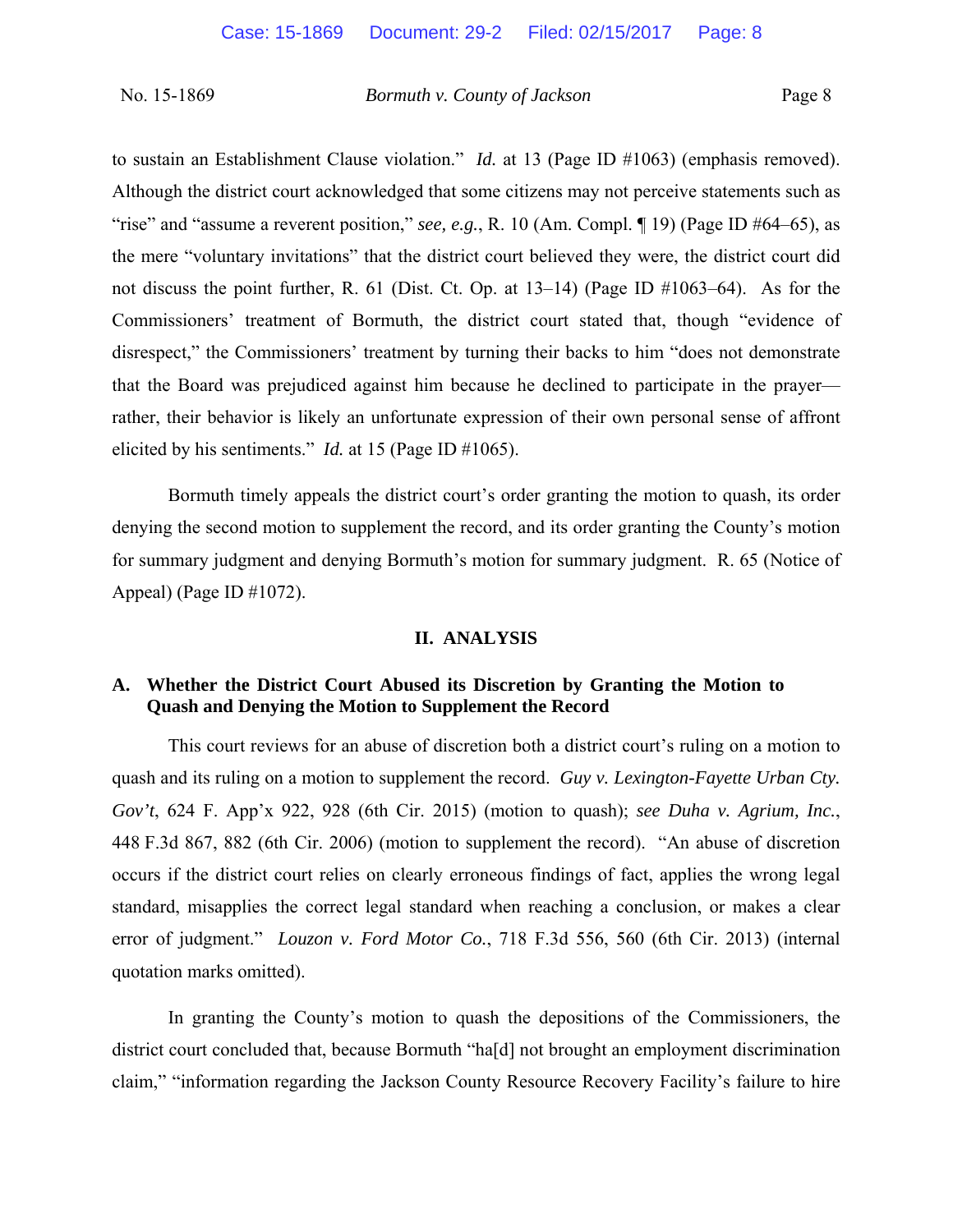him . . . is not relevant." R. 59 (Dist. Ct. Order Granting Mot. to Quash at  $2-3$ ) (Page ID  $\#1045-$ 46). This was a misapprehension of the facts. Bormuth had not sought information regarding the Jackson County Resource Recovery Facility's failure to hire him. He had sought information about his efforts to close it: the Jackson County Resource Recovery Facility was the mass-burn waste combustor that Bormuth believed was polluting the local river. R. 24-3 (Pl. Corrected Rule  $26(a)(1)$  Disclosures at 1) (Page ID #236). The district court also concluded that, to the extent Bormuth sought information on the Commissioners' motives in giving the prayers, "motive is not a relevant factor." R. 59 (Dist. Ct. Order Granting Mot. to Quash at 3) (Page ID #1046). This was a misapplication of the law. The Commissioners' purpose in delivering the prayers is highly relevant, because legislative prayer that is intended to proselytize may violate the Establishment Clause by coercing citizens to support and participate in the exercise of religion. *Town of Greece*, 134 S. Ct. at 1825–26 (controlling opinion). The district court's order, therefore, was an abuse of discretion.

In denying Bormuth's second motion to supplement the record—which asked the district court to consider the letter that Bormuth received from the Board of Commissioners denying him appointment to the Board of Public Works—the district court also misapprehended the facts and misapplied the law. The district court characterized Bormuth's second motion to supplement the record as seeking to introduce "his application to a position on the Jackson County Resource Recovery Facility." R. 60 (Dist. Ct. Order Re: Mots. to Suppl. Record at 3) (Page ID #1049). But as explained above, Bormuth never applied for a position at the Jackson County Resource Recovery Facility; he attempted to close it. His second motion to supplement the record concerned his application to the Board of Public Works. R. 52 (Pl. Second Mot. to Suppl. Record at 1) (Page ID #932). The district court then concluded that "[b]ecause [Bormuth's] complaint makes no employment discrimination claim, instead advancing as the sole cause of action an Establishment Clause violation, [the letter and] affidavit describing the Board's failure to hire him [are] irrelevant." R. 60 (Dist. Ct. Order Re: Mots. to Suppl. Record at 3) (Page ID #1049) (emphasis removed). But the letter and affidavit are relevant—they speak to whether the Board of Commissioners is allocating benefits and burdens based on citizens' participation in the prayers, which is a critical part of the analysis of legislative-prayer claims. *See Town of Greece*, 134 S. Ct. at 1826 (controlling opinion). Accordingly, the district court's order denying the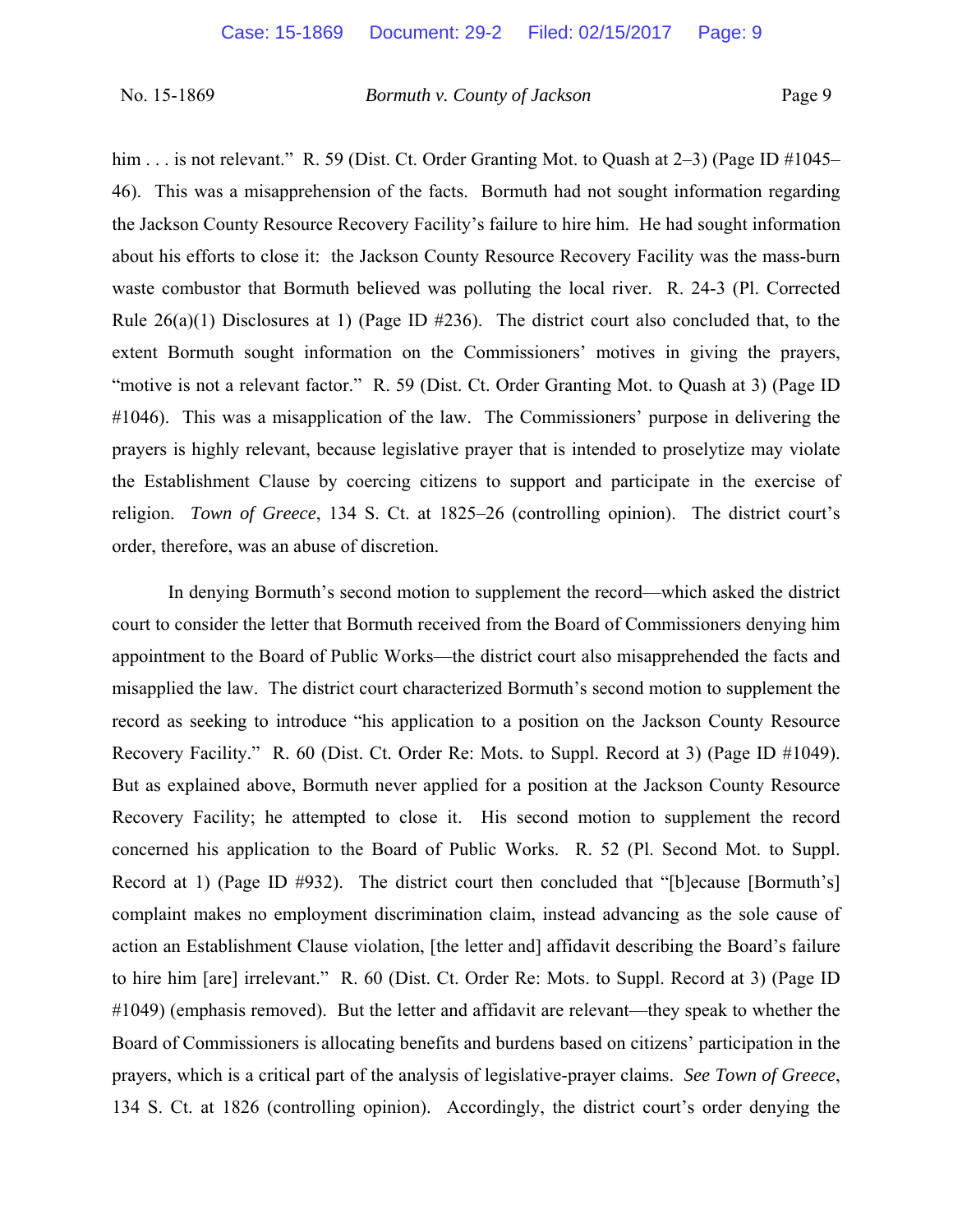motion to supplement the record was also an abuse of discretion. However, because we find that Bormuth is entitled to summary judgment as a matter of law on the record that was before the district court, both of the district court's errors are harmless.

# **B. Whether the Board of Commissioners' Practice Violates the Establishment Clause**

### **1. Framework**

 Before considering the merits of Bormuth's arguments, we must first set forth the framework within which to analyze his claim. Unfortunately, our sources are limited. There are only two Supreme Court cases that have considered the constitutionality of legislative prayer— *Marsh v. Chambers* and *Town of Greece—*and neither one provides much instruction beyond establishing that legislative-prayer claims occupy a unique place in First Amendment jurisprudence.

*Marsh*, the first Supreme Court case to consider a legislative-prayer claim, bypassed the Court's previously constructed tests for Establishment Clause violations, reasoning that because "the practice of legislative prayer has coexisted with the principles of disestablishment and religious freedom," from "colonial times through the founding of the Republic and ever since," those tests did not apply. 463 U.S. 783, 786 (1983). The Court held that a new formal test was unnecessary. As the Court explained, "[t]o invoke Divine guidance on a public body entrusted with making the laws is not, in these circumstances, an 'establishment' of religion or a step toward establishment; it is simply a tolerable acknowledgment of beliefs widely held among the people of this country." *Id.* at 792. Although the Court still asked whether any features of the practice before it violated the Establishment Clause, it evaluated the parties' arguments "against the historical background" of legislative prayer. *Id.* at 792–93.

*Town of Greece* confirmed that "*Marsh* stands for the proposition that it is not necessary to define the precise boundary of the Establishment Clause where history shows that the specific practice is permitted." 134 S. Ct. at 1819. However, *Town of Greece* cautioned that "*Marsh* must not be understood as permitting a practice that would amount to a constitutional violation if not for its historical foundation." *Id.* "The case teaches instead that the Establishment Clause must be interpreted by reference to historical practices and understandings." *Id.* (internal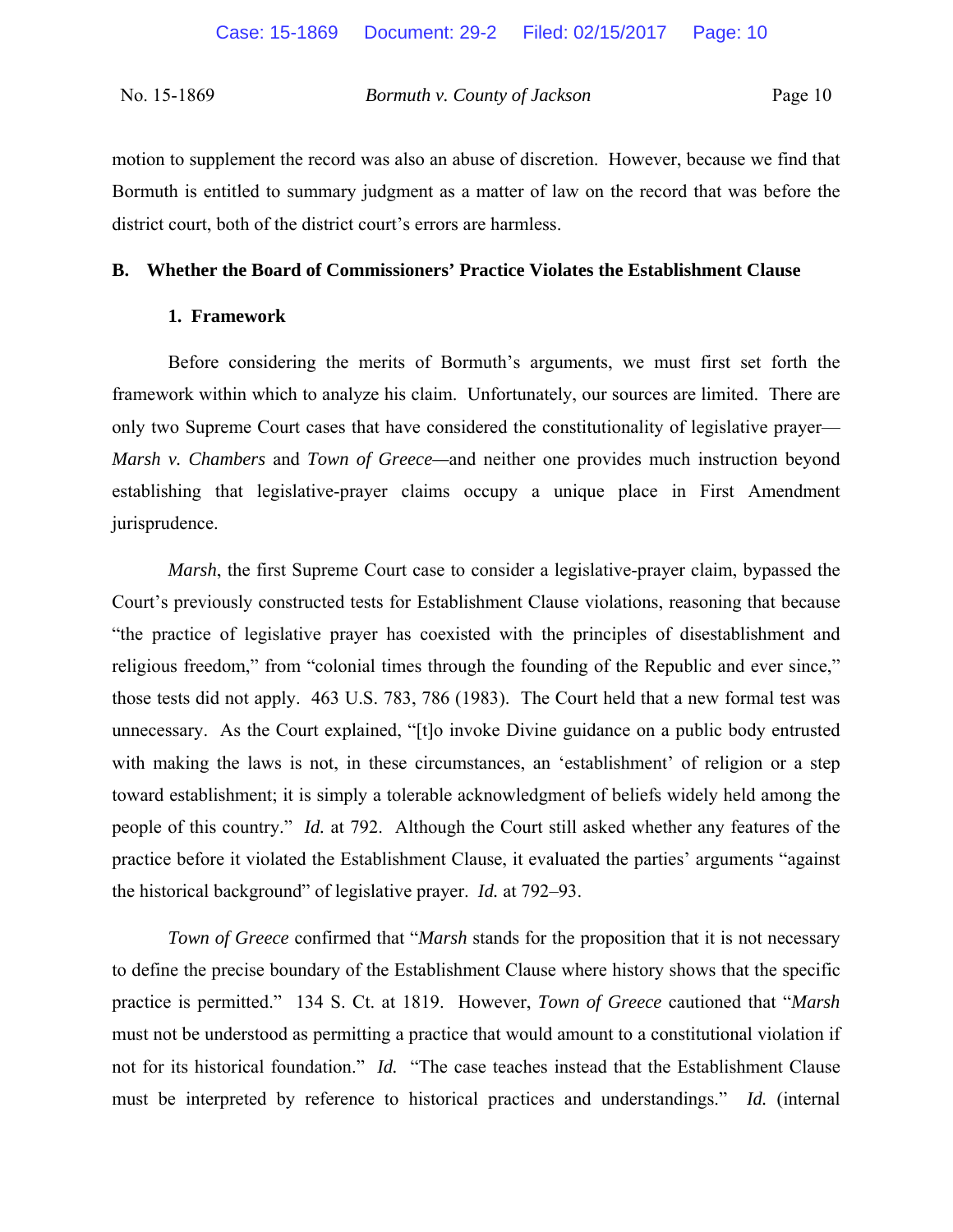quotation marks omitted). Following the framework set forth in *Marsh*, the Court in *Town of Greece* considered whether the legislative prayer before it "fit<sup>[]</sup> within the tradition long followed in Congress and the state legislatures." *Id*. Examining the prayer "against the backdrop of historical practice," *Town of Greece* asked whether the prayer violated the Establishment Clause by either being sectarian, *id.* at 1820, or coercive, *id.* at 1825 (controlling opinion). The Court found that while sectarian prayers would not necessarily violate the Establishment Clause, coercive prayer practices would. *Id.* at 1821, 1825.

Thus, we must determine whether the Board of Commissioners' practice is similar to the practices upheld in *Marsh* and *Town of Greece* or if there are critical differences that bring the Board of Commissioners' practice outside the ambit of historically tolerated legislative prayer. Legislative prayer may fall outside the bounds of the Establishment Clause if it strays too far from its traditional purpose and effect—respectful solemnification—or if it is unconstitutionally coercive. *Id.* at 1827 (courts should determine whether legislative prayers "comport with the tradition of solemn, respectful prayer approved in *Marsh*, or whether coercion is a real and substantial likelihood"). *Town of Greece* provided several indicators of how a legislative prayer practice might stray from this traditional purpose, including patterns of proselytization, denigration, discrimination, or censorship of religious speech. *Id.* at 1821–24. Alternatively, a legislative prayer practice might be unconstitutionally coercived "if town board members directed the public to participate in the prayers, singled out dissidents for opprobrium, or indicated that their decisions might be influenced by a person's acquiescence in the prayer opportunity." *Id.* at 1826.

## **2. A Closer Look at** *Marsh* **and** *Town of Greece*

Because we must compare the Board of Commissioners' practice to the practices upheld in *Marsh* and *Town of Greece* in order to determine whether the Board of Commissioners' practice also falls within the tradition of legislative prayer, a closer look at both cases is necessary.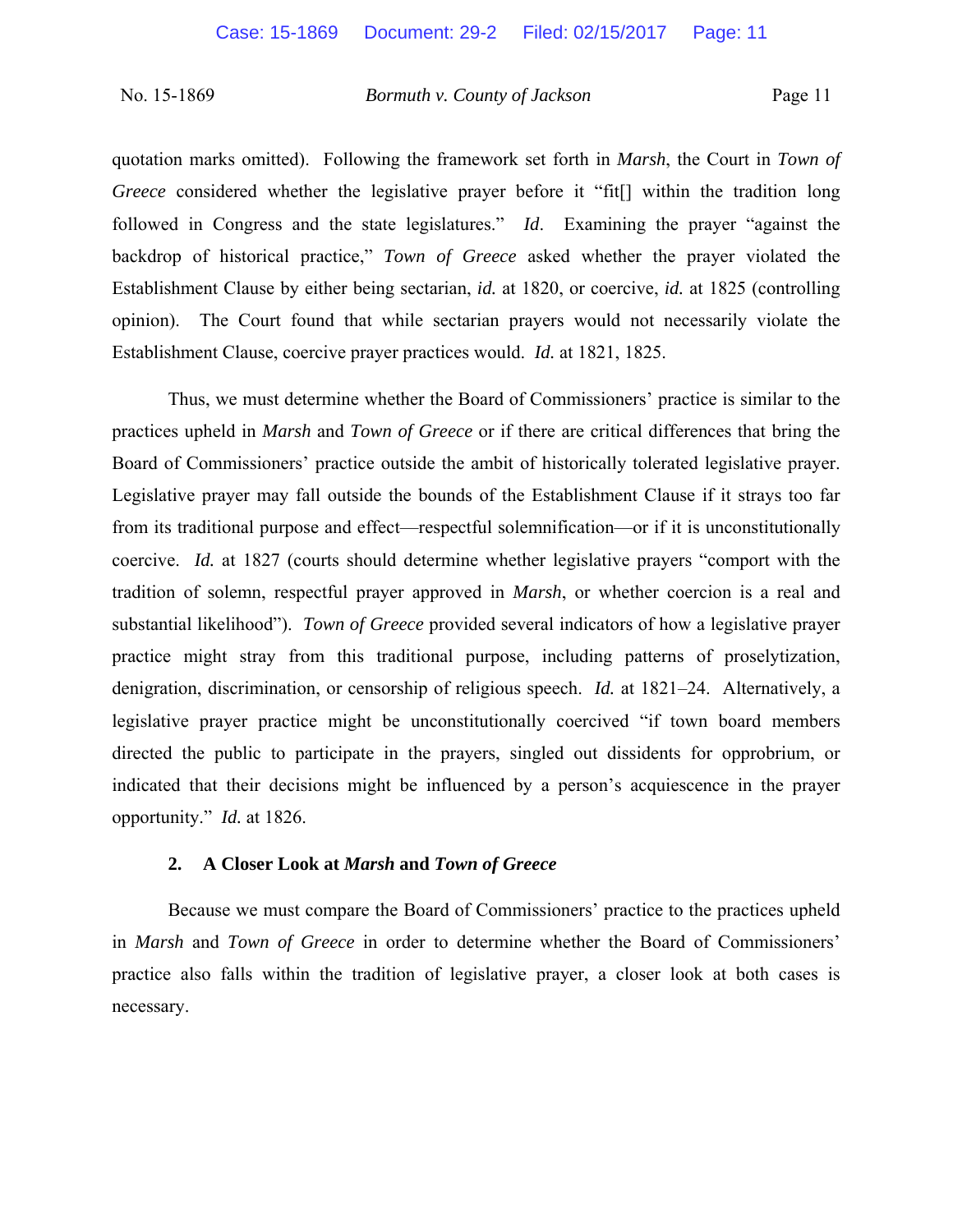#### **a.** *Marsh*

*Marsh* concerned the Nebraska Legislature's practice of opening its sessions with a prayer delivered by a chaplain. 463 U.S. at 784. Although the Nebraska Legislature could choose a new chaplain biennially, the same chaplain, a Presbyterian minister, had been giving the prayers for sixteen years. *Id.* at 784‒85. He was also paid with public funds. *Id.* The Supreme Court's opinion provided little additional detail on the Nebraska Legislature's practice, instead observing that "[t]he opening of sessions of legislative and other deliberative public bodies with prayer is deeply embedded in the history and tradition of this country." *Id.* at 786. Indeed, Nebraska had adopted the practice before it had even achieved statehood. *Id.* at 789–90. The Supreme Court concluded that the Nebraska practice fell within the scope of historically tolerated legislative prayer and that no features of the practice—including that the chaplain was paid with public funds—violated the Establishment Clause. *Id.* at 792–95.

## **b.** *Town of Greece*

*Town of Greece* provides more points of comparison. In 1999, the Town of Greece started opening its monthly town board meetings with prayers delivered by local clergy. 134 S. Ct. at 1816. Unlike in *Marsh*, the clergy were volunteers whom the town typically contacted through their local congregations. *Id.* Although the town never "excluded or denied an opportunity to a would-be prayer giver," the town recruited exclusively Christian clergy for eight years. *Id.* Susan Galloway and Linda Stephens, residents of the Town of Greece, attended the monthly board meetings and objected to the prayers' Christian content. *Id.* at 1817. In response, the town invited a Jewish layman and the chairman of the local Baha'i temple to offer invocations. *Id.* The town also accepted a request to deliver a prayer from a Wiccan priestess, who had read about the controversy in the news. *Id.* 

Galloway and Stephens filed a complaint alleging that the town's practice violated the Establishment Clause "by preferring Christians over other prayer givers and by sponsoring sectarian prayers, such as those given 'in Jesus' name.'" *Id.* (quoting *Galloway v. Town of Greece*, 732 F. Supp. 2d 195, 203 (W.D.N.Y. 2010)). They did not, however, seek to enjoin the town's practice in its entirety, "but rather requested an injunction that would limit the town to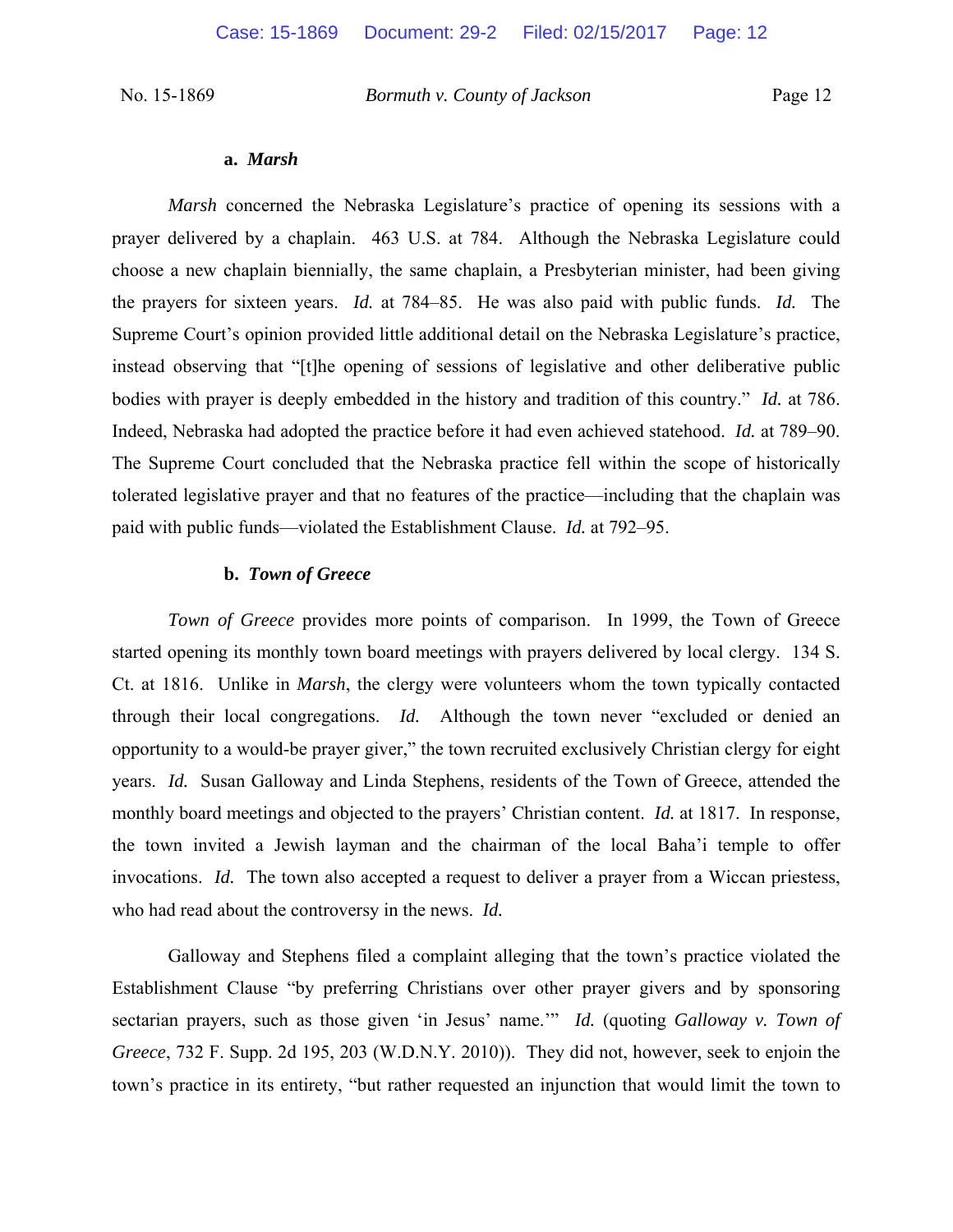'inclusive and ecumenical' prayers that referred only to a 'generic God' and would not associate the government with any one faith or belief." *Id.* (quoting *Galloway*, 732 F. Supp. 2d at 210, 241). Galloway and Stephens believed "that the setting and conduct of the town board meetings create[d] social pressures that force[d] nonadherents to remain in the room or even feign participation in order to avoid offending the representatives who sponsor[ed] the prayer and ... vote[d] on matters citizens [brought] before the board." *Id.* at 1820. They further argued that "[t]he sectarian content of the prayers compound[ed] the subtle coercive pressures . . . because the nonbeliever who might tolerate ecumenical prayer [was] forced to do the same for prayer that might be inimical to his or her beliefs." *Id.* The district court found no Establishment Clause violation, *Galloway*, 732 F. Supp. 2d at 243, and the Second Circuit reversed, *Galloway v. Town of Greece*, 681 F.3d 20, 34 (2d Cir. 2012).

The Supreme Court reversed the Second Circuit in an opinion written by Justice Kennedy. The first half of Justice Kennedy's opinion, which garnered a majority of the Court, held that Galloway and Stephens's insistence on inclusive and ecumenical prayer was inconsistent with *Marsh. Town of Greece*, 134 S. Ct. at 1820–24. The Court explained that *Marsh* had held that the use of prayer to open legislative sessions was constitutional not because the prayer was nonsectarian, but because "prayer in this limited context could 'coexist with the principles of disestablishment and religious freedom.'"**<sup>1</sup>** *Id.* at 1820 (alteration omitted) (quoting *Marsh*, 463 U.S. at 786). Indeed, the Court noted that the prayers given by one of the Senate's first chaplains were sectarian and warned that "[t]he decidedly Christian nature of these prayers must not be dismissed as the relic of a time when our Nation was less pluralistic than it is today." *Id.* 

The Court also expressed concern that Galloway and Stephens's proposed cure would be worse than the disease:

To hold that invocations must be nonsectarian would force the legislatures that sponsor prayers and the courts that are asked to decide these cases to act as supervisors and censors of religious speech, a rule that would involve government in religious matters to a far greater degree than is the case under the town's

<sup>&</sup>lt;u>1</u> The Court also repudiated dicta in *County of Allegheny v. American Civil Liberties Union Greater Pittsburgh Chapter characterizing Marsh as proscribing sectarian prayer. <i>Town of Greece*, 134 S. Ct. at 1821–22.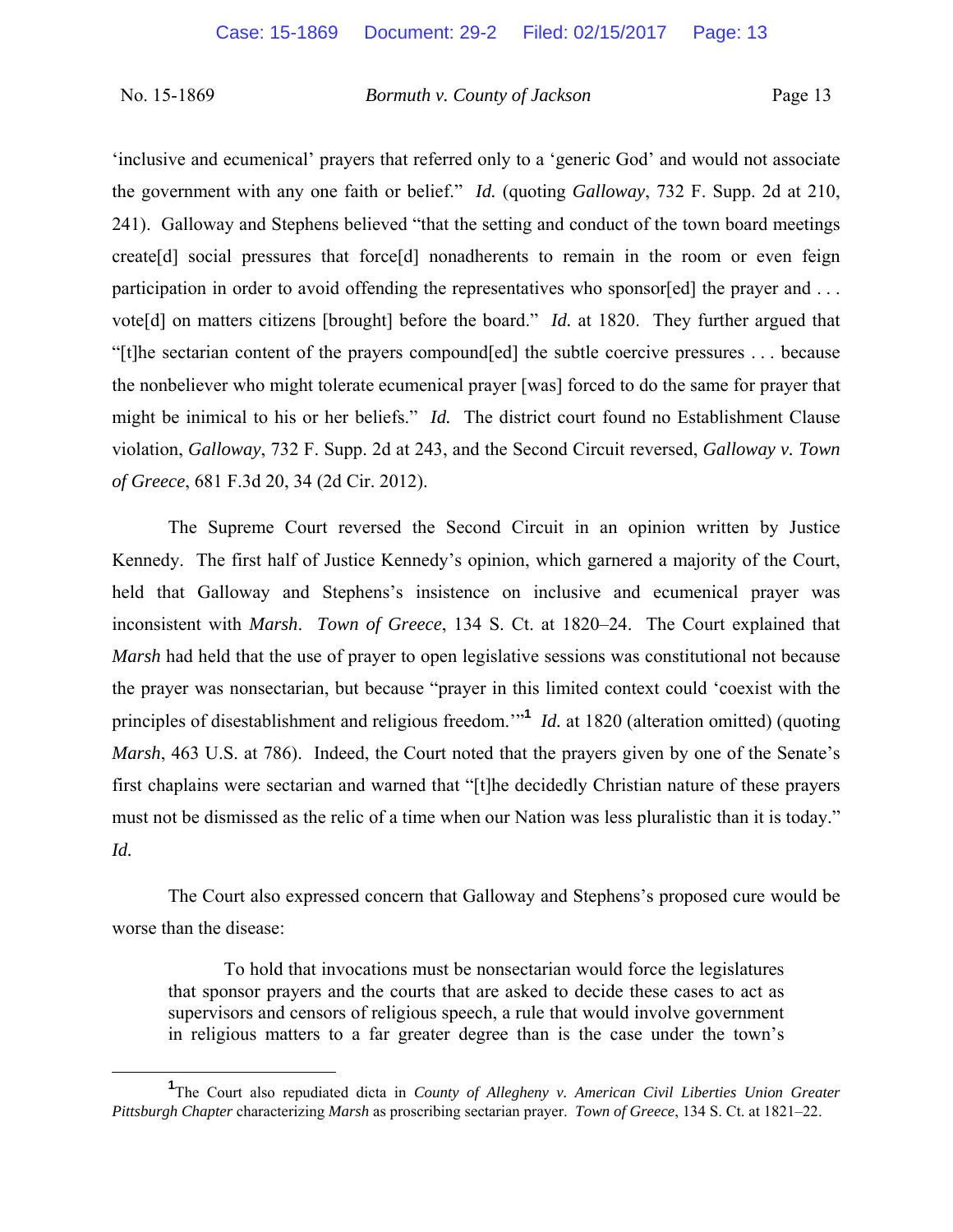current practice of neither editing or approving prayers in advance nor criticizing their content after the fact.

*Id.* at 1822. The Court was quick to note, however, that there were still constraints on the content of legislative prayer. *Id.* at 1823. These constraints came from the prayer's purpose, which is to solemnize the legislative session. *Id.* If the prayer's content strayed from this purpose, the prayer would no longer be consistent with the First Amendment. But "[a]bsent a pattern of prayers that over time denigrate, proselytize, or betray an impermissible government purpose, a challenge based solely on the content of a prayer [would] not likely establish a constitutional violation."**<sup>2</sup>***Id.* at 1824.

The second half of Justice Kennedy's opinion, which was joined by only two other Justices, considered Galloway and Stephens's argument that the town's practice was coercive specifically, that it pressured members of the public to participate in the prayers in order to appease town board members. *Id.* at 1824–28 (controlling opinion). Justice Kennedy's opinion agreed that this kind of pressure was problematic, stating that "[i]t is an elemental First Amendment principle that government may not coerce its citizens 'to support or participate in any religion or its exercise." *Id.* at 1825 (quoting *Cty. of Allegheny v. Am. Civil Liberties Union Greater Pittsburgh Chapter*, 492 U.S. 573, 659 (1989) (Kennedy, J., concurring in judgment in part and dissenting in part)). However, the opinion stated that there was no evidence of coercion in the record. The opinion explained that the inquiry into whether the government has engaged in such coercion is "a fact-sensitive one that considers both the setting in which the prayer arises and the audience to whom it is directed." *Id.* By "offering a brief, solemn, and respectful prayer to open its monthly meetings," the Town of Greece had not "compelled its citizens to engage in a religious observance." *Id.* "[L]egislative prayer," the opinion explained, "has become part of our heritage and tradition," and "[i]t is presumed that the reasonable observer is acquainted with this tradition and understands that its purposes are to lend gravity to public proceedings and to acknowledge the place religion holds in the lives of many private citizens, not to afford government an opportunity to proselytize." *Id.* The opinion determined that there was nothing

**<sup>2</sup>** <sup>2</sup>Because this is one of the Court's more concrete statements, it is tempting to turn it into a test and apply it to the County's prayer practice, as the County endeavors to do in its brief. *See* Appellee Br. at 23, 25. The Court's statement, however, must be viewed through the lens of Galloway and Stephens's insistence that legislative prayers be ecumenical. In other words, the statement is limited to challenges based on content alone.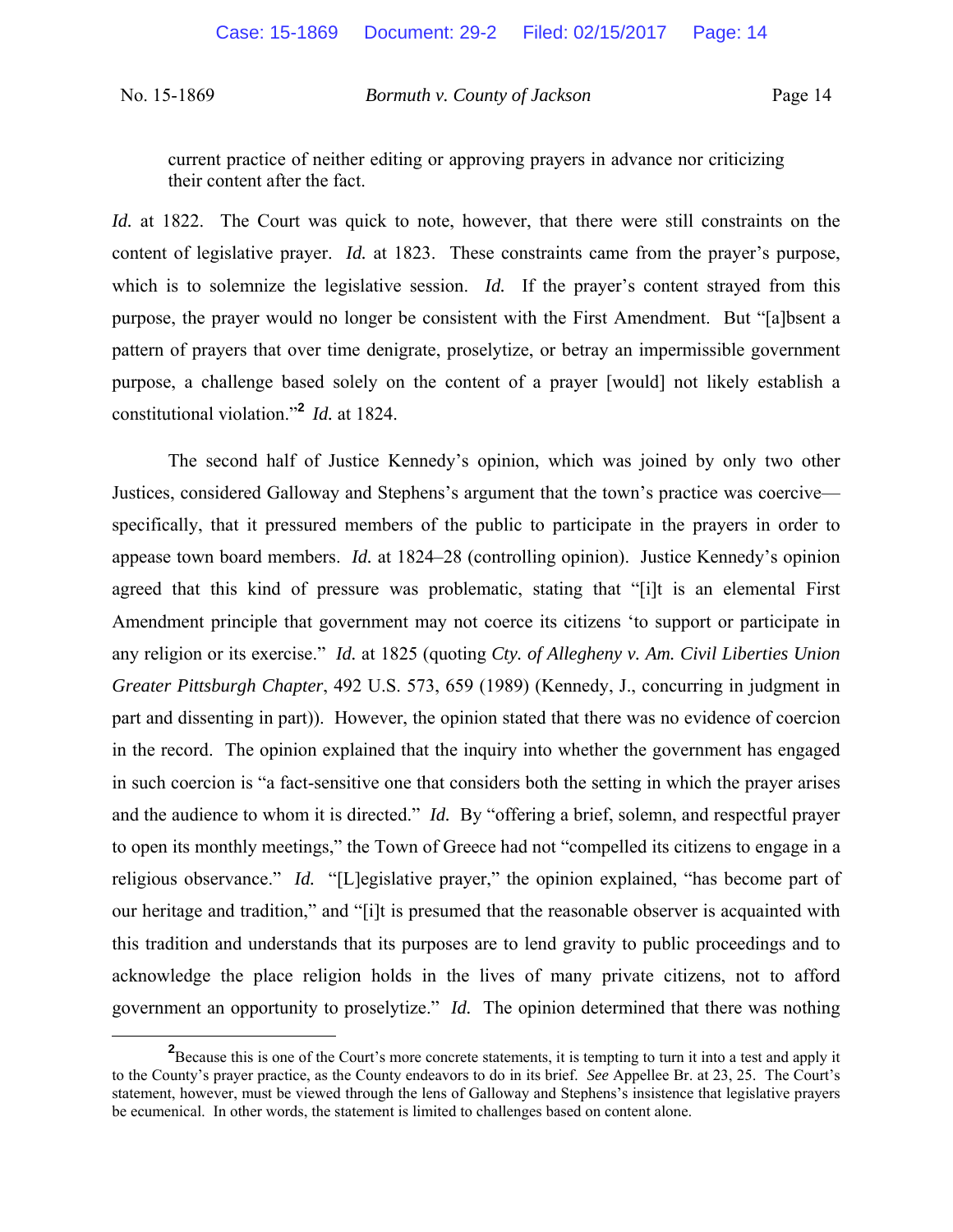in the record about the setting of the prayer that undermined this presumption. *Id.* As for the principal audience to whom the prayer was directed, the opinion explained that it is presumed that the principal audience is the lawmakers themselves, because legislative prayer is "an internal act" in which government officials invoke the divine for their own benefit rather than to promote religion to the public. *Id.* (quoting *Chambers v. Marsh*, 504 F. Supp. 585, 588 (D. Neb. 1980)). Again, the opinion determined that there was nothing in the record about the principal audience that undermined this presumption. *Id.* at 1825–26.

The opinion then observed, importantly for our purpose, that "[t]he analysis would be different if town board members directed the public to participate in the prayers, singled out dissidents for opprobrium, or indicated that their decisions might be influenced by a person's acquiescence in the prayer opportunity." *Id.* at 1826. The opinion further noted that "[n]othing in the record indicates that town leaders allocated benefits and burdens based on participation in the prayer, or that citizens were received differently depending on whether they joined the invocation or quietly declined," and finally, that "[i]n no instance did town leaders signal disfavor toward nonparticipants or suggest that their stature in the community was in any way diminished." *Id.*

Before we determine whether the Board of Commissioners' practice falls within the bounds of historically tolerated legislative prayer, we must take a short detour. As noted above, the Court in *Town of Greece* was divided: although four Justices signed on to the first half of Justice Kennedy's opinion, only two Justices signed on to the second half. Thus, while Justice Kennedy's analysis of the respondents' content-based argument garnered a majority of the Court, Justice Kennedy's analysis of the respondents' coercion argument did not. Complicating matters, Justice Thomas filed an opinion concurring in part and concurring in the judgment, which Justice Scalia joined, advancing a different theory as to the kind of coercion required to violate the First Amendment's Establishment Clause.

"When a fragmented Court decides a case and no single rationale explaining the result enjoys the assent of five Justices, 'the holding of the Court may be viewed as that position taken by those Members who concurred in the judgments on the narrowest grounds.'" *Marks v. United States*, 430 U.S. 188, 193 (1977) (quoting *Gregg v. Georgia*, 428 U.S. 153, 169 n.15 (1976)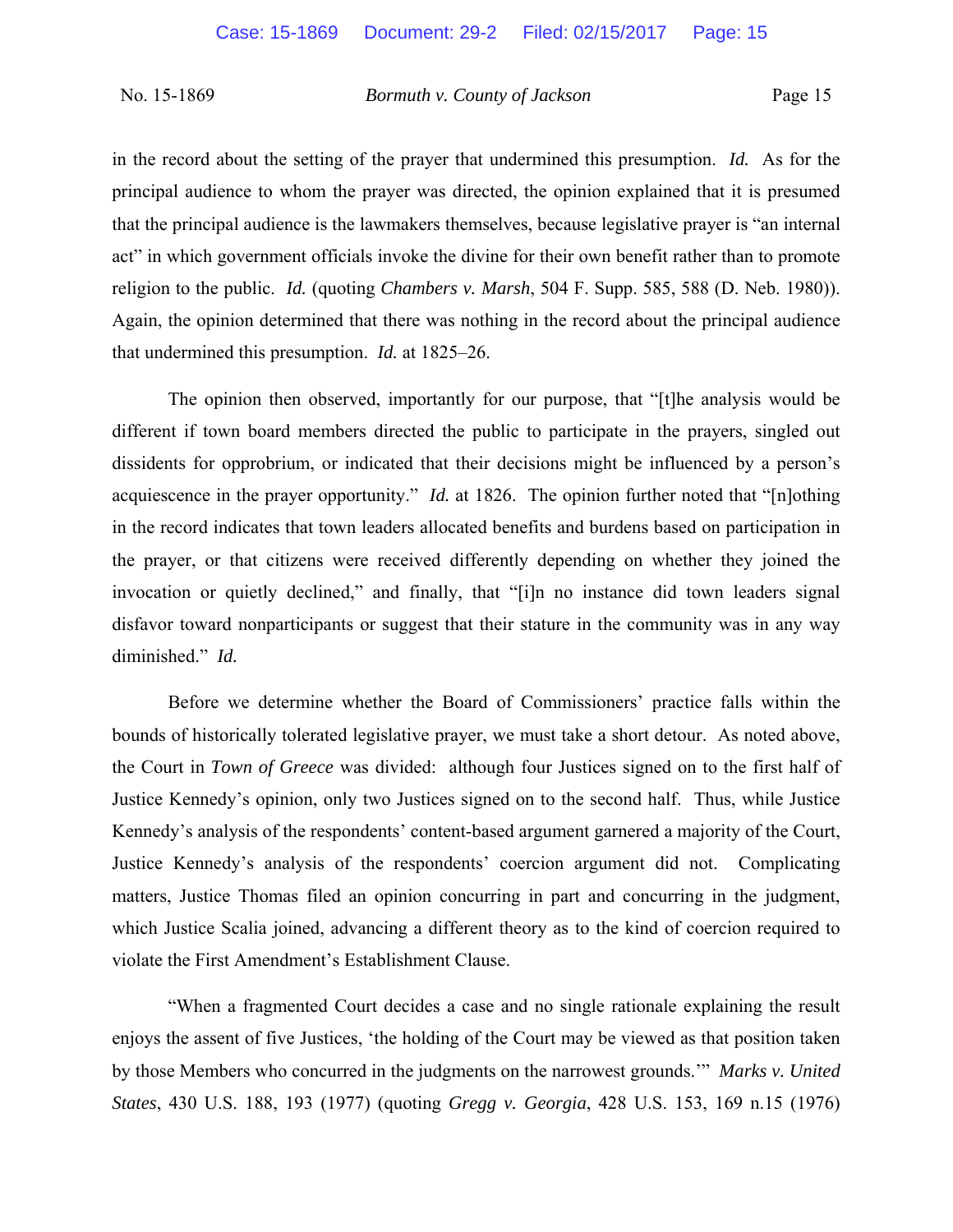(opinion of Stewart, Powell, and Stevens, JJ.)). Thus, we must determine whether Justice Kennedy's or Justice Thomas's conception of coercion constitutes the narrowest grounds.

Although the Supreme Court has applied the "narrowest grounds" rule a number of times, most extensively in *Marks v. United States* and *Gregg v. Georgia*, it has never actually defined the term. Accordingly, we undertook the task in *United States v. Cundiff*, which applied the "narrowest grounds" rule to *Rapanos v. United States*, 547 U.S. 715 (2006), in order to answer a jurisdictional question. *Cundiff*, 555 F.3d 200, 208-09 (6th Cir. 2009). After a detailed examination of *Marks* and *Gregg*, *Cundiff* held,

As these cases indicate—and contrary to assertions by the Cundiffs and their *amici—Marks* does not imply that the "narrowest" *Rapanos* opinion is whichever one restricts jurisdiction the most. But it also makes little sense for the "narrowest" opinion to be the one that restricts jurisdiction the least, as the government's *amici* allege; the ability to glean what substantive value judgments are buried within concurring, plurality, and single-Justice opinions would require something like divination to be performed accurately. Instead, "narrowest" opinion refers to the one which relies on the "least" doctrinally "far-reachingcommon ground" among the Justices in the majority: it is the concurring opinion that offers the least change to the law.

*Id.* at 209 (internal citation omitted). An examination of *Gregg* and *Marks* confirms our understanding of the rule.**<sup>3</sup>**

*Gregg* interpreted the Supreme Court's decision in *Furman v. Georgia*, 408 U.S. 238 (1972), where a majority of the Court held that Georgia's death penalty was unconstitutional. *See Gregg*, 428 U.S. at 168–69. The *Furman* Court, however, could not agree on a rationale. The five Justices in the majority all filed separate concurring opinions: Justices Douglas, Stewart, and White concluded that the death penalty was unconstitutional as applied; Justices Brennan and Marshall concluded it was per se unconstitutional. *Gregg* held that "[s]ince five Justices wrote separately in support of the judgments in *Furman*, the holding of the Court may be

**<sup>3</sup>** <sup>3</sup>In *Cundiff*, we acknowledged that the "narrowest grounds" rule is only "workable" where "one opinion can be meaningfully regarded as 'narrower' than another." *Cundiff*, 555 F.3d at 209 (quoting *King v. Palmer*, 950 F.2d 771, 781 (D.C. Cir. 1991) (en banc)). Here, the rule can be applied without too much difficulty.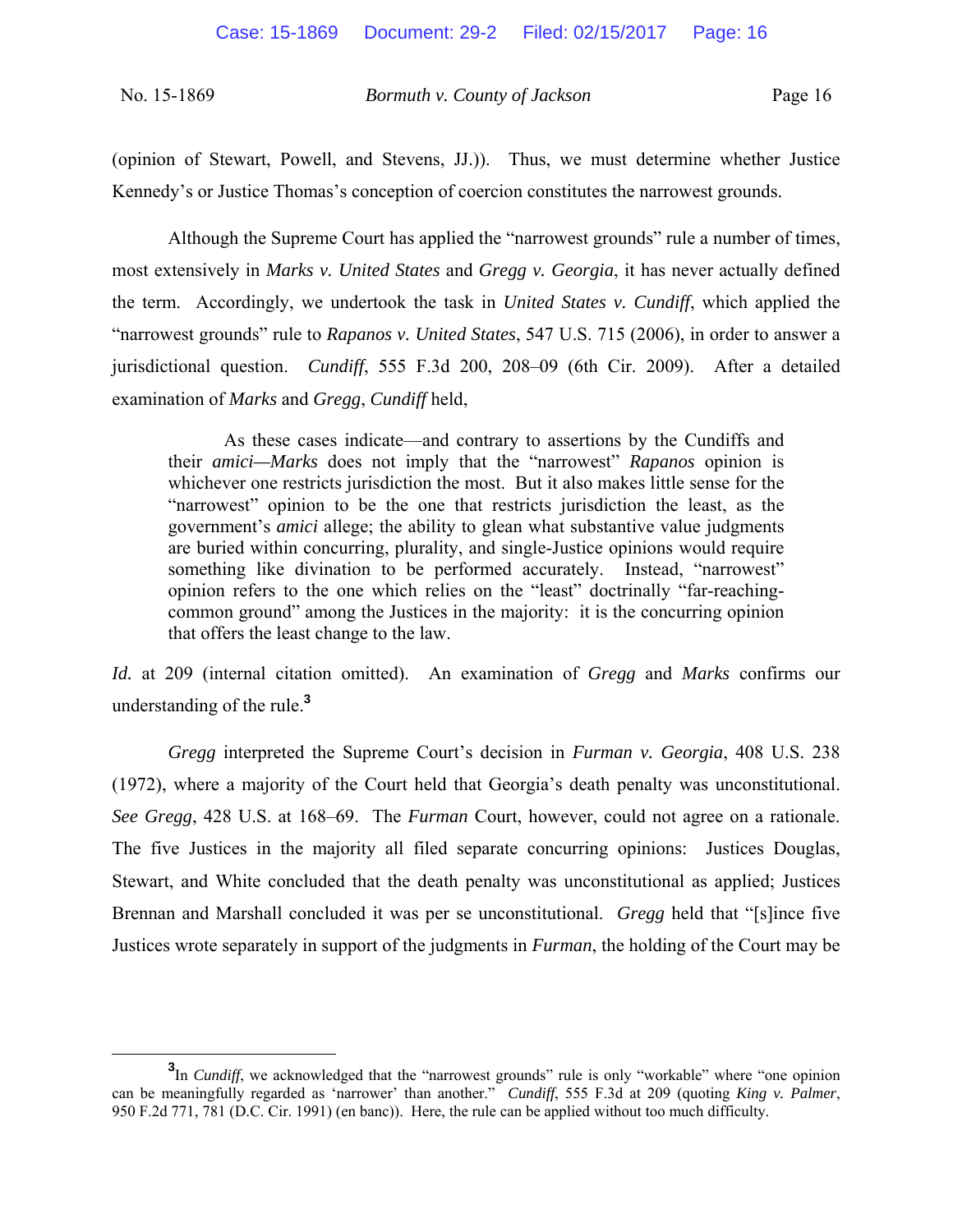viewed as that position taken by those Members who concurred in the judgments on the narrowest grounds—Mr. Justice Stewart and Mr. Justice White."**<sup>4</sup>** *Id.* at 169 n.15.

*Marks* interpreted *Memoirs v. Massachusetts*, 383 U.S. 413 (1966), a similarly fractured opinion which reversed a state court's declaration that a book was obscene. *Marks*, 430 U.S. at 193. In order to determine which *Memoirs* opinion was based on the narrowest grounds, *Marks* broke *Memoirs* down into its constituent parts. *Id.* at 193‒94. In *Memoirs*, Justice Brennan, joined by Chief Justice Warren and Justice Fortas, wrote the opinion reversing the state court, Justices Black and Stewart concurred in the reversal for reasons stated in prior dissenting opinions, and Justice Douglas wrote a separate opinion concurring in the judgment. *Marks* concluded that Justice Brennan's plurality opinion represented the narrowest grounds. *Id.*  Before *Memoirs*, the controlling opinion on obscenity defined "obscene material" as "material which deals with sex in a manner appealing to prurient interest." *Roth v. United States*, 354 U.S. 476, 487 (1957)*.* Justice Brennan's plurality opinion set forth a three-part test which incorporated this definition of obscenity. *Marks*, 430 U.S. at 193–94. The other Justices concurred based on their belief either that only hard-core pornography can be suppressed, or that the First Amendment provides an absolute shield against restrictions of obscene material. *Id.* Justice Brennan's plurality opinion, therefore, "offer[ed] the least change to the law." *Cundiff*, 555 F.3d at 209.

 Reading *Marks* and *Gregg* with *Cundiff*, we are left with one question: which analysis of coercion in *Town of Greece*—Justice Kennedy's or Justice Thomas's—"relies on the least doctrinally far-reaching-common ground among the Justices in the majority?" *Cundiff*, 555 F.3d at 209 (internal quotation marks omitted). The answer is Justice Kennedy's analysis. Although Justice Thomas's conception of coercion is more *restrictive*, Justice Kennedy's conception of coercion "offers the least change to the law." *Id.*

**<sup>4</sup>** <sup>4</sup>Although Justice Douglas also concluded that the death penalty was unconstitutional as applied, he described the discretionary statutes at issue as "pregnant with discrimination." *Furman*, 408 U.S. at 256–57 (Douglas, J., concurring). Justice Stewart's discussion of race was more measured: "My concurring Brothers have demonstrated that, if any basis can be discerned for the selection of these few to be sentenced to die, it is the constitutionally impermissible basis of race. But racial discrimination has not been proved, and I put it to one side." *Id.* at 310 (Stewart, J., concurring) (footnotes omitted) (internal citations omitted). Justice White did not address race in his opinion. *Id.* at 310–14 (White, J., concurring).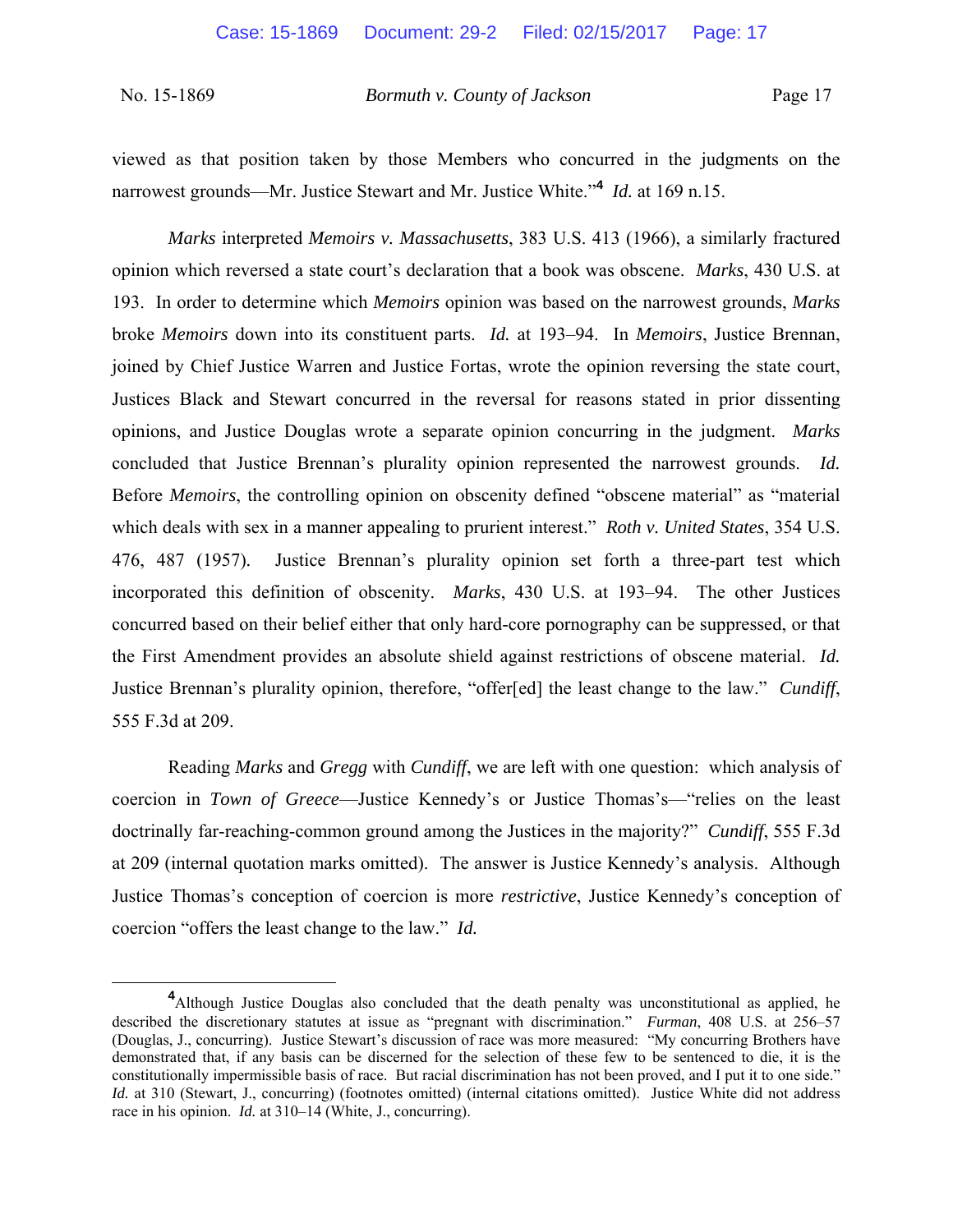As discussed above, Justice Kennedy's opinion in *Town of Greece* states that "[i]t is an elemental First Amendment principle that government may not coerce its citizens 'to support or participate in any religion or its exercise,'" a quote the opinion draws from *County of Allegheny v. American Civil Liberties Union Greater Pittsburgh Chapter*. *Town of Greece*, 134 S. Ct. at 1825 (controlling opinion) (quoting *Cty. of Allegheny*, 492 U.S. at 659 (Kennedy, J., concurring in judgment in part and dissenting in part)). Justice Kennedy's opinion further supports this statement with a citation to the plurality opinion in *Van Orden v. Perry*, where the Supreme Court held that "institutions must not press religious observances upon their citizens." *Id.* (quoting *Van Orden*, 545 U.S. 677, 683 (2005)). After finding no coercion in the record, Justice Kennedy's opinion observes that "[t]he analysis would be different if town board members directed the public to participate in the prayers, singled out dissidents for opprobrium, or indicated that their decisions might be influenced by a person's acquiescence in the prayer opportunity." *Id*. at 1826. Thus, Justice Kennedy's opinion leaves the door open to coercionbased challenges to legislative prayer based on context and setting.

Justice Thomas's opinion concurring in part and concurring in the judgment states that "the municipal prayers at issue in this case bear no resemblance to the coercive state establishments that existed at the founding." *Id*. at 1837. Justice Thomas's opinion continues: "The coercion that was a hallmark of historical establishments of religion was coercion of religious orthodoxy and of financial support *by force of law and threat of penalty*." *Id.*  (emphasis in original) (quoting *Lee v. Weisman*, 505 U.S. 577, 640 (1992) (Scalia, J., dissenting)). The remainder of Justice Thomas's opinion cites only Justice Thomas's previous concurrences from cases where there were controlling majority or plurality opinions. *Id.* at 1837‒38. Whatever the merits of Justice Thomas's arguments, he does not cite any controlling law to support them. Indeed, in his opinion concurring in the judgment in *Elk Grove Unified School District v. Newdow*, Justice Thomas criticizes the Supreme Court's concern with "subtle coercive pressure" in the Establishment Clause context, acknowledging that the Court has not accepted his conception of the kind of coercion required to violate the Establishment Clause. 542 U.S. 1, 45‒46 (2004) (Thomas, J., concurring in the judgment) (quoting *Lee*, 505 U.S. at 592).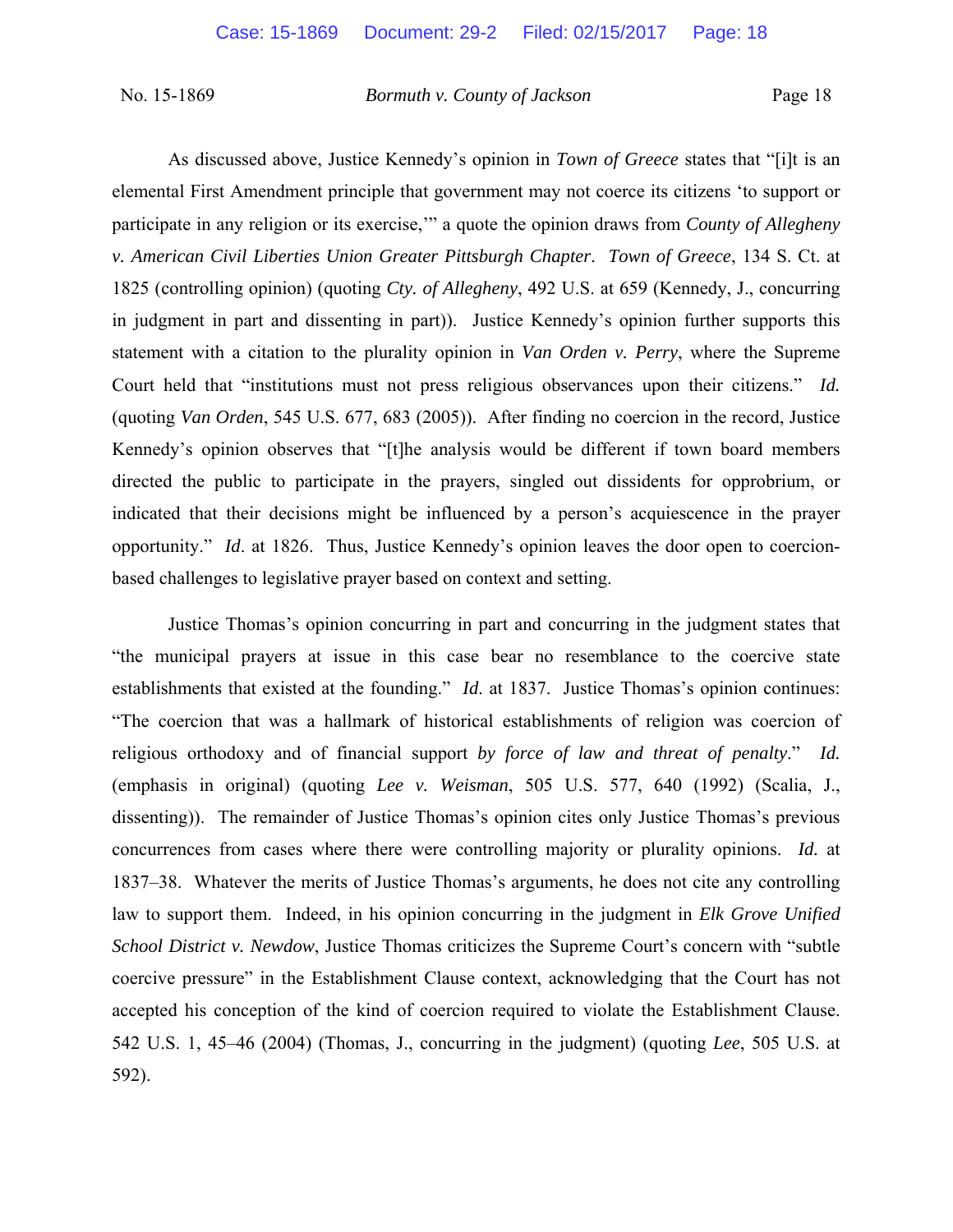Admittedly, the precise role of coercion in an Establishment Clause inquiry is unclear, especially within the context of legislative prayer. In that sense, both Justice Kennedy's and Justice Thomas's opinions involve at least some departure from the state of the law as it existed before *Town of Greece*. However, given that there is controlling precedent supporting Justice Kennedy's opinion and no controlling precedent supporting Justice Thomas's concurrence, Justice Thomas's concurrence is neither the "the least doctrinally far-reaching-common ground among the Justices in the majority," nor the "opinion that offers the least change to the law." *Cundiff*, 555 F.3d at 209 (internal quotation marks omitted). What is more, when viewed within the context of the majority's holding, Justice Kennedy's opinion clearly represents the narrowest grounds. The majority's holding was that there was no coercion. According to Justice Kennedy, this was because there was no coercion *in the record*. According to Justice Thomas, this was because there could *never* be coercion absent formal legal compulsion. Within the context of a ruling against the respondents, therefore, the narrower opinion is Justice Kennedy's, not Justice Thomas's. Accordingly, Justice Kennedy's conception of coercion is the holding of the Court under binding Sixth Circuit precedent.

# **3. Whether the Board of Commissioners' Practice Falls Within the Tradition of Legislative Prayer**

We now turn to whether the Board of Commissioners' practice falls within the tradition of legislative prayer. It does not. A combination of factors distinguishes this case from the practice upheld in *Marsh* and *Town of Greece*, including one important factor: the identity of the prayer giver. In *Marsh*, the Nebraska legislature opened its session with a prayer offered by a chaplain, 463 U.S. at 784; in *Town of Greece*, invited clergy and laypersons delivered the invocations, 134 S. Ct. at 1816–17. Here, the Jackson County Commissioners give the prayers. *See* R. 10 (Am. Compl.  $\P$  19–23) (Page ID #64–66). The difference is not superficial. When the Board of Commissioners opens its monthly meetings with prayers, there is no distinction between the government and the prayer giver: they are one and the same. The prayers, in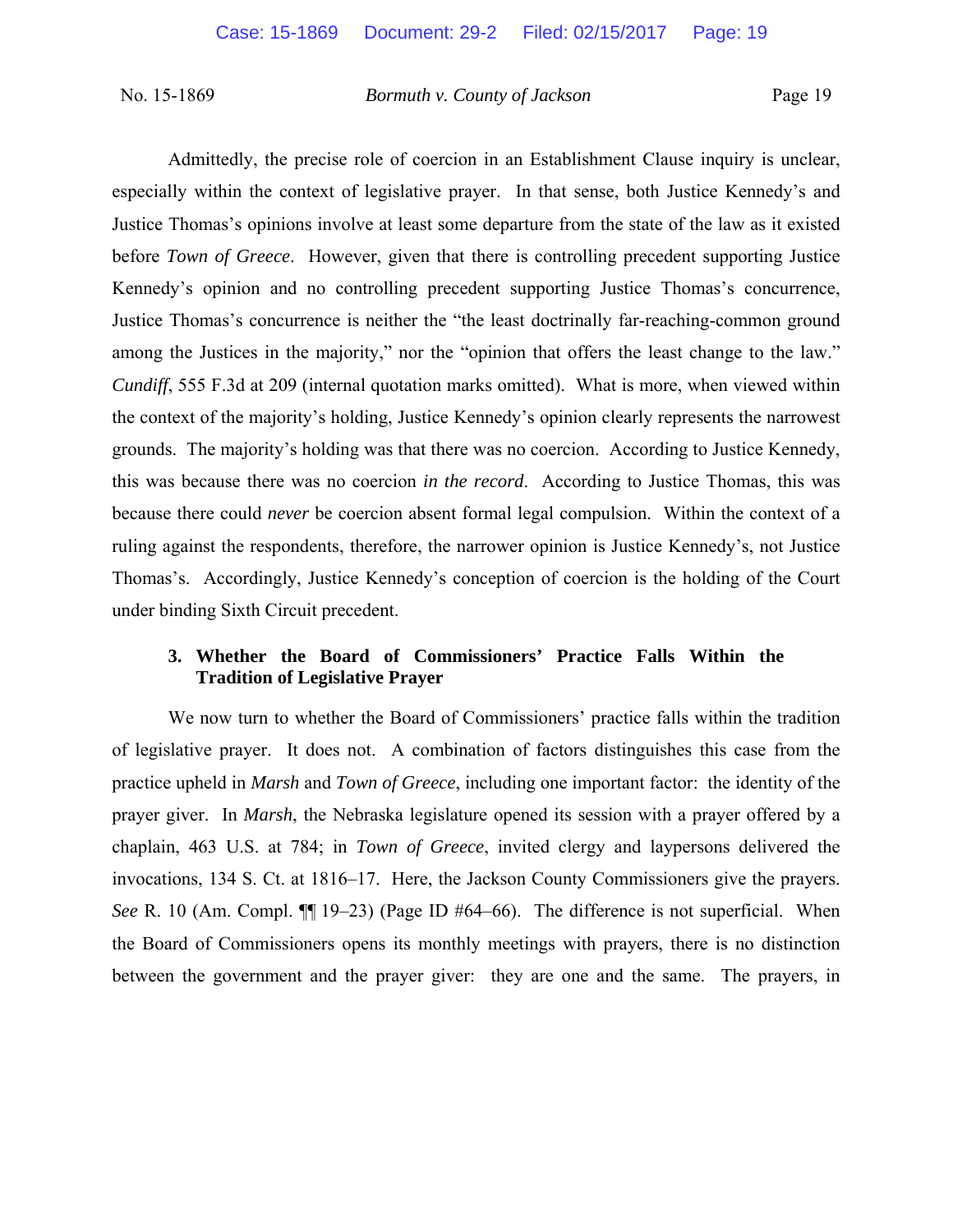Bormuth's words, are literally "governmental speech."<sup>5</sup> R. 29 (Pl. Resp. to Def. Mot. for Summ. J. at 1) (Page ID #318).

Legislator-led prayer at the local level falls far afield of the historical tradition upheld in *Marsh* and *Town of Greece*. The setting of the prayer practice by the Jackson County Board of Commissioners—a local governing body with constituent petitioners in the audience—amplifies the importance of the identity of the prayer giver in our analysis, and heightens the risks of coercion, as borne out by the facts in this case. *See infra* at 33–34 [¶¶ 68–69]; *see also Town of Greece*, 134 S. Ct. at 1826 (distinguishing solicitations to pray by guest ministers from those by town leaders, noting that "[t]he analysis would be different if town board members" themselves engaged in the same actions).

# **a. Whether the Board of Commissioners' Practice Strays from the Traditional Purpose and Effect of Legislative Prayer: Respectful Solemnification**

The identity of the prayer giver distinguishes the Board of Commissioners' practice from the practices upheld in *Marsh* and *Town of Greece* and leads to other problems with the Board of Commissioners' practice. Because they are the ones delivering the prayers, the Commissioners—and only the Commissioners—are responsible for the prayers' content. *See id.* And because that content is exclusively Christian, by delivering the prayers, the Commissioners are effectively endorsing a specific religion.**<sup>6</sup>**

**<sup>5</sup>** <sup>5</sup>The dissent says that it does not matter that the prayers are literally government speech because "[a] public official need not be the one giving a prayer in order for the Establishment Clause to apply." Dissent at 49. In support of that statement, the dissent cites *Pleasant Grove City v. Summum*, 555 U.S. 460 (2009). *Pleasant Grove City* is about the Free Speech Clause, not the Establishment Clause; in fact, it specifically distinguishes the Establishment Clause. *See id.* at 467–68. More importantly, nothing in *Pleasant Grove City*, nor in any cases about the Establishment Clause, changes the fact that the identity of the prayer giver is a relevant consideration in the highly "fact-sensitive" Establishment Clause inquiry. *See Town of Greece*, 134 S. Ct. at 1825.

**<sup>6</sup>**The dissent argues that whether the Commissioners endorse a particular religion is irrelevant because the *Lemon* test does not apply to this case. Dissent at 47. While we agree that we do not need to apply the *Lemon* test in this case, we disagree that whether the Commissioners' prayer practice endorses one religion over others is entirely irrelevant. *Town of Greece* indicates that "*Marsh* must not be understood as permitting a practice that would amount to a constitutional violation if not for its historical foundation" and that "[i]f the course and practice over time shows that the invocations denigrate nonbelievers or religious minorities, threaten damnation, or preach conversion, many present may consider the prayer to fall short of the desire to elevate the purpose of the occasion and to unite lawmakers in their common effort." 134 S. Ct. at 1819, 1823. Endorsing a specific religion can be part of a pattern of denigrating religious minorities or preaching conversion.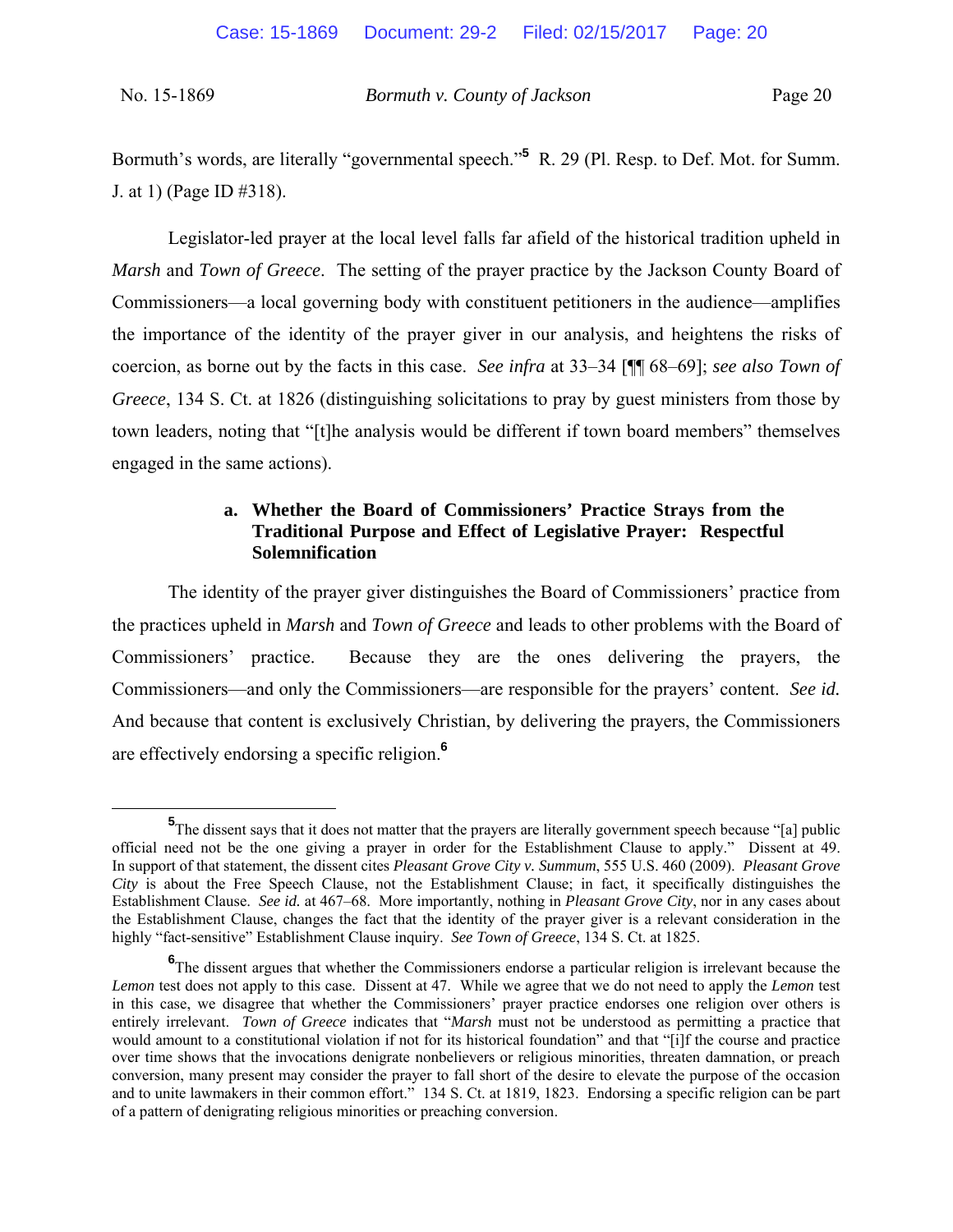There are no opportunities for persons of other faiths to counteract this endorsement by offering invocations. In *Town of Greece*, the Supreme Court upheld the town's prayer practice in large part because it included prayers representing a variety of faiths. Although initially all of the prayer givers were Christian ministers, eventually the town invited a Jewish layman and the chairman of the local Baha'i temple to deliver invocations. *See Town of Greece*, 134 S. Ct. at 1817. When a Wiccan priestess asked for an opportunity to deliver the invocation, the town granted her request. *Id*. The Supreme Court emphasized that, "The town made reasonable efforts to identify all of the congregations located within its borders and represented that it would welcome a prayer by any minister or layman who wished to give one." *Town of Greece*, 134 S. Ct. at 1824; *see also id*. at 1829 (Alito, J., concurring) ("[T]he town made it clear that it would permit any interested residents, including nonbelievers, to provide an invocation, and the town has never refused a request to offer an invocation. ... The most recent list in the record of persons available to provide an invocation includes representatives of many non-Christian faiths."). In Jackson County, there is no opportunity for members of other faiths to offer invocations. Instead, there are exclusively Christian prayer givers and a pattern of explicitly Christian prayers.

 What is more, the prayer givers are exclusively Christian because of an intentional decision by the Board of Commissioners. Unlike in *Town of Greece*, where the Court found no evidence of sectarian motive in the selection of speakers, at least one Jackson County Commissioner admitted that, in order to control the prayers' content, he did not want to invite the public to give prayers. At a November 2013 meeting of the Personnel & Finance Committee, one of the Commissioners imagined what would happen if any Jackson County resident could lead the prayer:

We all know that any one of us could go online and become an ordained minister in about ten minutes. Um, so if somebody from the public wants to come before us and say that they are an ordained minister we are going to have to allow them as well.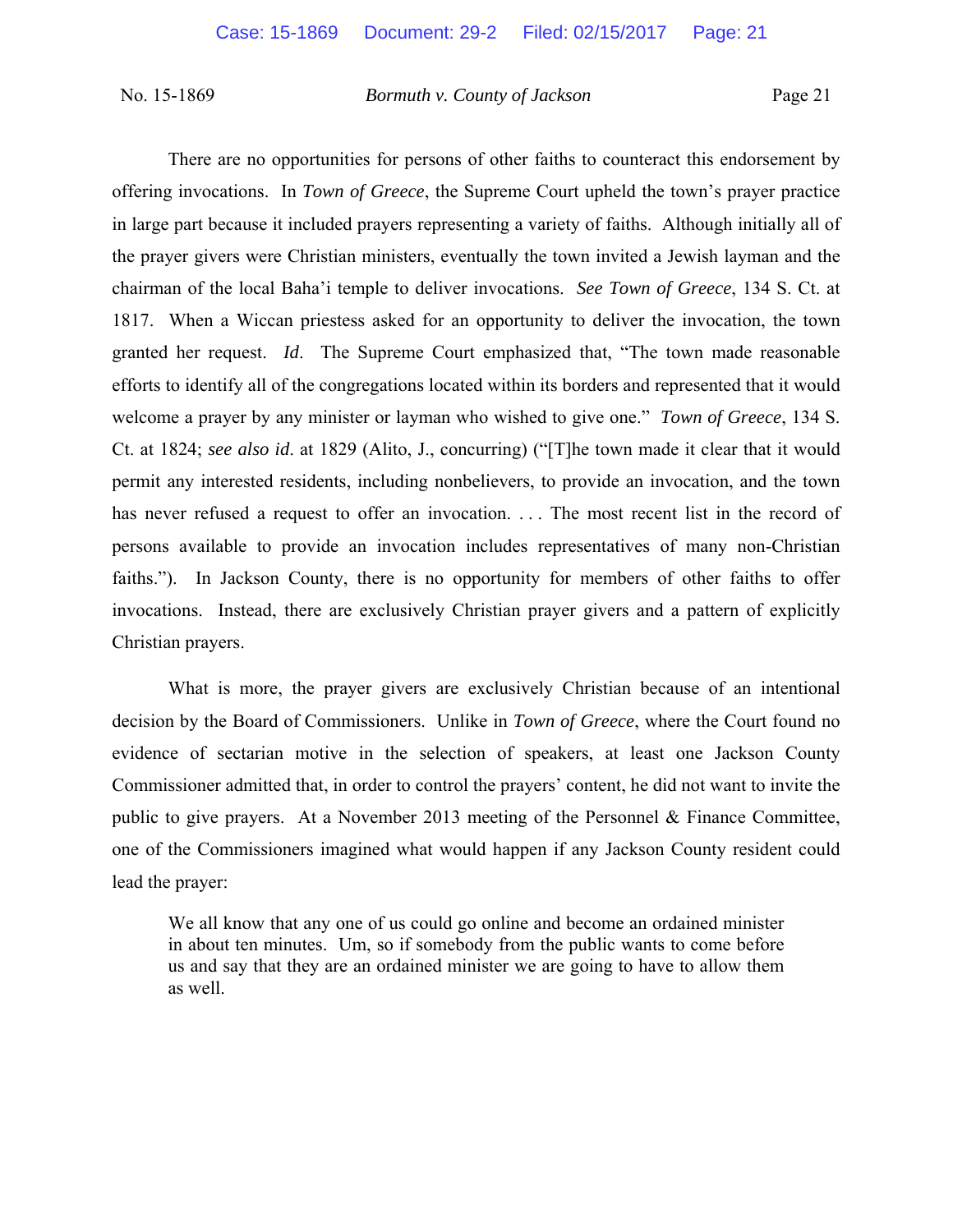| No. 15-1869 | Bormuth v. County of Jackson | Page 22 |
|-------------|------------------------------|---------|
|             |                              |         |

County of Jackson, *Personnel & Finance Committee November 12, 2013 Jackson County, MI*, YouTube (Dec. 19, 2013), http://tinyurl.com/2013nov12 (37:47–38:01).<sup>7</sup> He continued:

And I think we are opening a Pandora's Box here because you are going to get members of the public who are going to come up at public comment and we are going to create a lot of problems here when certain people come up here and say things that they are not going to like.

*Id.* at 38:02–38:16. These comments reveal that the Board of Commissioners' control over the content of the prayers is not just a function of the Commissioners' role as prayer givers—it is the result of an affirmative decision by the Commissioners to exclude *other* prayer givers.**<sup>8</sup>** The Board of Commissioners, in other words, is limiting who can give the prayers in order to control the prayers' content.**<sup>9</sup>** And the effect is preventing participation by religious minorities and

**9**The dissent argues that, "Noticeably absent from the majority's opinion is any acknowledgement that Jackson County's invocation practice is facially neutral regarding religion" even though "[n]either other

**<sup>7</sup>** <sup>7</sup>This video, like the other videos we cite in our opinion, was part of the record before the district court. *See* R. 10 (Am. Compl. ¶ 16) (Page ID #64) (informing the district court that the County records the Board of Commissioners' meetings and posts the videos on the County's website); R. 29 (Pl. Resp. to Def. Mot. for Summ. J. at  $11-16$ ) (Page ID #328-33) (reciting what happened at several Board of Commissioners' meetings, videos of which the County posts online); R. 37-1 (Pl. Mot. for Summ. J., Ex. J) (Page ID #611–614 (including transcripts of three Board of Commissioners' meetings and stating that the County posts videos of Board of Commissioners' meetings online). Indeed, as counsel for the County stated at oral argument, the "official record" includes all of the videos of the Board of Commissioners' meetings. Despite the fact that Bormuth repeatedly references the videos and recites what happened at Board of Commissioners' meetings in his pleadings, the dissent contends that these videos are not part of the record. For that proposition, it cites *United States v. Crumpton*, 824 F.3d 593 (6th Cir. 2016). In *Crumpton*, the defendant "refer[red] to a video of the execution of the search warrant[.] . . . The video *was not made part of the district court's electronic record*, however, *nor was it forwarded to this court* for purposes of appeal. Because the video has not been made part of the record before us, *we cannot evaluate its effect* on the case." *Id*. at 614 n.6 (emphasis added). There is an obvious distinction between *Crumpton* and this case: In *Crumpton*, we determined that we could not evaluate the video's effect because we did not have access to the video. That determination is entirely distinct from the one we are making here, which is that the parties have made the videos, which we can access, part of the record by repeatedly referencing them in pleadings.

<sup>&</sup>lt;sup>8</sup>The dissent cautions against "examining the minds of individual legislators as it relates to legislative intent" and advocates "heed[ing] the Supreme Court's admonition that '[i]nquiries into [legislative] motives or purposes are a hazardous matter.'" Dissent at 50. Presumably the dissent is not arguing that legislative purpose and motive are irrelevant. "Examination of purpose is a staple of statutory interpretation that makes up the daily fare of every appellate court in the country, and governmental purpose is a key element of a good deal of constitutional doctrine." *McCreary Cty. v. Am. Civil Liberties Union of Ky.*, 545 U.S. 844, 861 (2005) (citation omitted). More likely, the dissent is arguing against relying too much on mere inferences about the motives of individual legislators. Here, we need not rely on inferences because there are clear statements expressing the desire to control the content of prayers. Moreover, *McCreary*, which the dissent relies on for support, indicates that "scrutinizing purpose does make practical sense, as in Establishment Clause analysis, where an understanding of official objective emerges from readily discoverable fact, without any judicial psychoanalysis of a drafter's heart of hearts." 545 U.S. at 862. No psychoanalysis is necessary in this case because there are discoverable facts in the form of clear statements and actions that reveal the Commissioners' motives.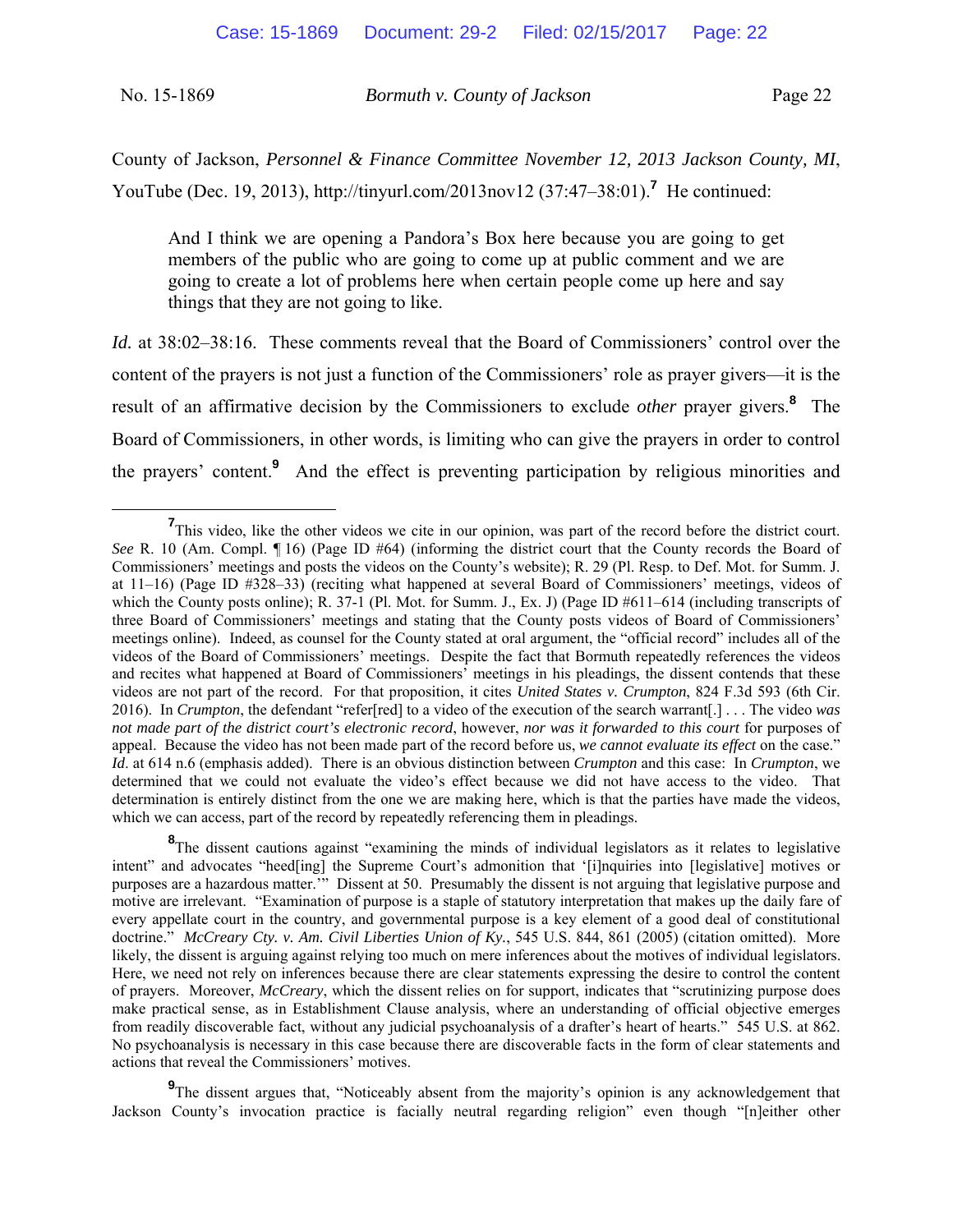endorsing a specific religion. This brings the County's use of prayer to open its monthly meetings well outside the ambit of historically tolerated legislative prayer.

 Amicus offers another way in which the Board of Commissioners' practice differs from previously upheld practices: its purpose is to promote religion to the public. The Supreme Court found that the prayers in *Town of Greece* were "intended to place town board members in a solemn and deliberative frame of mind," 134 S. Ct. at 1816, and that this was in line with historical practice, as the purpose of legislative prayer is to "accommodate the spiritual needs of lawmakers," *id.* at 1826 (controlling opinion). Amicus contends, however, that the Jackson County Commissioners cannot claim that their prayers are purely "an internal act." *Id.* at 1825 (quoting *Chambers*, 504 F. Supp. at 588). According to Amicus, "[t]he *only* meeting of the full Board of Commissioners during the past two years when no prayer was offered was the meeting that no members of the public attended." Amicus Br. at 12 (citing County of Jackson, *November 6, 2014 Special Jackson County Board of Commissioners Meeting Video*, YouTube (Nov. 7, 2014), http://tinyurl.com/2014nov6 (0:01–0:47)). Thus, although *Town of Greece* stated that prayer should not be used "to afford government an opportunity to proselytize or force truant constituents into the pews," 134 S. Ct. at 1825 (controlling opinion), Amicus insists that the County is doing exactly that: "when members of the public are present, it preaches to them and directs them to participate; when only the Commissioners are present, they omit the prayer entirely," Amicus Br. at 13.

Bormuth has waived this argument, and Amicus cannot make it for him. "While an amicus may offer assistance in resolving issues properly before a court, it may not raise additional issues or arguments not raised by the parties." *Self-Ins. Inst. of Am., Inc. v. Snyder*, 827 F.3d 549, 560 (6th Cir. 2016) (alteration omitted) (quoting *Cellnet Commc'ns, Inc. v. FCC*, 149 F.3d 429, 443 (6th Cir. 1998)), *cert. denied*, --- U.S. ---, 2017 WL 69264 (U.S. Jan. 9, 2017) (No. 16-593). Although Bormuth argued both that the Board of Commissioners' practice "has the effect of proselytizing . . . and advancing the Christian religion," R. 10 (Am. Compl. at 19) (Page ID #78), and that the prayers were "directed at the audience," R. 29 (Pl. Resp. to Def. Mot.

Commissioners, nor the Commission as a whole, review or approve the content of the invocations." Dissent at 46. This acknowledgement is absent from our opinion because, as the affirmative decision to exclude other prayer givers makes plain, Jackson County's invocation practice purposefully discriminated against non-Christian prayer givers.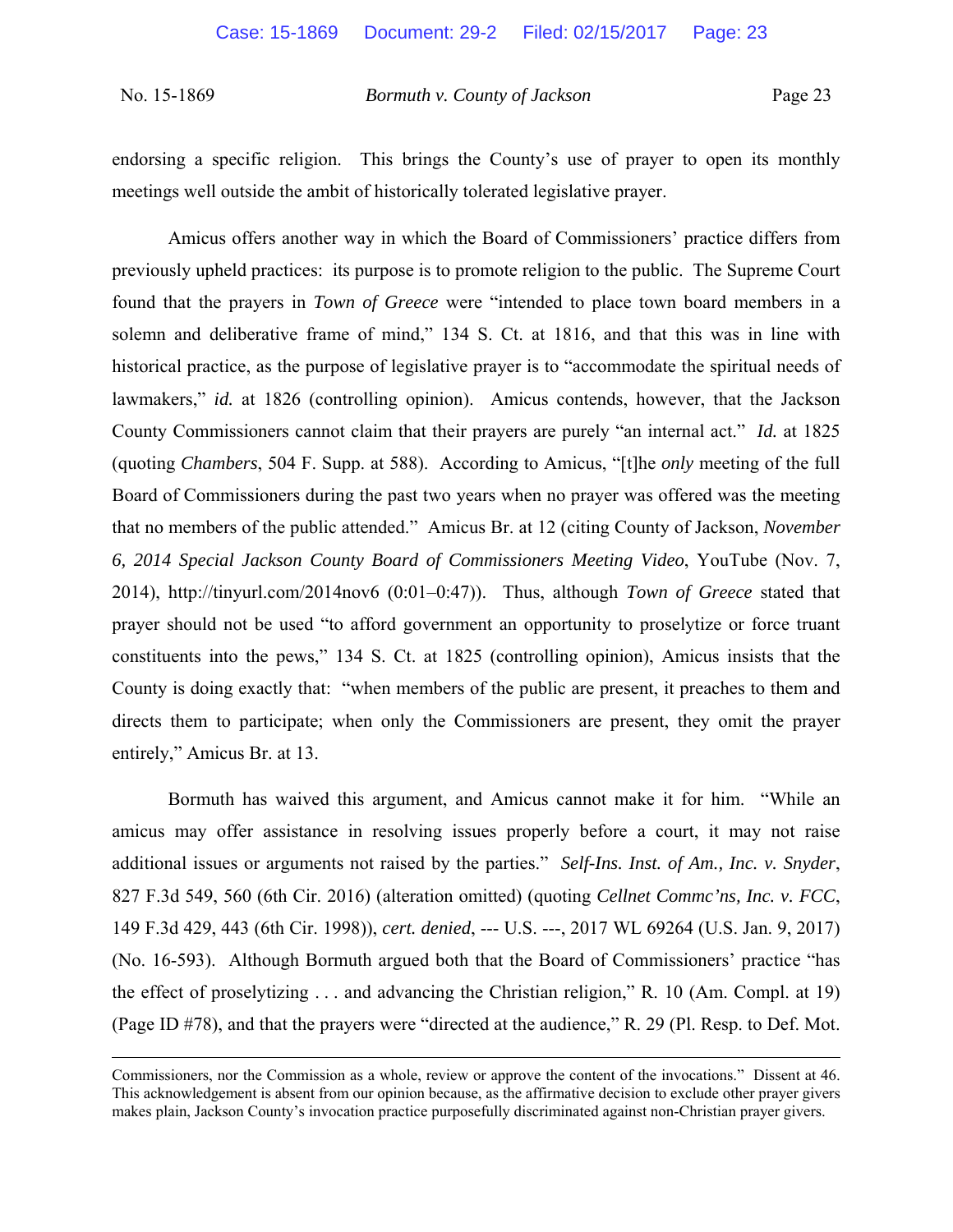for Summ. J. at 14) (Page ID #331), he did not explicitly argue that the Commissioners' purpose was to promote religion to the public. And although we are mindful of our rule that pro se filings should be construed liberally, *Spotts v. United States*, 429 F.3d 248, 250 (6th Cir. 2005), we decline to ground our analysis in Amicus's argument.

We hold that the Board of Commissioners' practice strays from the traditional purpose and effect of legislative prayer. A confluence of factors distinguishes the Jackson County practice from the practices upheld in *Marsh* and *Town of Greece*. These factors include the deliverance of the invocations by the Commissioners themselves in a local setting with constituent petitioners in the audience, as well as the Board's intentional decision to exclude other prayer givers in order to control the content of the prayers. We now consider, as a second "independent but mutually reinforcing reason[]" why the prayer practice here falls outside the protective umbrella of tradition, whether the Board of Commissioners' practice is coercive. *Town of Greece*, 134 S. Ct. at 1820. And as stated above, we proceed with the understanding that Justice Kennedy's conception of coercion is controlling.

# **b. Whether the Board of Commissioners' Practice Is Unconstitutionally Coercive**

As the controlling opinion of the Court held in *Town of Greece*, "[i]t is an elemental First Amendment principle that government may not coerce its citizens 'to support or participate in any religion or its exercise.'" *Id.* at 1825 (quoting *Cty. of Allegheny*, 492 U.S. at 659 (Kennedy, J., concurring in judgment in part and dissenting in part)). The inquiry into whether the government has violated this principle is "a fact-sensitive one that considers both the setting in which the prayer arises and the audience to whom it is directed." *Id.* Although the Court in *Town of Greece* concluded that there was no evidence of coercion in the record before it, it held that "[t]he analysis would be different if town board members directed the public to participate in the prayers, singled out dissidents for opprobrium, or indicated that their decisions might be influenced by a person's acquiescence in the prayer opportunity." *Id.* at 1826. All three elements are present here.

First, the Board of Commissioners directs the public to participate in the prayers at every monthly meeting. As the Supreme Court has observed, the source of these statements is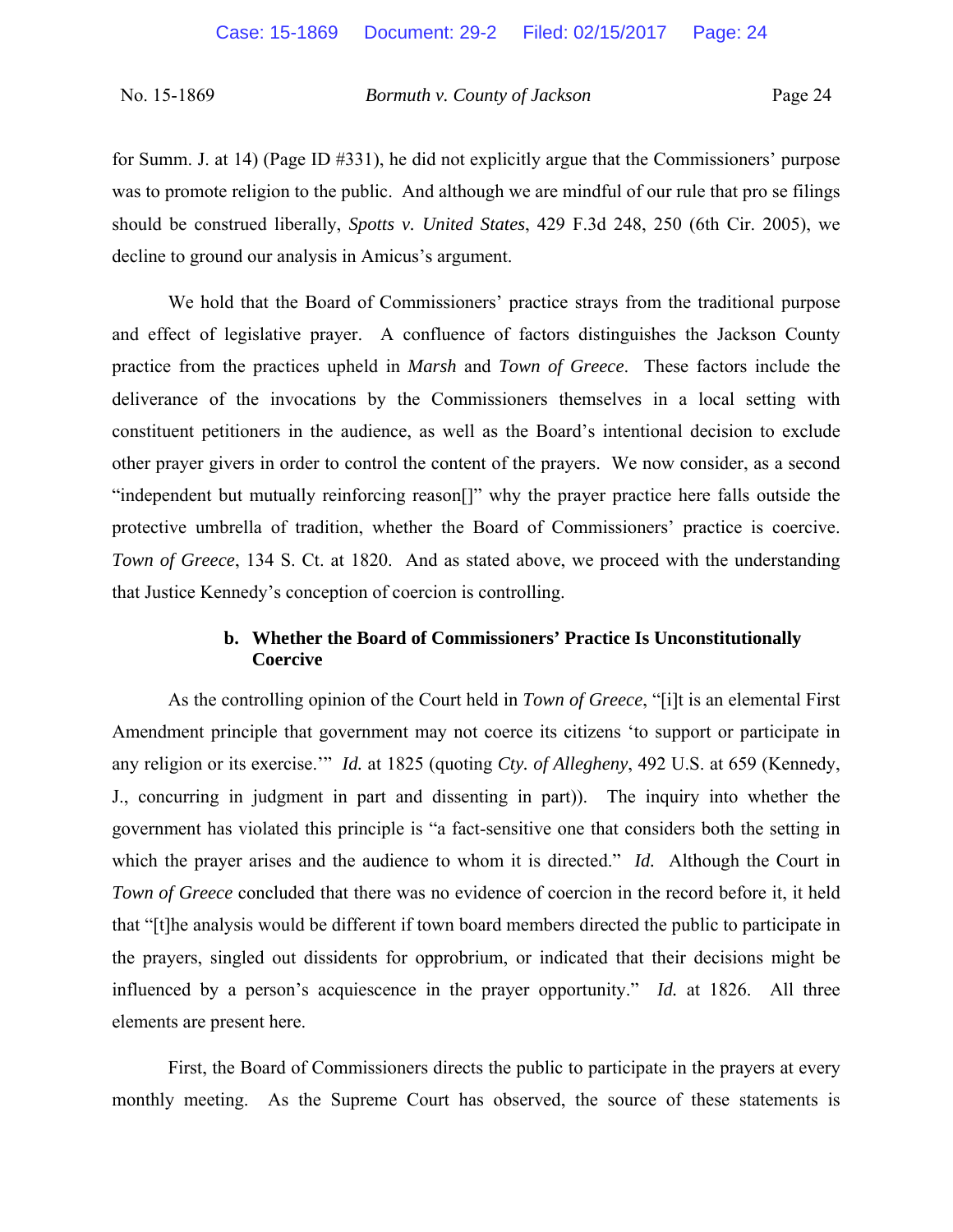significant. In *Town of Greece*, "board members themselves stood, bowed their heads, or made the sign of the cross during the prayer," but "*they at no point solicited similar gestures by the public*." *Id.* (emphasis added). Rather, it was the clergy who asked audience members to participate in the prayer. *Id.* The Supreme Court reasoned that, because this direction came from the clergy, it was inclusive, not coercive*. Id.* Here, it is the Board of Commissioners, and the Board of Commissioners only, that tells the public to join in the prayer. What is more, these instructions are almost always from the Chairman. *See, e.g.*, R. 10 (Am. Compl. ¶[19–23) (Page ID #64–66). The Chairman presides over the meeting; his words are cloaked in procedural formality. The words "rise" and "assume a reverent position" from the Chairman, therefore, are not mere suggestions, they are commands. But even in the infrequent instances where it is the Commissioner giving the prayer who tells the public to "rise" or to "bow [their] head[s]," R. 29- 1 (Pl. Resp. to Def. Mot. for Summ. J., Ex. E ¶¶ 9, 13, 22) (Page ID #370‒71), the effect is the same: to coerce the public to participate in the exercise of religion.

This coercion is compounded by the setting in which it is exerted. *See Town of Greece*, 134 S. Ct. at 1825 (controlling opinion). Local government meetings are small and intimate. And unlike in federal and state legislative sessions, where the public does not speak to the legislative body except by invitation, citizens attend local government meetings to address issues immediately affecting their lives. Indeed, as Amicus notes, Jackson County residents have gone to the Board of Commissioners' monthly meetings to ask for funding for disabled students' transportation to school, County of Jackson, *June 18, 2013 Jackson County Board of Commissioners Meeting*, YouTube (Jun.19, 2013), http://tinyurl.com/2013jun19 (35:53–38:30), request repairs to roads leading to their homes or businesses, County of Jackson, *July 23, 2013 Jackson County Board of Commissioners Meeting*, YouTube (Jul. 24, 2013), http://tinyurl.com/2015jul23 (24:58–30:19), and redress discrimination, County of Jackson, *March 17, 2015 Jackson County Board of Commissioners Meeting*, YouTube (Mar. 18, 2015), http://tinyurl.com/2015mar17c (5:27–7:42). Thus, there is increased pressure on Jackson County residents to follow the Board of Commissioners' instructions at these meetings, as the residents would not want to offend the local government officials they are petitioning.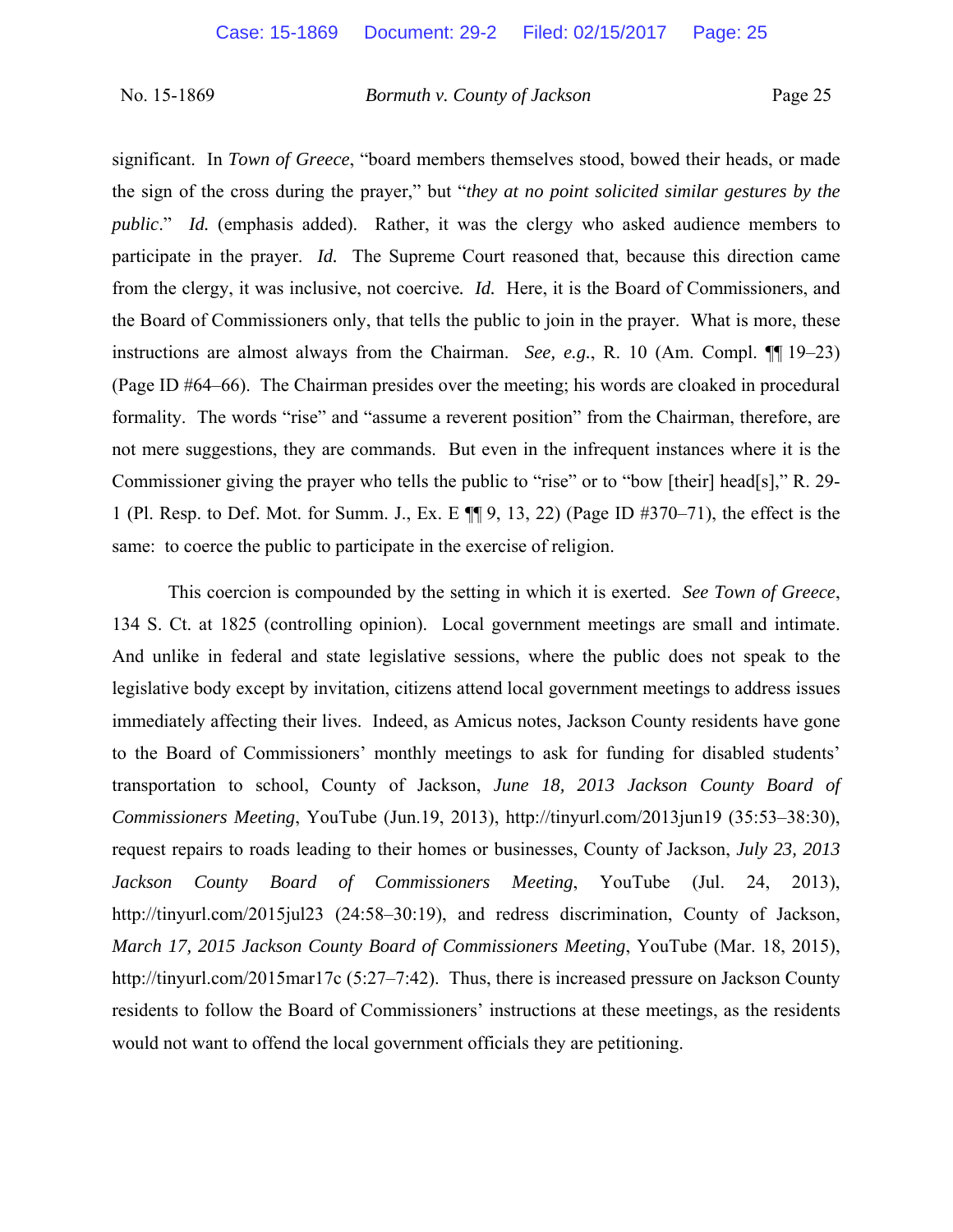Second, the Board of Commissioners has singled out Bormuth for opprobrium. During a public meeting, a Commissioner stated that Bormuth's lawsuit was an "attack on Christianity and Jesus Christ, period." County of Jackson, *Personnel & Finance Committee November 12, 2013 Jackson County, MI, YouTube (Dec. 19, 2013), http://tinyurl.com/2013nov12 (32:50–32:59).* Another Commissioner characterized Bormuth's lawsuit as "political correctness nonsense" and complained that he has "had political correctness jammed down [his] throat." *Id.* at 43:00– 43:18. That Commissioner continued:

The Federalist Papers, if you read them, tell[] me that it is your duty to disobey an illegal law. And it has taken some *nitwit* two hundred-and-some years to come up with an angle like this to try to deprive me or other people, of my faith, of my rights.

*Id.* at 43:22–43:41 (emphasis added). In disparaging Bormuth, the Board of Commissioners' message is clear: residents who refuse to participate in the prayers are disfavored. Indeed, when Bormuth expressed his belief that the Board of Commissioners was violating the First Amendment during the public-comment period of the August 2013 meeting, one of the Commissioners made faces and then turned his back on Bormuth, refusing even to look at Bormuth while he spoke. R. 10 (Am. Compl. ¶ 31) (Page ID #69).

Third, Bormuth has submitted evidence suggesting that the Board of Commissioners has "allocated benefits and burdens based on participation in the prayer." *See Town of Greece*, 134 S. Ct. at 1826 (controlling opinion). Shortly after Bormuth filed his complaint, Jackson County officials nominated members for the County's new Solid Waste Planning Committee from a pool of applicants. R. 10 (Am. Compl. ¶ 33) (Page ID #69). Although Bormuth had three years of experience working on related issues, the Board of Commissioners did not nominate him. *Id.* Given that the Commissioners had publicly expressed their contempt for Bormuth, *id*. ¶ 31 (Page ID #69); *see also* R. 14 (Pl. First Mot. for Summ. J., Ex. C) (Page ID #149), the Board of Commissioners' decision not to nominate him could easily be interpreted as a response to Bormuth's refusal to participate in the prayers. Bormuth also sought to supplement the record with a letter he received from the Board of Commissioners denying him appointment to the Board of Public Works. R. 52 (Pl. Second Mot. to Suppl. Record at 1) (Page ID #932). Although Bormuth is confident that he was 'the most qualified applicant,' the Board of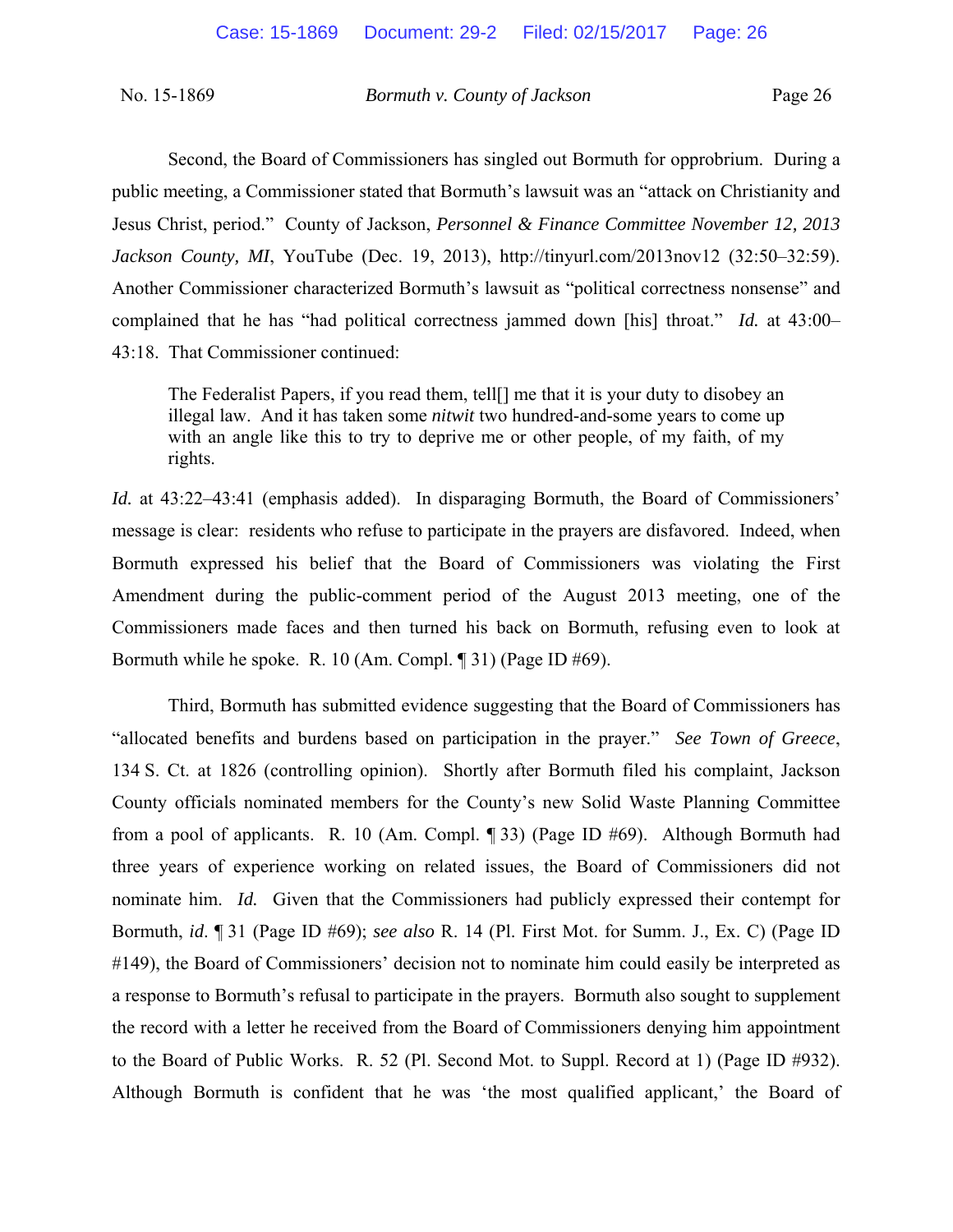Commissioners did not name him for the position. *Id.* ¶ 6 (Page ID #933). This rejection came just shy of a month after one of the Commissioners publicly called Bormuth a "nitwit." *See* County of Jackson, *Personnel & Finance Committee November 12, 2013 Jackson County, MI*, YouTube (Dec. 19, 2013), http://tinyurl.com/2013nov12 (43:22–43:41). Like the County's decision not to nominate him to the Solid Waste Planning Committee, this decision suggests that the Board of Commissioners was denying benefits to residents based on their beliefs.

Two factual details about Jackson County's prayer practice bear emphasis. First, the Jackson County Board of Commissioners affirmatively excluded non-Christian prayer givers, and did so in an effort to control the content of prayers. *See* County of Jackson, *Personnel & Finance Committee November 12, 2013 Jackson County, MI*, YouTube (Dec. 19, 2013), http://tinyurl.com/2013nov12 (37:47–38:16). Second, Commissioners attempted to silence Bormuth and insulted him for criticizing their prayer practice. For example, when Bormuth voiced his concern about the prayer practice at a meeting, a Commissioner turned his chair around, refusing to listen to him. R. 10 (Am. Compl. at ¶ 31) (Page ID #69). One Commissioner said that Bormuth was "attacking . . . my Lord and savior Jesus Christ." R. 14 (Pl. First Mot. for Summ. J., Ex. C) (Page ID #149). Separately, a Commissioner referred to Bormuth as "a nitwit." County of Jackson, *Personnel & Finance Committee November 12, 2013 Jackson County, MI*, YouTube (Dec. 19, 2013), http://tinyurl.com/2013nov12 (32:50–32:59, 43:00– 43:18, 43:22–43:41). These facts show how far Jackson County's practice strays from the historically tolerated tradition of legislative prayer. There is no question that factual details are relevant to the Establishment Clause inquiry. In *Town of Greece*, the Supreme Court made clear that its decision about the Town of Greece's prayer practice did not absolve courts of the duty to evaluate the constitutionality of factually distinguishable prayer practices. "Courts remain free to review the pattern of prayers over time to determine whether they comport with the tradition of solemn, respectful prayer approved in *Marsh*, or whether coercion is a real and substantial likelihood." *Town of Greece*, 134 S. Ct. at 1826–27. "If circumstances arise in which the pattern and practice of ceremonial, legislative prayer is alleged to be a means to coerce or intimidate others, the objection can be addressed in the regular course." *Id.* at 1826; *see also Marsh*, 463 U.S. at 795. Jackson County's prayer practice gives rise to just those circumstances.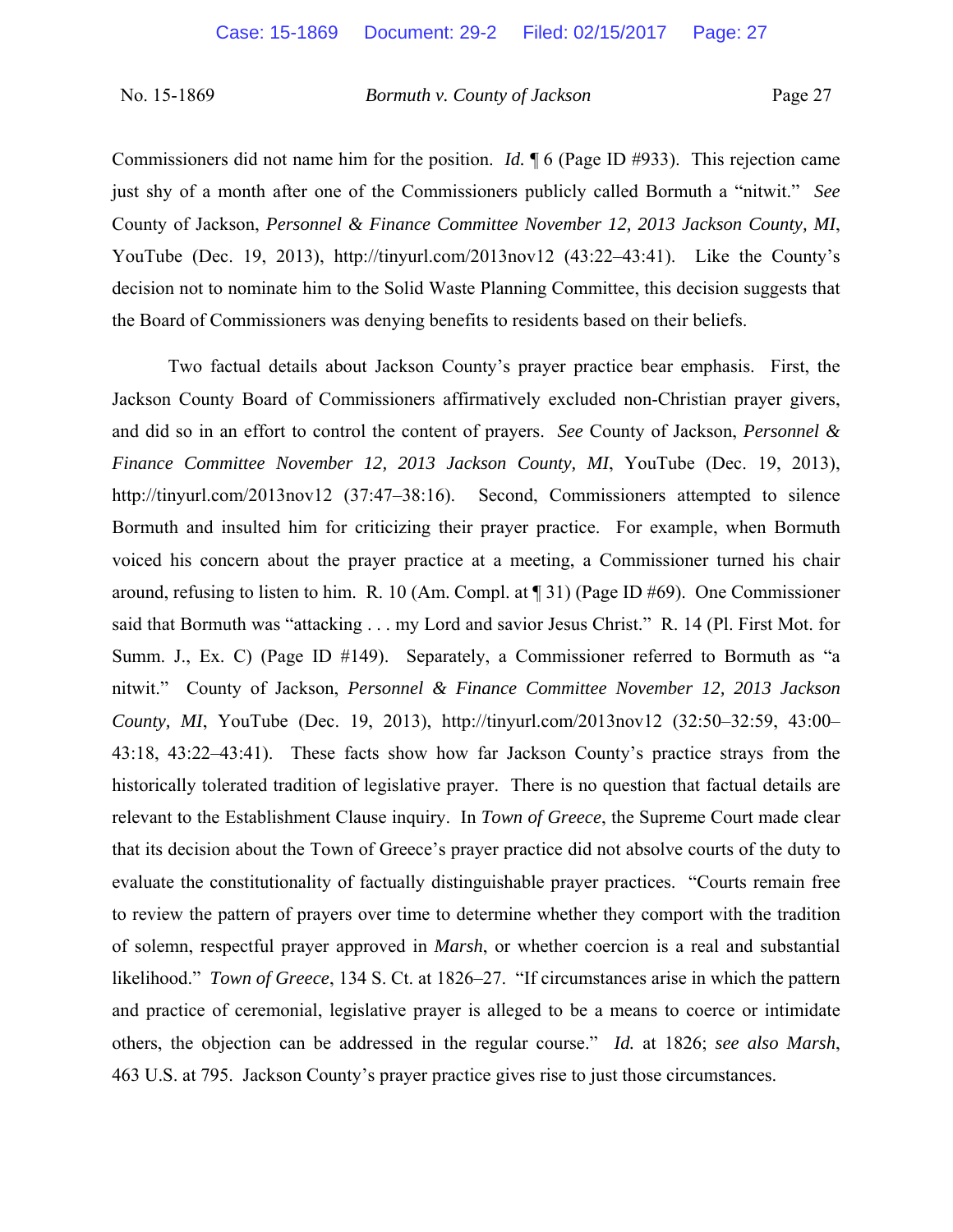#### **C. The Dissent's Reliance on a Recent Fourth Circuit Case**

The dissent contends that its "view as to the constitutionality of Jackson County's invocation practice is consistent with the Fourth Circuit's recent opinion in *Lund v. Rowan County*." Dissent at 61. The Fourth Circuit has granted rehearing en banc in *Lund*, undercutting the persuasive value of the now-questioned panel majority. *Lund v. Rowan County*, (No. 15- 1519) 2016 WL 6441047, at \*1 (4th Cir. Oct. 31, 2016) (granting rehearing en banc). More importantly, regardless of the outcome of the en banc rehearing, the dissent's reliance on *Lund* falls flat for two reasons: First, Judge Wilkinson's panel dissent in *Lund* is much more convincing than the majority opinion (a view that a significant number of Fourth Circuit judges presumably share). Second, contrary to the dissent's assertion that "Rowan County's invocation practice is remarkably similar" to Jackson County's practice, there are significant factual differences. Dissent at 61. Because of these differences, even if the *Lund* majority opinion were correct that the Rowan County prayer practice complies with the Establishment Clause, the Jackson County prayer practice still violates the Establishment Clause.

On the first point, the *Lund* dissent, which is much more convincing than the majority opinion, supports our conclusions in this case. Judge Wilkinson's dissent explains, persuasively, that *Town of Greece* "in no way sought to dictate the outcome of every legislative prayer case. Nor did it suggest that 'no constraints remain on [prayer] content.'" *Lund v. Rowan Cty.*, 837 F.3d 407, 433 (4th Cir. 2016) (Wilkinson, J., dissenting) (quoting *Town of Greece*, 134 S. Ct. at 1823) (alterations in original). While Judge Wilkinson indicates that he "would not for a moment cast all legislator-led prayer as constitutionally suspect," he also understands that, per *Town of Greece*, "[t]he Establishment Clause still cannot play host to prayers that 'over time . . . denigrate nonbelievers or religious minorities, threaten damnation, or preach conversion.'" *Lund*, 837 F.3d at 431 (Wilkinson, J., dissenting) (quoting *Town of Greece*, 134 S. Ct. at 1823). He acknowledges that, "[l]egislator-led prayer, when combined with the other elements, poses a danger not present when ministers lead prayers. The Rowan County commissioners, when assembled in their regular public meetings, are the very embodiment of the state." *Lund*, 837 F.3d at 434 (Wilkinson, J., dissenting). Accordingly, Judge Wilkinson determines that the Rowan County Board of Commissioners' prayer practice is unconstitutional because the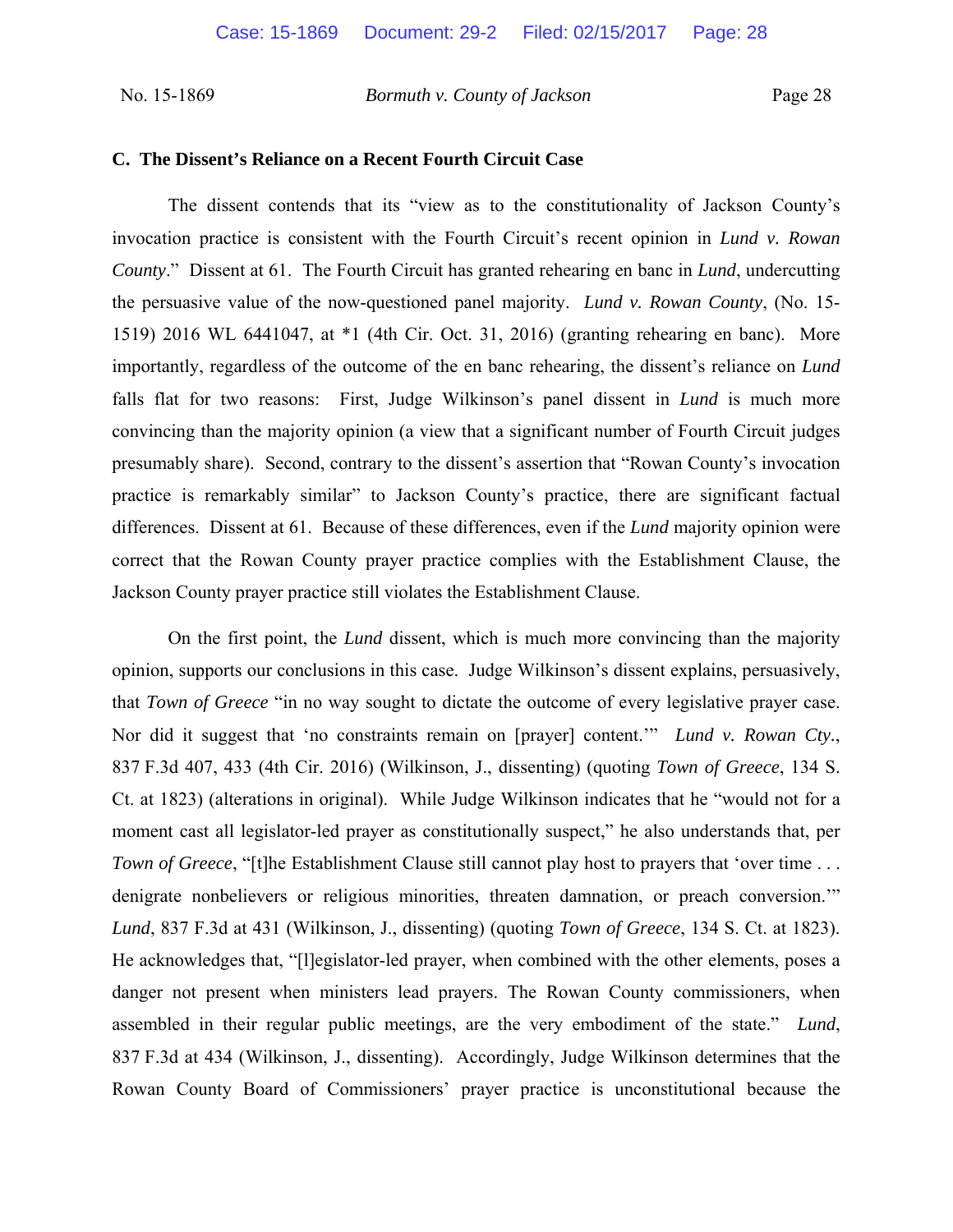"combination of legislators as the sole prayer-givers, official invitation for audience participation, consistently sectarian prayers referencing but a single faith, and the intimacy of a local governmental setting exceeds even a broad reading of *Town of Greece*." *Id*. at 431.

 Judge Wilkinson also rightly points out that there are many ways to solemnize a county board meeting without running afoul of the Establishment Clause. A county board "can solemnize its meetings without creating such tensions" by using "non-denominational prayers or diverse prayer-givers" or prefacing the prayer with a "Message of Religious Welcome" emphasizing that members of all religions (or no religion) are welcome in the meeting and community. *Id*. at 437–38. "Such an expression of religious freedom and inclusion would promote the core idea behind legislative prayer, 'that people of many faiths may be united in a community of tolerance and devotion.'" *Id*. at 438 (quoting *Town of Greece*, 134 S. Ct. at 1823).

The combination of factors that, according to Judge Wilkinson, renders the Rowan County Board's prayer practice unconstitutional also exists in Jackson County (and Jackson County's practice included additional factors that make it even more constitutionally suspect, as discussed below). Additionally, Judge Wilkinson's observation that a county can easily solemnize county board meetings and comply with the Establishment Clause is as true in Jackson County as in Rowan County.

On the second point, the prayer practice that we confront in this case presents even more constitutionally suspect factors than the prayer practice that the Fourth Circuit confronted in *Lund*. The factual distinctions are important because "[t]he [Establishment Clause] inquiry remains a fact-sensitive one." *Town of Greece*, 134 S. Ct. at 1825. To structure this factsensitive inquiry, the *Lund* panel majority focuses on four "guideposts for analyzing whether a particular practice goes beyond constitutional bounds." *Lund*, 837 F.3d at 420. Examining the facts of this case through those four guideposts shows that even if the *Lund* majority is correct that the Rowan County prayer practice complies with the Establishment Clause, the Jackson County prayer practice nevertheless violates the Establishment Clause.

Addressing the first panel guidepost, "selection of the content of legislative prayer," the *Lund* majority explains that it is important to "look<sup>[]</sup> to the activities of the legislature as a whole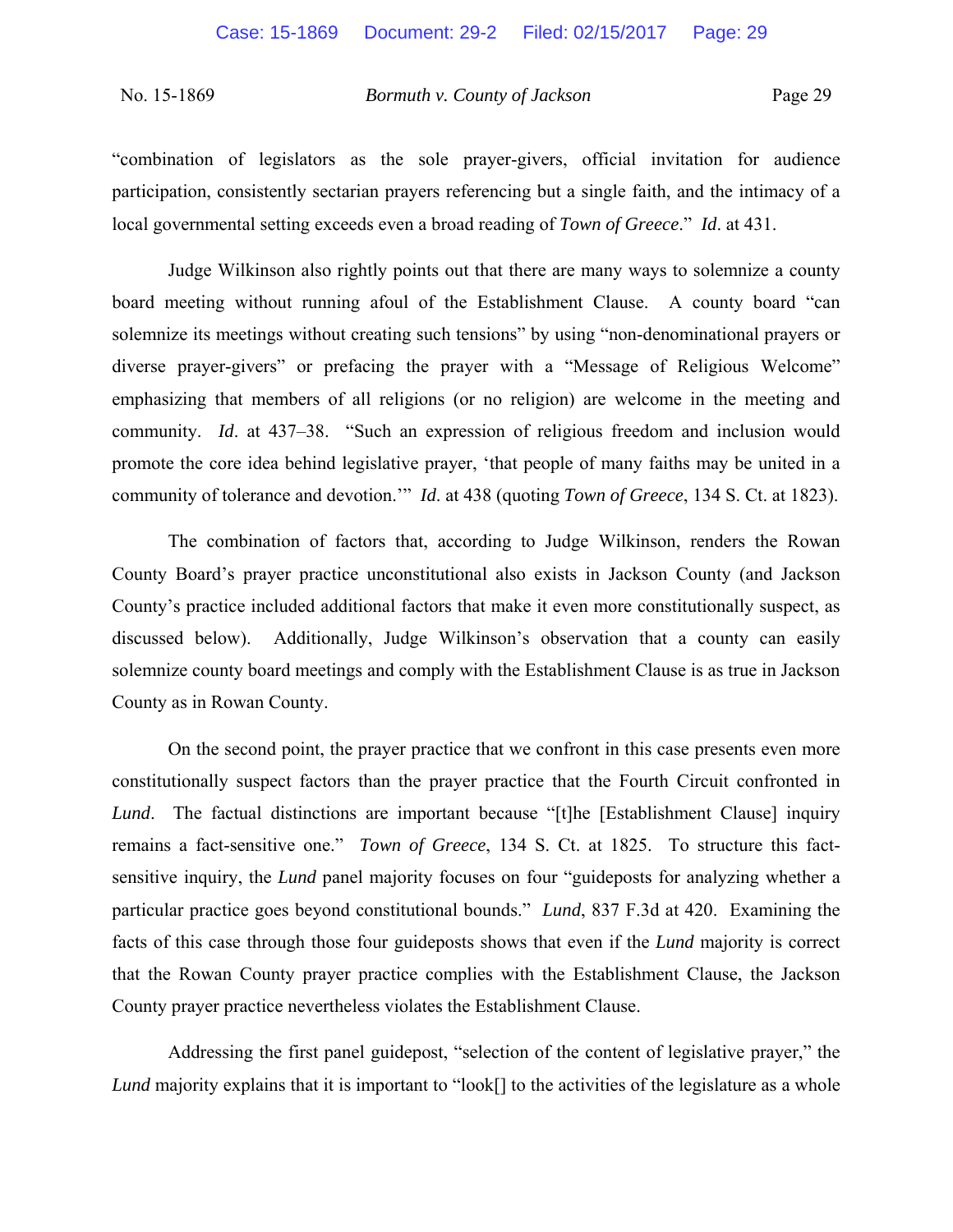in considering legislative prayer." *Id*. at 421. The *Lund* majority determines that the Rowan County Board "never altered its practice to limit a non-Christian commissioner or attempted to silence prayers of any viewpoint." *Id*. at 424. Based on this determination, the *Lund* majority concluded that, "[t]he Board's practice here, where each commissioner gives their own prayer without oversight, input, or direction by the Board simply does not present the same concerns of the 'government [attempting] to define permissible categories of religious speech.'" *Id*. at 420 (quoting *Town of Greece*, 134 S. Ct. at 1822) (emphasis and second alteration in original). Even if this assessment is correct, there is a difference between the actions of the Rowan County Board and those of the Jackson County Board: Unlike the Rowan County Board, the Jackson County Board, as a governing body, did affirmatively exclude other prayer givers in order to control the content of the prayers. *See* County of Jackson, *Personnel & Finance Committee November 12, 2013 Jackson County, MI*, YouTube (Dec. 19, 2013), http://tinyurl.com/2013nov12 (37:47–38:16). By excluding other prayer givers to control the content of prayers, the Jackson County Board was exercising "oversight" and "'[attempting] to define permissible categories of religious speech.'" *Lund*, 837 F.3d at 420 (quoting *Town of Greece*, 134 S. Ct. at 1822) (alteration in original).

In addition, the Jackson County Board of Commissioners attempted to silence Bormuth's criticism of the prayer practice, insulting Bormuth in the process. When Bormuth complained about the prayer practice at a meeting, one of the Commissioners made a disgusted face and turned his chair around, refusing to look at Bormuth while he spoke. R. 10 (Am. Compl. at ¶ 31) (Page ID #69). Later, discussing Bormuth's complaints about the prayer practice, a Commissioner said that he "get[s] sick of" "[a]ll this political correctness" and another said that Bormuth was "attacking . . . my Lord and savior Jesus Christ." R. 14 (Pl. First Mot. for Summ. J., Ex. C) (Page ID #149). Accordingly, the Board not only purposefully excluded non-Christian prayer, but also insulted and attempted to silence Bormuth's complaints about their exclusionary prayer practice.

The Jackson County Board of Commissioners' affirmative decision to exclude other prayer givers also requires us to consider the second *Lund* panel majority guidepost, the content of the prayers, in a different light. Addressing the second guidepost, the *Lund* majority explains,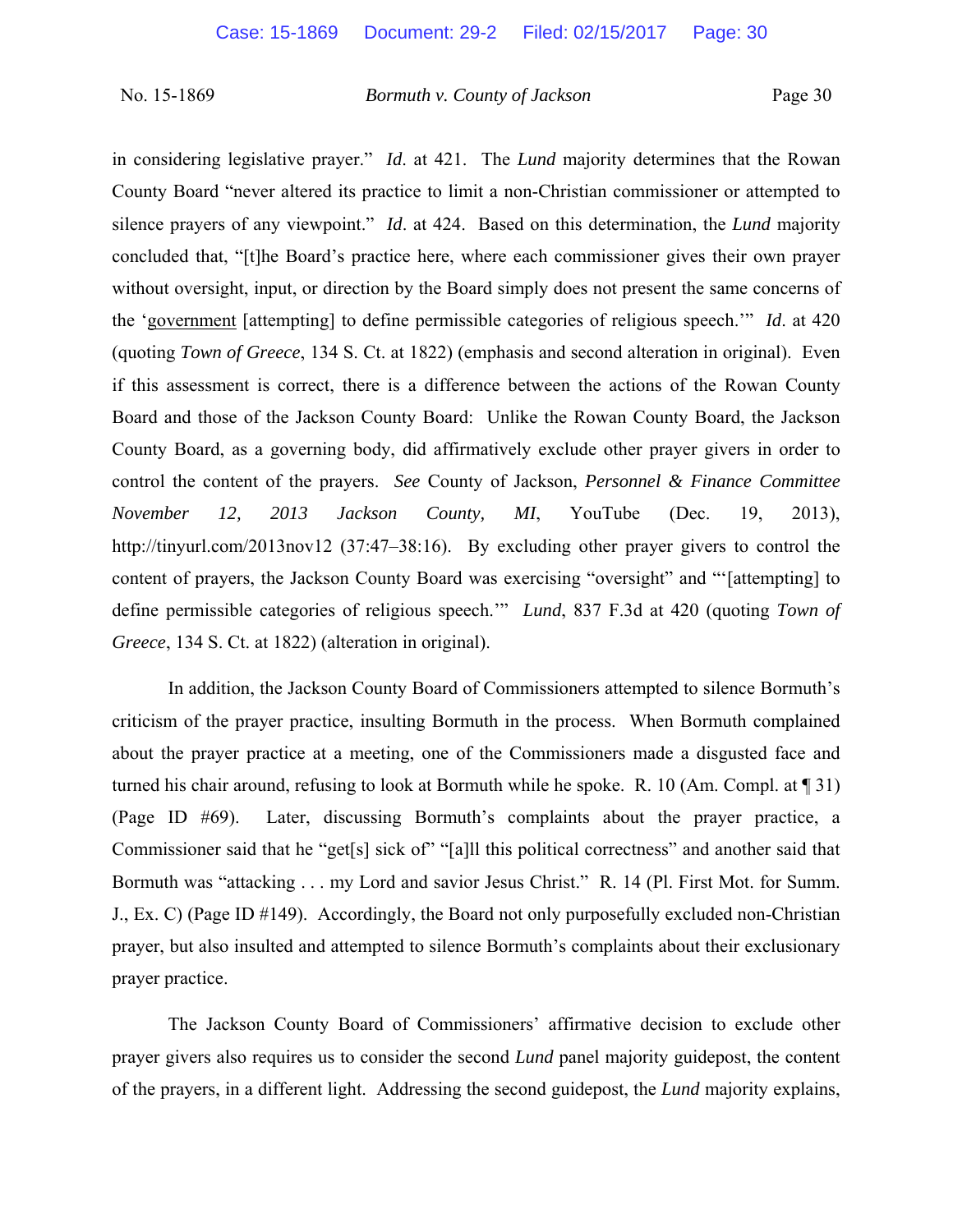"'If the course and practice over time shows that the invocations denigrate nonbelievers or religious minorities, threaten damnation, or preach conversion,' a constitutional line can be crossed." *Lund*, 837 F.3d at 421 (quoting *Town of Greece*, 134 S. Ct. at 1823). Considering the content of the prayers over time, we must be mindful of the difference between unthinkingly failing to include non-Christian prayer, as the Rowan County Board apparently did, and intentionally excluding non-Christian prayer, as the Jackson County Board did. Unthinkingly excluding non-Christian prayer does not necessarily equate to denigrating other religions. The Jackson County Commissioners' affirmative decision to exclude other prayer givers to ensure that any sectarian content would be Christian, on the other hand, does denigrate other religions. Affirmative exclusion communicates that non-Christian prayers are not welcome, which communicates that non-Christians are not welcome. Affirmative exclusion also communicates that only Christian prayers are adequate to solemnize county board meetings, which communicates that other prayers are inferior. Indicating that only Christians are welcome and that other prayers are inferior denigrates other religions.

The Jackson County Board of Commissioners' affirmative decision to exclude other prayer givers is also relevant to the third *Lund* panel majority guidepost, "the selection of the prayer-giver." *Lund*, 837 F.3d at 423. The *Lund* majority notes that in *Town of Greece*, the Supreme Court upheld the town's practice because the town "'represented that it would welcome a prayer by any minister or layman who wished to give one,'" which indicated that the town "maintain[ed] a policy of nondiscrimination." *Id.* (quoting *Town of Greece*, 134 S. Ct. at 1824). Even if the Rowan County Board's decision to allow only Commissioners to give prayers can somehow be characterized as "'a policy of nondiscrimination,'" the Jackson County Board did discriminate. *Lund*, 837 F.3d at 423 (quoting *Town of Greece*, 134 S. Ct. at 1824). To exclude prayers that Jackson County Commissioners did not want to hear, the Board of Commissioners forbade anyone but Commissioners from giving prayers. Excluding unwanted prayers is not a policy of nondiscrimination. Excluding unwanted prayers is discrimination.

Finally, the Jackson County Board of Commissioners' affirmative decision to exclude other prayer givers is also significant when considering the fourth *Lund* guidepost, whether "'over time'" "the prayer practice'" was "'exploited to . . . advance any one . . . faith or belief.'"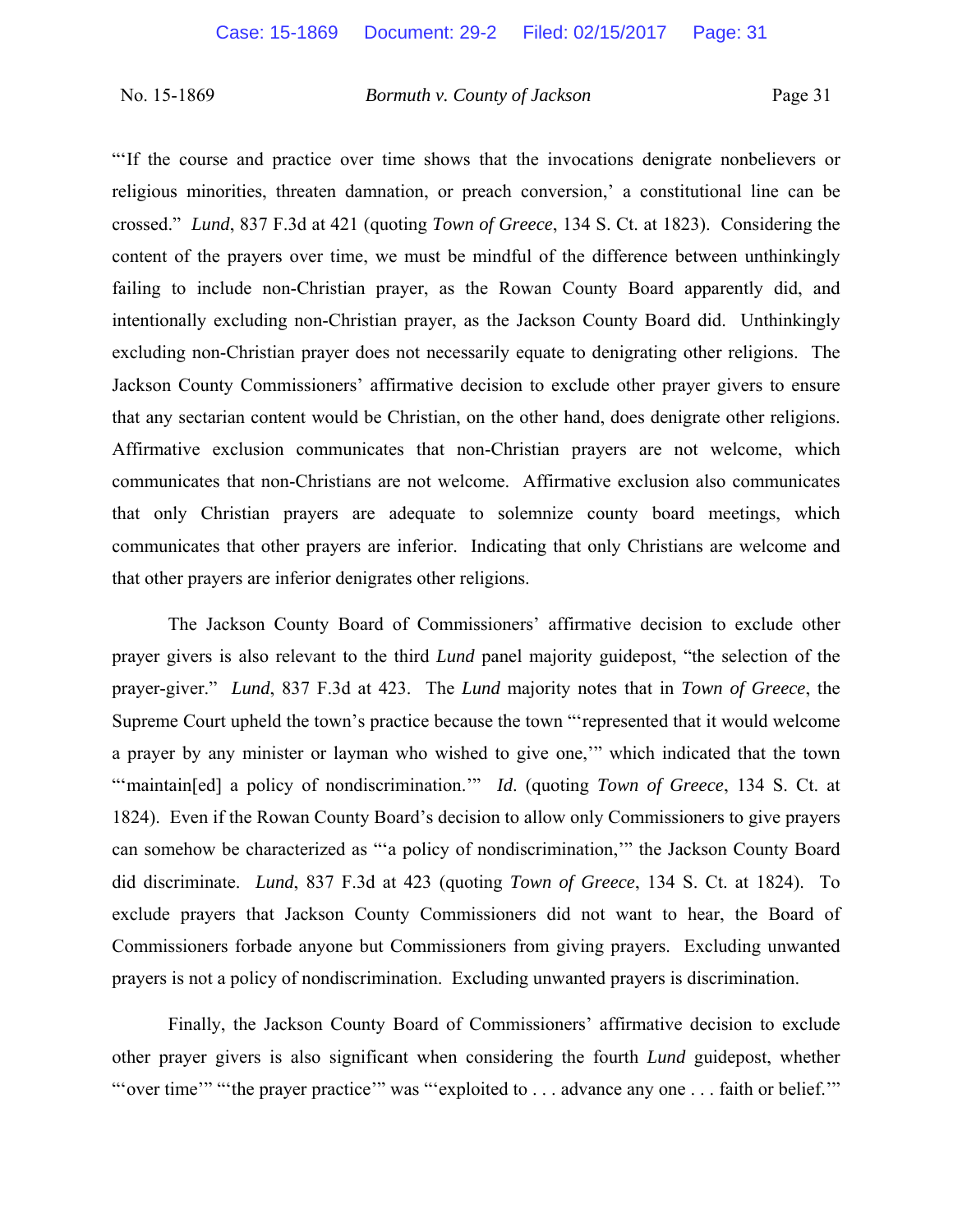*Lund*, 837 F.3d at 424 (quoting *Town of Greece*, 134 S. Ct. at 1823) (alterations in original). The Jackson County Board of Commissioners' affirmative exclusion of non-Christian prayers puts one faith, Christianity, in a privileged position. It ensures that only Christians will hear prayers that speak to their religious beliefs at Board of Commissioners meetings. Worse, it ensures that only Christians will hear prayers that speak to their religious beliefs because the government has singled out Christian prayer as uniquely able to solemnize these meetings. The affirmative exclusion thus advances one faith over others.

The *Lund* panel majority also concludes that Rowan County's prayer practice is not coercive. The *Lund* panel majority focuses on whether the Board "'directed the public to participate in the prayers, singled out dissidents for opprobrium, or indicated that their decisions might be influenced by a person's acquiescence in the prayer opportunity.'" *Lund*, 837 F.3d at 427 (quoting *Town of Greece*, 134 S. Ct. at 1826). Here again, factual distinctions between this case and *Lund* mean that even if the *Lund* majority is correct that the Rowan County Board of Commissioners' prayer practice is not coercive, the Jackson County Board of Commissioners' prayer practice is coercive.

Although both Boards of Commissioners directed the public to participate in prayers, there is no evidence that the Rowan County Board of Commissioners singled out dissidents for opprobrium or allowed their decisions to be influenced by a constituent's acquiescence (or refusal to acquiesce) to the prayer opportunity. The Jackson County Commissioners, on the other hand, did single out Bormuth for opprobrium. Commissioners stated that Bormuth's lawsuit was "nonsense" and "an attack on Christianity and Jesus Christ, period" and called Bormuth a "nitwit" who was "try[ing] to deprive me or other people, of my faith, of my rights." County of Jackson, *Personnel & Finance Committee November 12, 2013 Jackson County, MI*, YouTube (Dec. 19, 2013), http://tinyurl.com/2013nov12 (32:50–32:59, 43:00–43:18, 43:22– 43:41). There is also evidence that some of Jackson County Commissioners' official decisions were influenced by Bormuth's refusal to acquiesce to the prayer opportunity. They denied Bormuth a nomination for the Solid Waste Planning Committee and, less than a month after a Commissioner publicly called him a nitwit, denied him an appointment to the Board of Public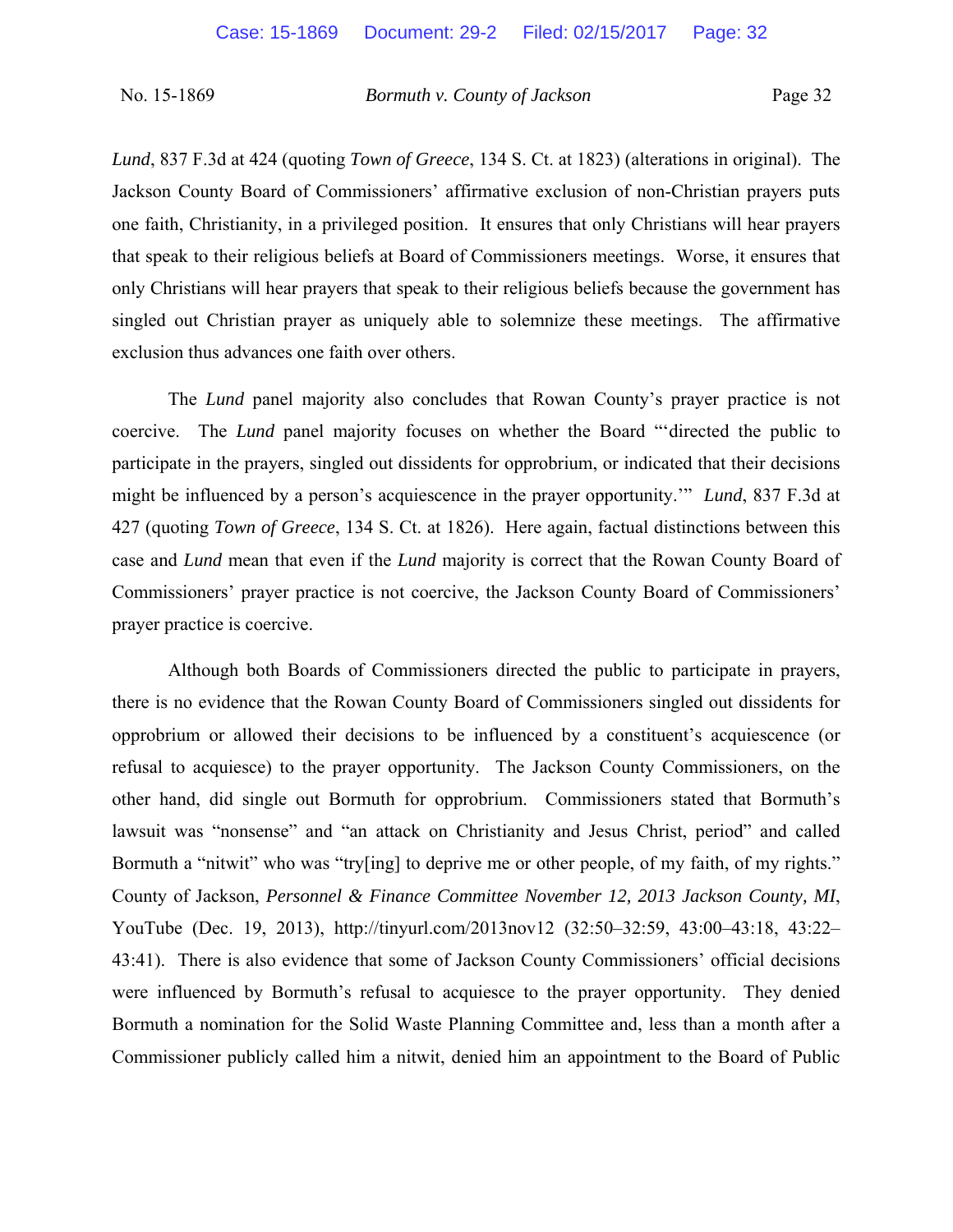Works. R. 10 (Am. Compl. at ¶ 33) (Page ID #69); R. 52 (Pl. Second Mot. to Suppl. Record at 1) (Page ID #932).

The distinctions between the actions of the Jackson County Board of Commissioners in the case before us and the actions of the Rowan County Board of Commissioners in *Lund* are significant. Because of these distinctions, even if the panel majority's opinion in *Lund* is correct, it does not influence our assessment of the facts before us in this "fact-sensitive" inquiry. *Town of Greece*, 134 S. Ct. at 1825.

Accordingly, we hold that the Board of Commissioners' use of prayer to begin its monthly meetings violates the First Amendment's Establishment Clause. The prayer practice is well outside the tradition of historically tolerated prayer, and it coerces Jackson County residents to support and participate in the exercise of religion.**<sup>10</sup>**

### **III. CONCLUSION**

 For the reasons stated above, we **REVERSE** the grant of summary judgment to the County and **REMAND** for entry of summary judgment in favor of Bormuth and for further proceedings consistent with this opinion.

**<sup>10</sup>**Bormuth's remaining arguments, including that the panel must apply the three-part test of *Lemon v. Kurtzman*, 403 U.S. 602 (1971), as well as the Treaty of Tripoli (a 1797 treaty with Tripolitania (now Libya) which states that "the Government of the United States of America is not, in any sense, founded on the Christian religion") are meritless. Bormuth also does not have standing to assert an Establishment Clause violation on behalf of the children who lead attendees in the Pledge of Allegiance. *See Valley Forge Christian Coll. v. Americans United for Separation of Church & State, Inc.*, 454 U.S. 464, 489‒90 (1982).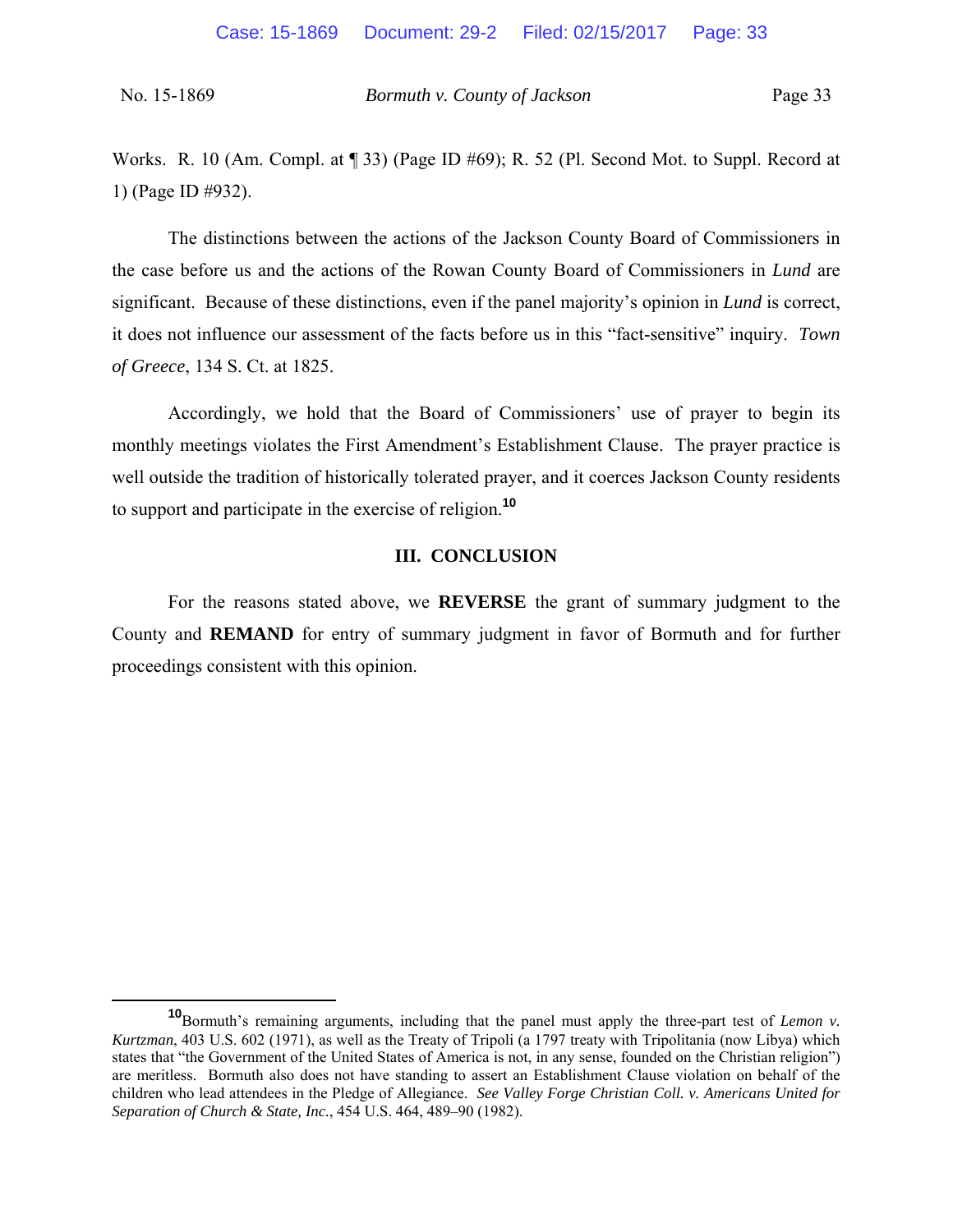### **DISSENT**

 $\frac{1}{2}$ 

 $\frac{1}{2}$ 

GRIFFIN, Circuit Judge, dissenting. Since the founding of our Republic, Congress, state legislatures, and many municipal bodies have commenced each legislative session with a prayer. Contrary to today's decision, the Supreme Court has ruled twice that legislative prayer does not violate the Establishment Clause of the United States Constitution.**<sup>1</sup>** *Marsh v. Chambers*, 463 U.S. 783 (1983); *Town of Greece v. Galloway*, 134 S. Ct. 1811 (2014). Moreover, today's decision conflicts with the recent decision of the Court of Appeals for the Fourth Circuit upholding the constitutionality of legislator-led prayer. *Lund v. Rowan Cty.*, 837 F.3d 407 (4th Cir. 2016). Because the majority's opinion declaring Jackson County's invocation practice unconstitutional contravenes the First Amendment and Supreme Court precedent, I respectfully dissent.

I.

*Marsh v. Chambers* was the first Supreme Court decision upholding legislative prayer against an Establishment Clause challenge. In *Marsh*, the plaintiffs claimed that the Nebraska Legislature's practice of opening its sessions with a prayer by its chaplain violated the First Amendment. The salient facts of Nebraska's practice included that the chaplain was only of one denomination (Presbyterian); the Legislature selected the chaplain for sixteen consecutive years; paid him with public funds; and the chaplain gave prayers "in the Judeo-Christian tradition." 463 U.S. at 793. The Supreme Court emphasized that these facts must be viewed against the historical background of legislative prayer, which dates back to our Republic's founding: "The opening of sessions of legislative and other deliberative public bodies with prayer is deeply embedded in the history and tradition of this country." *Id.* at 786. The Continental Congress, for example, "adopted the traditional procedure of opening its session with a prayer offered by a paid chaplain." *Id.* at 787. Moreover, the First Congress "authorized the appointment of paid chaplains" for the chambers just three days before it approved the language of the First

<sup>&</sup>lt;u>1</u> <sup>1</sup>The Establishment Clause is applicable to the states by operation of the Due Process Clause of the Fourteenth Amendment. *See*, *e.g.*, *Everson v. Bd. of Ed. of Ewing Tp.*, 330 U.S. 1 (1947).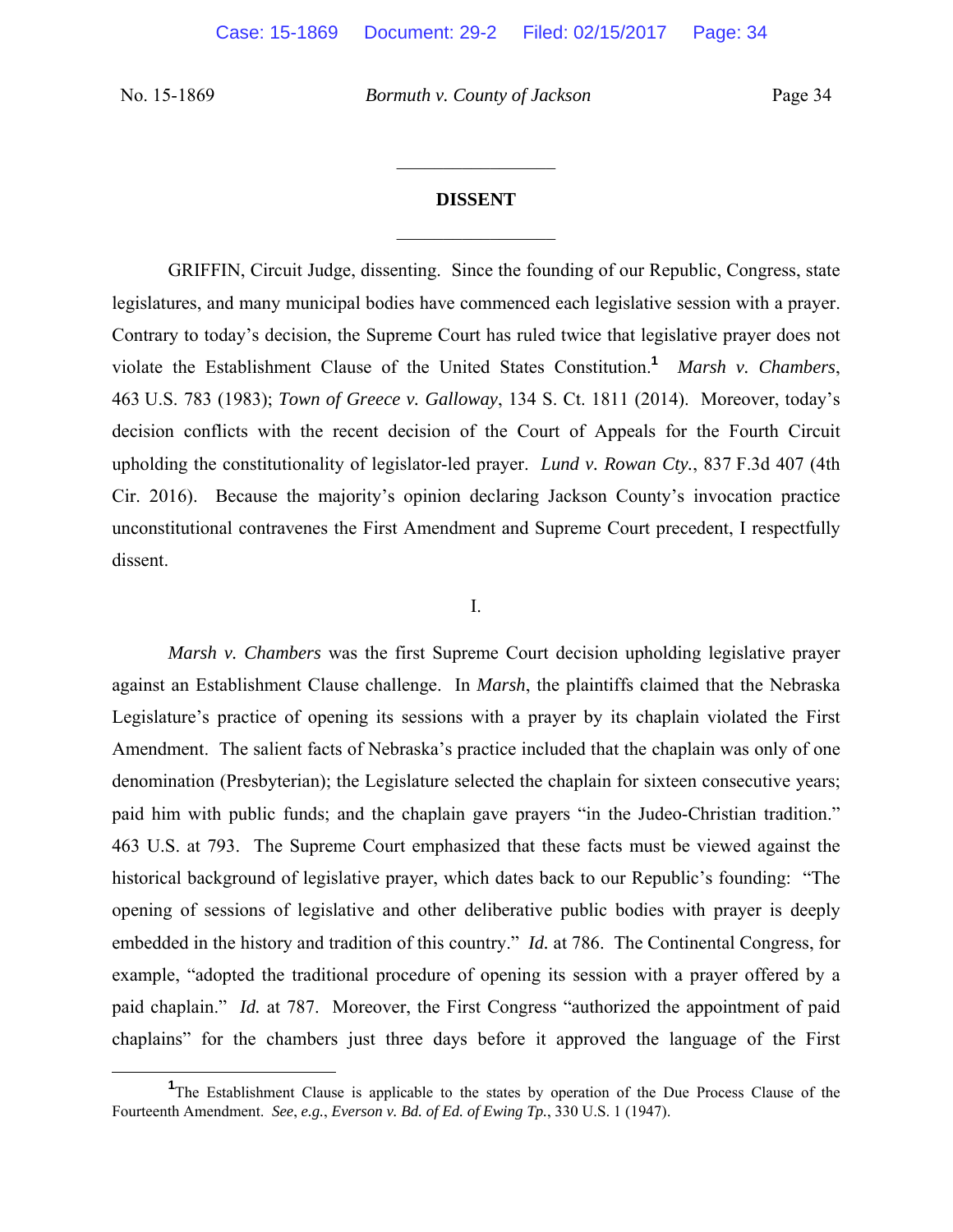Amendment. *Id.* at 787–88. Given this historical foundation, the Supreme Court rejected the claim that Nebraska's invocation practice violated the Establishment Clause: "Clearly the men who wrote the First Amendment Religion Clause did not view paid legislative chaplains and opening prayers as a violation of that Amendment, for the practice of opening sessions with prayer has continued without interruption ever since that early session of Congress." *Id.* at 788. Based on this "unique," "unambiguous and unbroken history . . . , the practice of opening legislative sessions with prayer has become part of the fabric of our society. To invoke Divine guidance on a public body entrusted with making the laws is not, in these circumstances, an 'establishment' of religion or a step toward establishment; it is simply a tolerable acknowledgment of beliefs widely held among the people of this country." *Id.* at 791, 792.

That the Nebraska Legislature selected a chaplain of the same denomination for sixteen consecutive years was of no moment: "Absent proof that the chaplain's reappointment stemmed from an impermissible motive," one could not "perceive any suggestion that choosing a clergyman of one denomination advances the beliefs of a particular church." *Id.* at 793. Nor was it material that public funds paid for the chaplain, given that the Continental Congress did the same. *Id.* at 794. And finally, the Supreme Court cautioned against the judiciary "embark[ing] on a sensitive evaluation or . . . pars[ing] the content of a particular prayer." *Id.* at 795. That is, "[t]he content of the prayer is not of concern to judges where, as here, there is no indication that the prayer opportunity has been exploited to proselytize or advance any one, or to disparage any other, faith or belief." *Id.* at 794–95.

*Marsh* is widely viewed as "carving out an exception" to Establishment Clause jurisprudence "because it sustained legislative prayer without subjecting the practice to any of the formal tests that have traditionally structured th[e] inquiry." *Town of Greece*, 134 S. Ct. at 1818 (citation omitted). This includes the generally applicable three-part *Lemon v. Kurtzman*, 403 U.S. 602, 614 (1971), test for which Bormuth advocates. *See*, *e.g.*, *Am. Civil Liberties Union of Ohio v. Capitol Square Review & Advisory Bd.*, 243 F.3d 289, 305–06 (6th Cir. 2001) (en banc) ("It is worth mentioning, perhaps, that even the author of the *Lemon* decision, the late Chief Justice Burger, did not see fit to apply the *Lemon* test when he wrote the Court's opinion in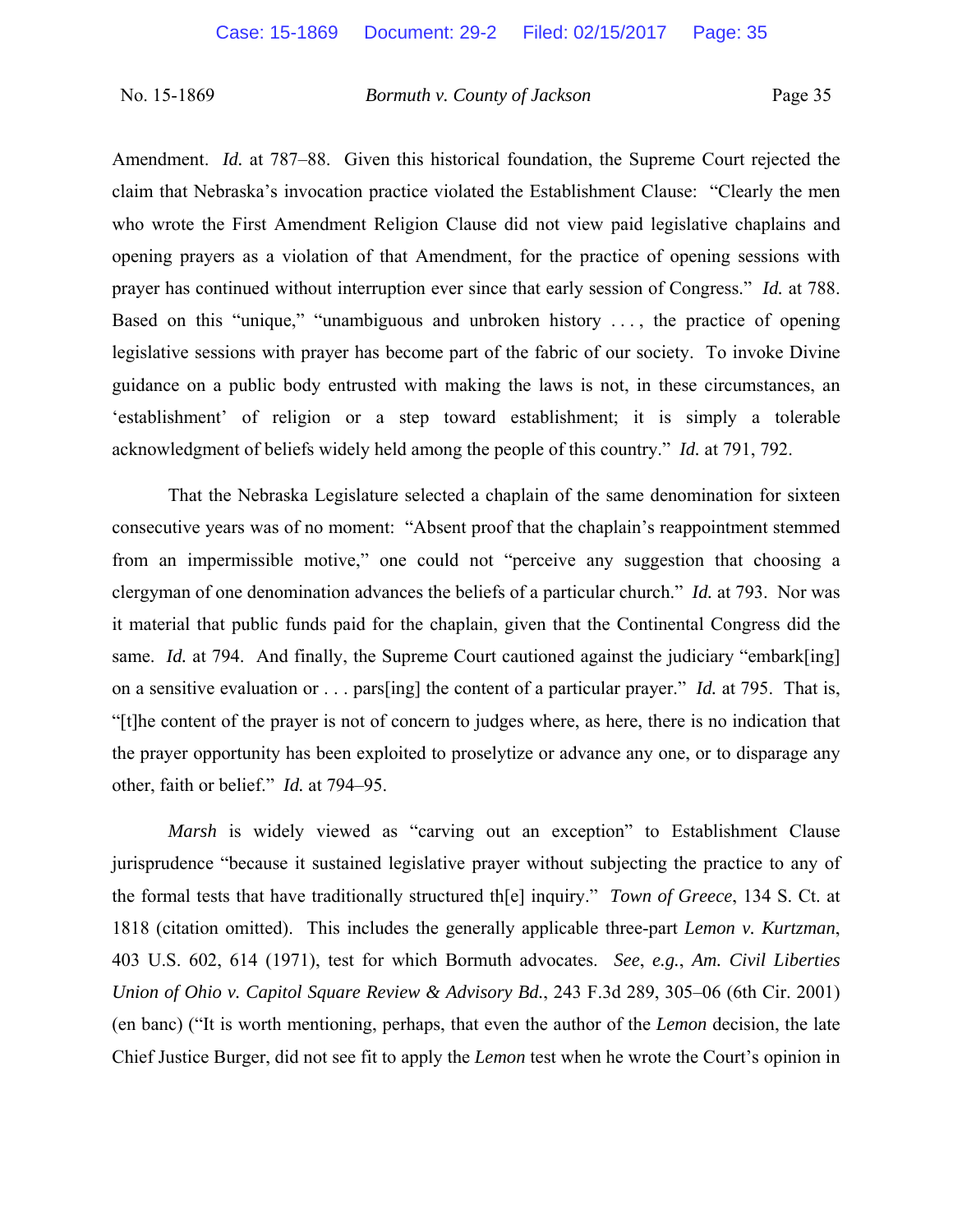[*Marsh*]."); *accord Smith v. Jefferson Cty. Bd. of Sch. Commr's*, 788 F.3d 580, 589–90 (6th Cir. 2015).

Unfortunately, dicta in the *Marsh* opinion led to judicial confusion regarding its holding. This arose from a footnote in which the Court explained the "Judeo-Christian" nature of the prayers:

[Chaplain] Palmer characterizes his prayers as "nonsectarian," "Judeo Christian," and with "elements of the American civil religion." Although some of his earlier prayers were often explicitly Christian, Palmer removed all references to Christ after a 1980 complaint from a Jewish legislator.

463 U.S. at 793 n.14.

In *County of Allegheny v. A.C.L.U.*, 492 U.S. 573 (1989), a case involving a crèche placed on the steps of a county courthouse, the Court drew a distinction between sectarian and nonsectarian references based upon this footnote. *Id.* at 603. The nonsectarian reference in *Marsh*, as "recast[]" by *County of Allegheny*, *Town of Greece*, 134 S. Ct. at 1821, led some courts, including our own, to conclude that the constitutionality of legislative prayer turned upon content neutrality. *See Stein v. Plainwell Cmty. Sch.*, 822 F.2d 1406, 1410 (6th Cir. 1987); *see also Rubin v. City of Lancaster*, 710 F.3d 1087, 1094 n.6 (9th Cir. 2013) (collecting cases). The Supreme Court corrected this error in *Town of Greece v. Galloway*.

II.

In *Town of Greece*, the town council invited local ministers to give invocations before each town board meeting. 134 S. Ct. at 1816. The town permitted any person of any faith to give the invocation, did not review the prayers in advance, and did not provide any guidance as to tone or content. *Id.* Although some had a "distinctly Christian idiom," and for eight years only Christian ministers gave prayers, upon complaint of such pervasive themes, the town expressly invited persons of other faiths to deliver the prayer. *Id.* at 1816–17. Contending that the Establishment Clause mandated legislative prayers be "inclusive and ecumenical" to a "generic God," some town residents sued. *Id.* at 1817.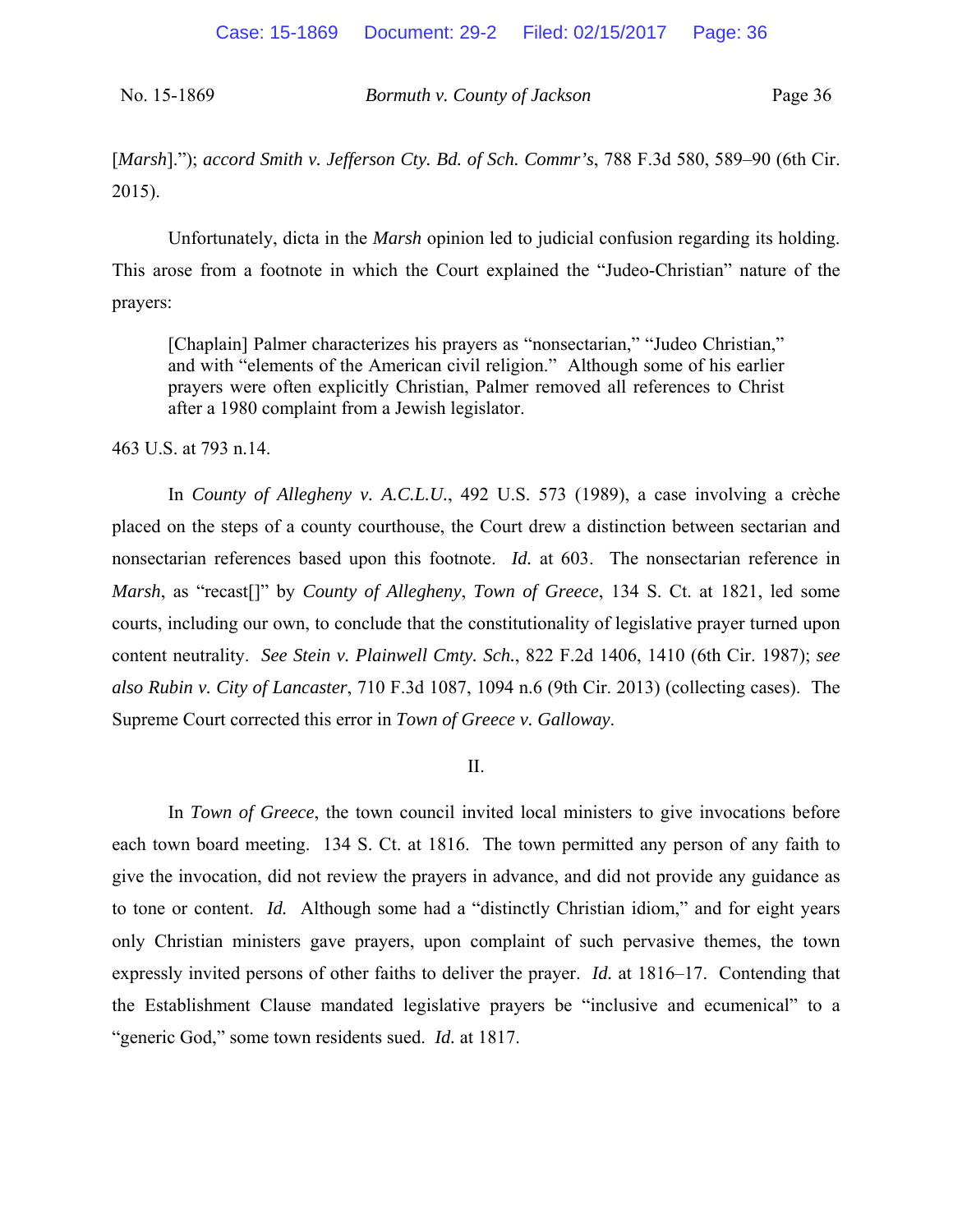In reversing the Second Circuit's decision that Greece's practice violated the Establishment Clause, the Supreme Court emphasized again the unique nature of legislative prayer: "legislative prayer lends gravity to public business, reminds lawmakers to transcend petty differences in pursuit of a higher purpose, and expresses a common aspiration to a just and peaceful society." *Id.* at 1818. Purposeful prayers seeking to solemnly bind legislators are consistent with our tradition where the prayer givers "ask their own God for blessings of peace, justice, and freedom that find appreciation among people of all faiths. That a prayer is given in the name of Jesus, Allah, or Jehovah, or that it makes passing reference to religious doctrines, does not remove it from that tradition. These religious themes provide particular means to universal ends." *Id.* Most importantly, history teaches that these solemn prayers "strive for the idea that people of many faiths may be united in a community of tolerance and devotion." *Id.*  They are permissible because "[o]ur tradition assumes that adult citizens, firm in their own beliefs, can tolerate and perhaps appreciate a ceremonial prayer delivered by a person of a different faith." *Id.* at 1823. This tradition extends not just to state and federal legislatures, but also to local legislative bodies. *Id.* at 1819.

Accordingly, the Supreme Court in *Town of Greece* addressed the issue of "whether the prayer practice in the town of Greece fit[] within the tradition long followed in Congress and the state legislatures," and held that it did. *Id.* First, the Court rejected the notion that *Marsh* permits only generic prayers, abrogating *County of Allegheny* and overruling decisions to the contrary. *Id.* at 1820–24. That is, "*Marsh* nowhere suggested that the constitutionality of legislative prayer turns on the neutrality of its content." *Id.* at 1821. *Marsh* turned not on espousement of "generic theism," but rather on the "history and tradition" showing prayer—even one that is explicitly Christian in tone—"in this limited context could coexist with the principles of disestablishment and religious freedom." *Id.* at 1820 (citation and alteration omitted). Moreover, requiring nonsectarian prayers "would force the legislatures that sponsor prayers and the courts that are asked to decide these cases to act as supervisors and censors of religious speech, a rule that would involve government in religious matters to a far greater degree than is the case under the town's current practice of neither editing or approving prayers in advance nor criticizing their content after the fact." *Id.* at 1822. Put differently, once the government has "invite<sup>[d]</sup> prayer into the public sphere," it "must permit a prayer giver to address his or her own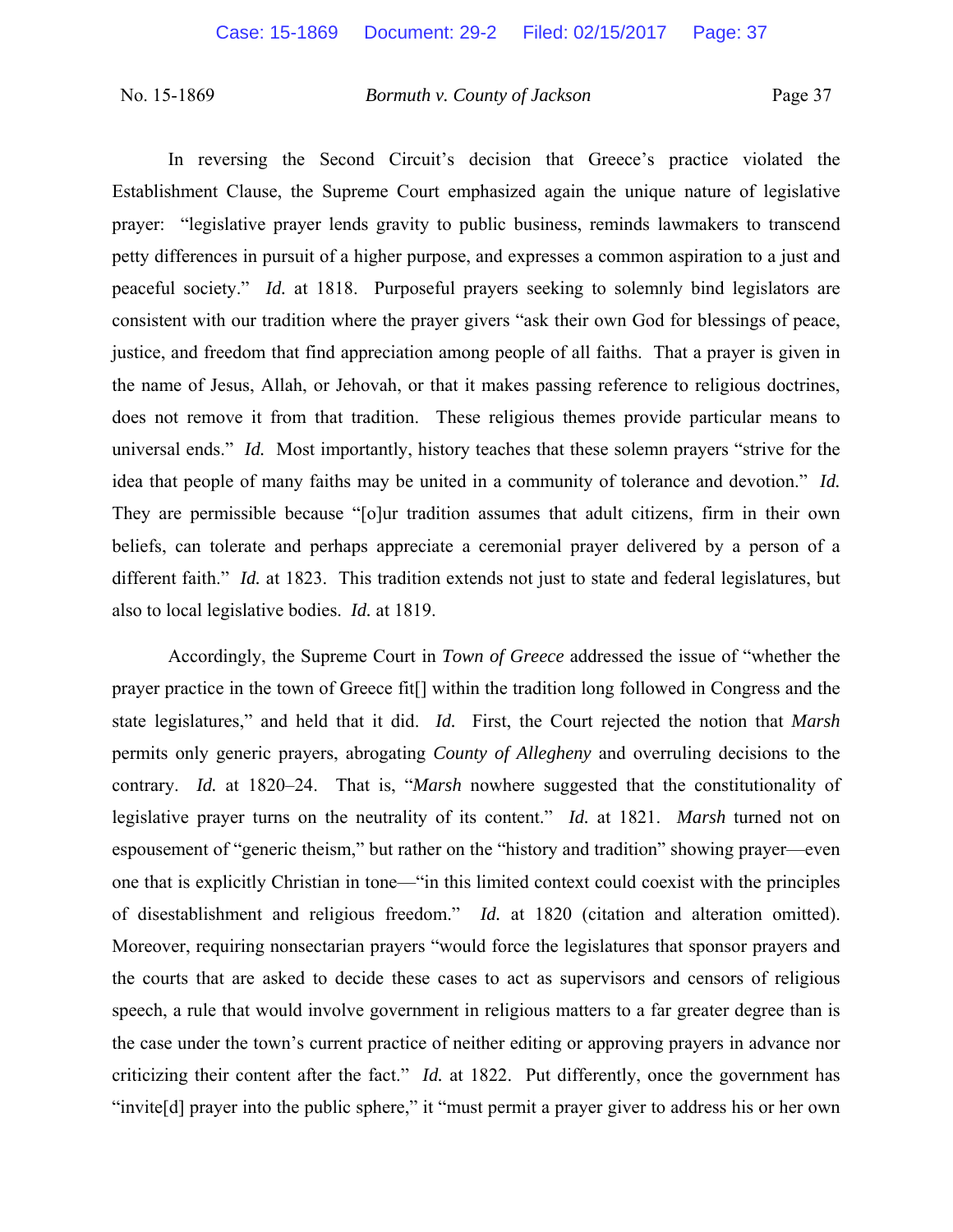| No. 15-1869 | Bormuth v. County of Jackson | Page 38 |
|-------------|------------------------------|---------|
|-------------|------------------------------|---------|

God or gods as conscience dictates, unfettered by what an administrator or judge considers to be nonsectarian." *Id.* at 1822–23. Nonetheless, the Court acknowledged that there are limits:

If the course and practice over time shows that the invocations denigrate nonbelievers or religious minorities, threaten damnation, or preach conversion, many present may consider the prayer to fall short of the desire to elevate the purpose of the occasion and to unite lawmakers in their common effort.

\* \* \*

Prayer that reflects beliefs specific to only some creeds can still serve to solemnize the occasion, so long as the practice over time is not "exploited to proselytize or advance any one, or to disparage any other, faith or belief."

*Id.* at 1823 (quoting *Marsh*, 463 U.S. at 794–95).

The Supreme Court in *Town of Greece* had little trouble finding the invocation prayers were in keeping with our tradition. *Id.* at 1824. Though invoking Jesus and other Christian references, the prayers involved "universal themes" like celebrating the changing of the seasons or calling for a "spirit of cooperation." *Id.* To be sure, some prayers went astray of these themes, with one condemning "objectors [to the prayer practice] as a minority who are ignorant of the history of our country" and another "lament[ing] that other towns did not have Godfearing leaders." *Id.* (quotations omitted). But these remarks did not "despoil a practice that on the whole reflects and embraces our tradition." *Id.* That is, "[a]bsent a pattern of prayers that over time denigrate, proselytize, or betray an impermissible government purpose, a challenge based solely on the content of a prayer will not likely establish a constitutional violation. *Marsh*  . . . requires an inquiry into the prayer opportunity as a whole, rather than into the contents of a single prayer." *Id.*

The Court also rejected the argument that the town violated the Establishment Clause by inviting predominantly Christian ministers to lead the prayer, noting that the town made reasonable efforts to identify all congregations within its borders and represented that it would welcome a prayer by anyone who wished to give one. *Id.* Moreover, the town's composition of nearly all Christians did not "reflect an aversion or bias on the part of town leaders against minority faiths. So long as the town maintains a policy of nondiscrimination, the Constitution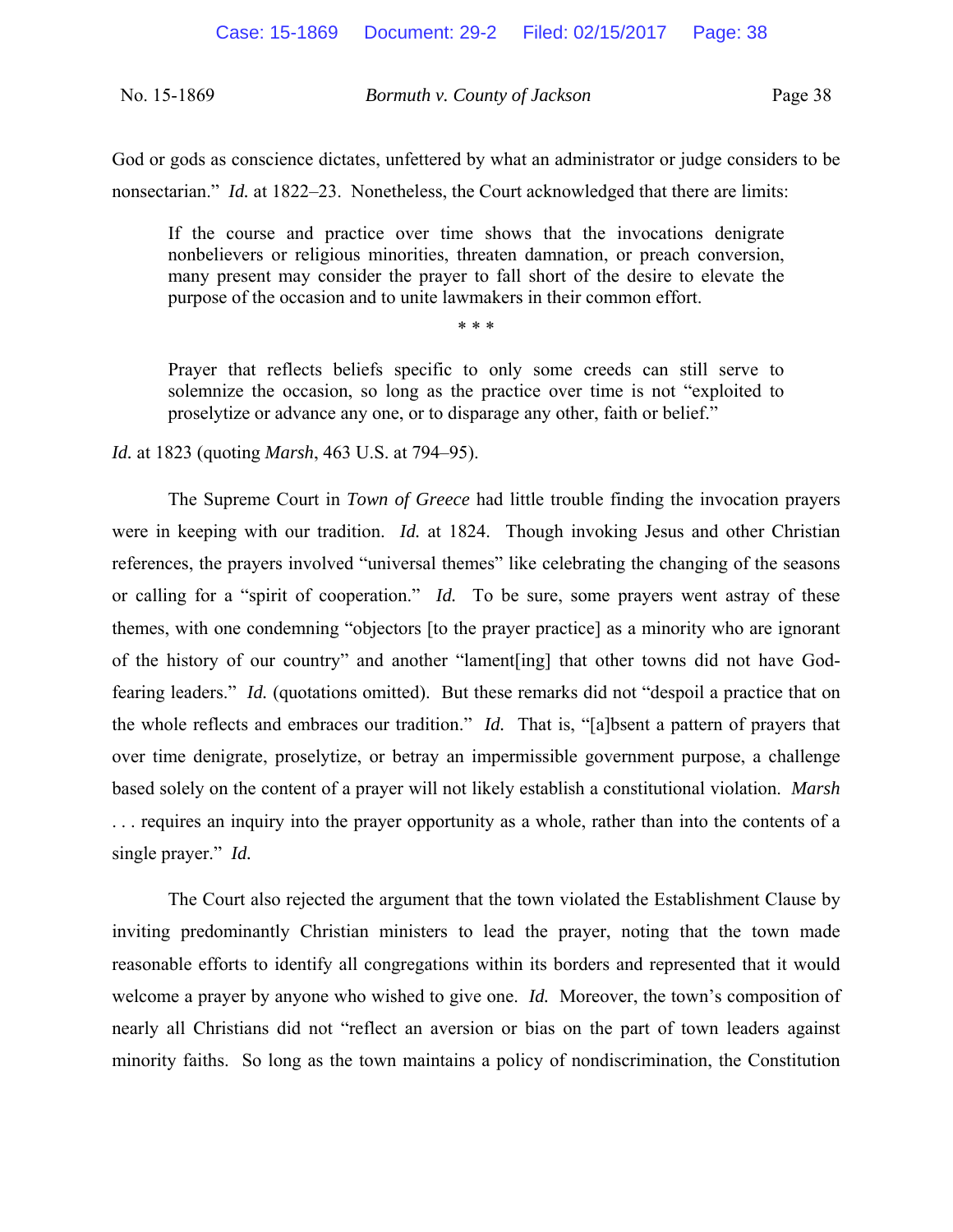does not require it to search beyond its borders for non-Christian prayer givers in an effort to achieve religious balancing." *Id.*

Second, the Supreme Court in *Town of Greece* rejected the argument that the intimate nature of a town board meeting—where citizens attend meetings to "accept awards; speak on matters of local importance; and petition the board for action that may affect their economic interests"—coerces citizens to support a religion through legislative prayer. *Id.* at 1824–25.

Justice Kennedy, joined by Chief Justice Roberts and Justice Alito, analyzed coercion broadly in the context of the "subtle coercive pressures" the audience might feel while listening to the prayer. He emphasized that "[t]he inquiry remains a fact-sensitive one that considers both the setting in which the prayer arises and the audience to whom it is directed." *Id.* at 1825 (Kennedy, J.). It must also be evaluated "against the backdrop of historical practice" and "presumed that the reasonable observer is acquainted with this tradition and understands that its purposes are to lend gravity to public proceedings and to acknowledge the place religion holds in the lives of many private citizens, not to afford government an opportunity to proselytize or force truant constituents into the pews." *Id.* It is the "lawmakers themselves," not the public, who are the "principal audience for these invocations" as they "may find that a moment of prayer or quiet reflection sets the mind to a higher purpose and thereby eases the task of governing." *Id.* "For members of town boards and commissions, who often serve part-time and as volunteers, ceremonial prayer may also reflect the values they hold as private citizens. The prayer is an opportunity for them to show who and what they are without denying the right to dissent by those who disagree." *Id.* at 1826. And in concluding that "legislative bodies do not engage in impermissible coercion merely by exposing constituents to prayer they would rather not hear and in which they need not participate," Justice Kennedy emphasized that "[a]dults often encounter speech they find disagreeable; and an Establishment Clause violation is not made out any time a person experiences a sense of affront from the expression of contrary religious views in a legislative forum, especially where, as here, any member of the public is welcome in turn to offer an invocation reflecting his or her own convictions." *Id.* at 1826–27.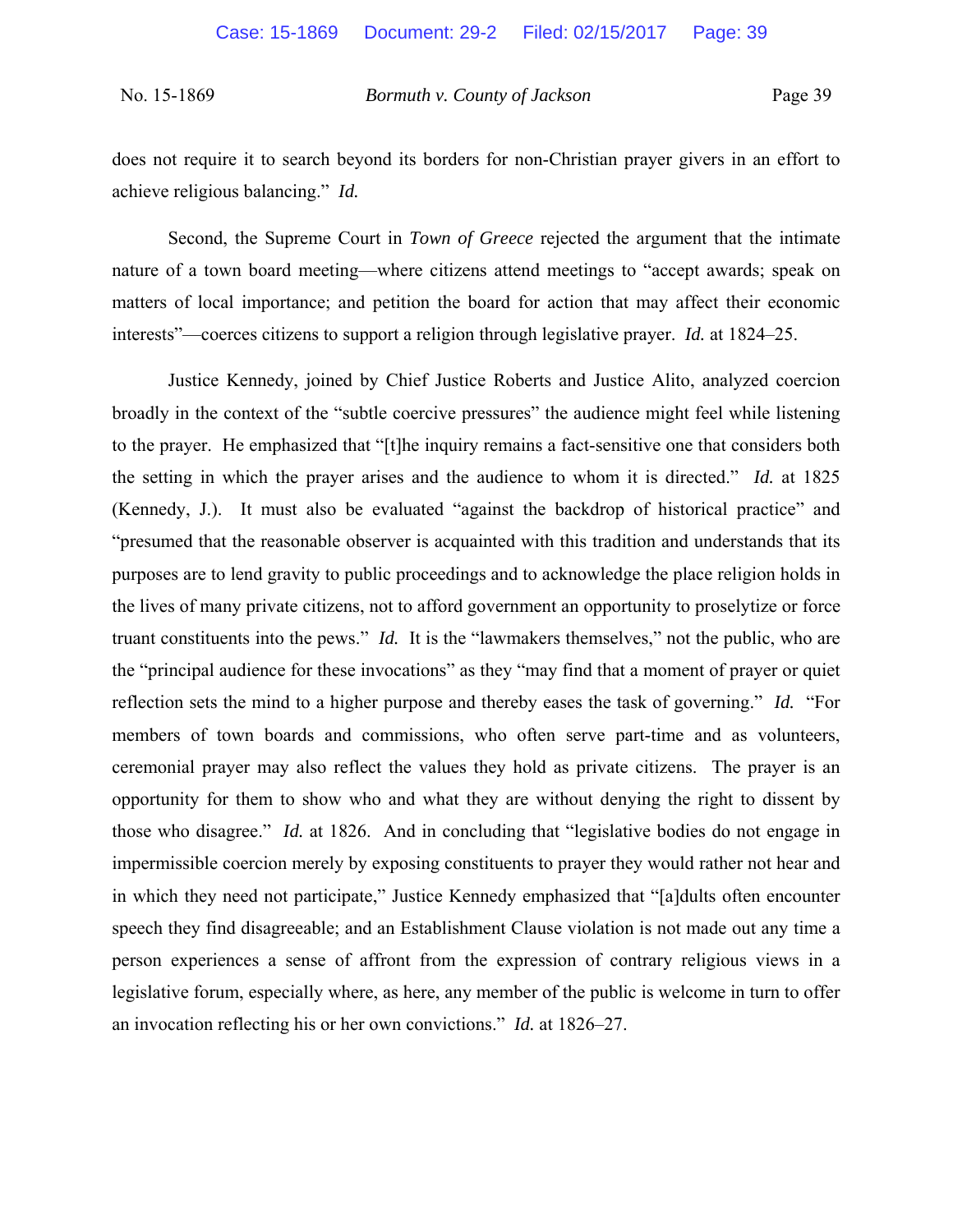In one paragraph, the three Justices discussed hypothetical facts that could change their *analysis*:

The analysis would be different if town board members directed the public to participate in the prayers, singled out dissidents for opprobrium, or indicated that their decisions might be influenced by a person's acquiescence in the prayer opportunity. No such thing occurred in the town of Greece. Although board members themselves stood, bowed their heads, or made the sign of the cross during the prayer, they at no point solicited similar gestures by the public. Respondents point to several occasions where audience members were asked to rise for the prayer. These requests, however, came not from town leaders but from the guest ministers, who presumably are accustomed to directing their congregations in this way and might have done so thinking the action was inclusive, not coercive. . . . Respondents suggest that constituents might feel pressure to join the prayers to avoid irritating the officials who would be ruling on their petitions, but this argument has no evidentiary support. Nothing in the record indicates that town leaders allocated benefits and burdens based on participation in the prayer, or that citizens were received differently depending on whether they joined the invocation or quietly declined. In no instance did town leaders signal disfavor toward nonparticipants or suggest that their stature in the community was in any way diminished. A practice that classified citizens based on their religious views would violate the Constitution, but that is not the case before this Court.

*Id.* at 1826. They also noted the audience had options to avoid the prayers altogether:

Nothing in the record suggests that members of the public are dissuaded from leaving the meeting room during the prayer, arriving late, or even, as happened here, making a later protest. In this case, as in *Marsh*, board members and constituents are "free to enter and leave with little comment and for any number of reasons." Should nonbelievers choose to exit the room during a prayer they find distasteful, their absence will not stand out as disrespectful or even noteworthy. And should they remain, their quiet acquiescence will not, in light of our traditions, be interpreted as an agreement with the words or ideas expressed. Neither choice represents an unconstitutional imposition as to mature adults, who "presumably" are "not readily susceptible to religious indoctrination or peer pressure."

*Id.* at 1827 (citations omitted).

Justices Thomas and Scalia did not join the coercion section of Justice Kennedy's opinion (Part II-B), but expressly disagreed with it. In a separate opinion, Justice Thomas, joined by Justice Scalia, wrote that coercion is limited to "coercive state establishments" "by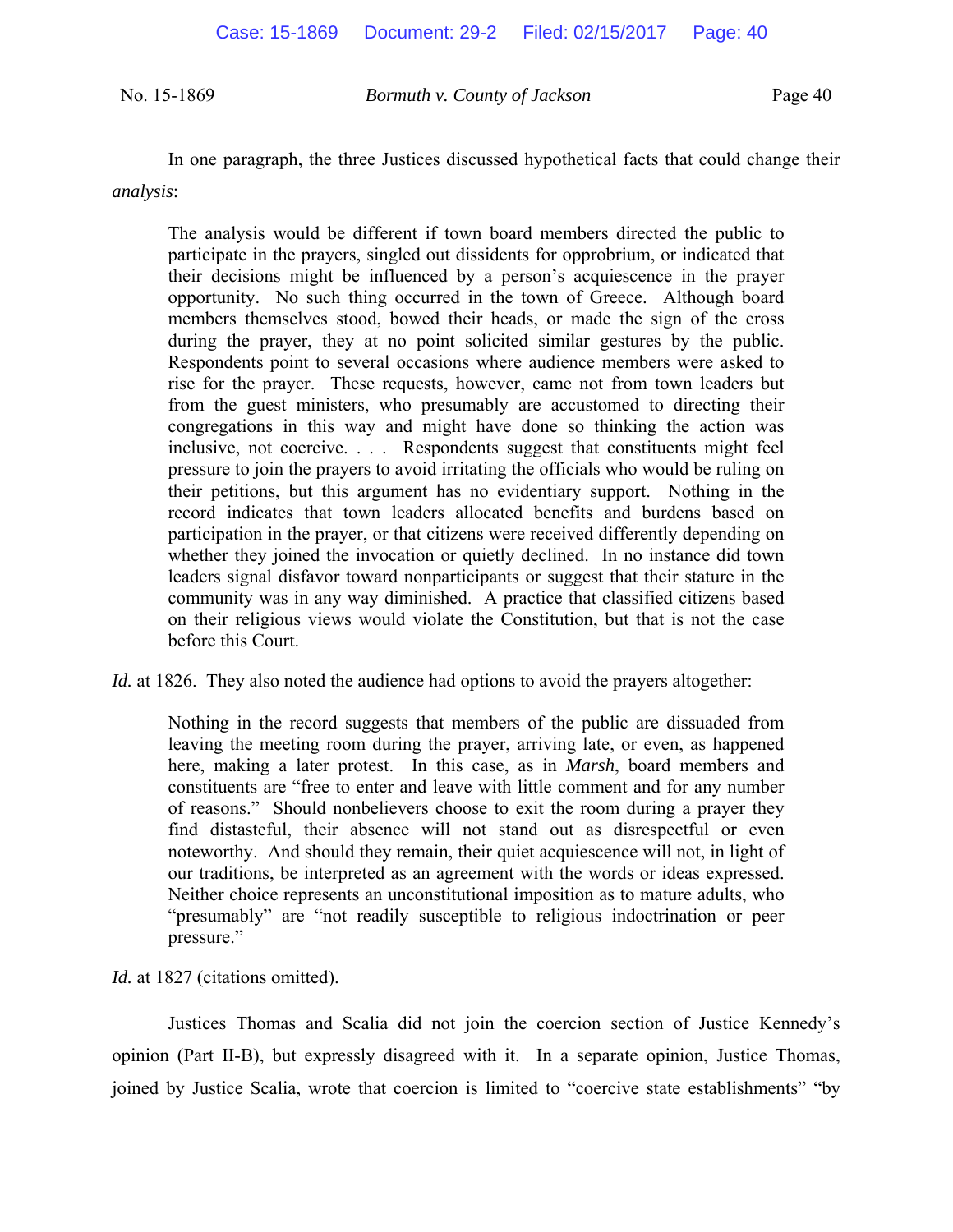force of law or threat of penalty," such as mandatory church attendance, levying taxes to generate church revenue, barring ministers who dissented, and limiting political participation to members of the established church. *Id.* at 1837 (Thomas, J., concurring in part and in the judgment). Most importantly, Justices Thomas and Scalia rejected Justice Kennedy's broadening of coercion to also include social pressures:

At a minimum, there is no support for the proposition that the framers of the Fourteenth Amendment embraced wholly modern notions that the Establishment Clause is violated whenever the "reasonable observer" feels "subtle pressure," or perceives governmental "endors[ement]."

\* \* \*

Thus, to the extent coercion is relevant to the Establishment Clause analysis, it is actual legal coercion that counts—not the "subtle coercive pressures" allegedly felt by respondents in this case. The majority properly concludes that "[o]ffense . . . does not equate to coercion," since "[a]dults often encounter speech they find disagreeable[,] and an Establishment Clause violation is not made out any time a person experiences a sense of affront from the expression of contrary religious views in a legislative forum." I would simply add, in light of the foregoing history of the Establishment Clause, that "[p]eer pressure, unpleasant as it may be, is not coercion" either.

*Id.* at 1838 (alterations in original and internal citations omitted).

### III.

 In the present case, my colleagues refuse to follow *Marsh* and *Town of Greece*, concluding Jackson County's prayer practice falls outside of the traditional understanding of legislative prayer. They do so by setting aside this historical-based analysis, and reviving *Lemon*'s endorsement test based upon three alleged distinctions: the identity of the prayer giver, the lack of non-Christian prayer givers, and the Commissioners' purpose for giving the prayer. I respectfully disagree.

### A.

The Supreme Court has recognized "[w]e are a religious people whose *institutions* presuppose a Supreme Being." *Zorach v. Clauson*, 343 U.S. 306, 313 (1952) (emphasis added). All three of our branches of government have officially acknowledged religion's role in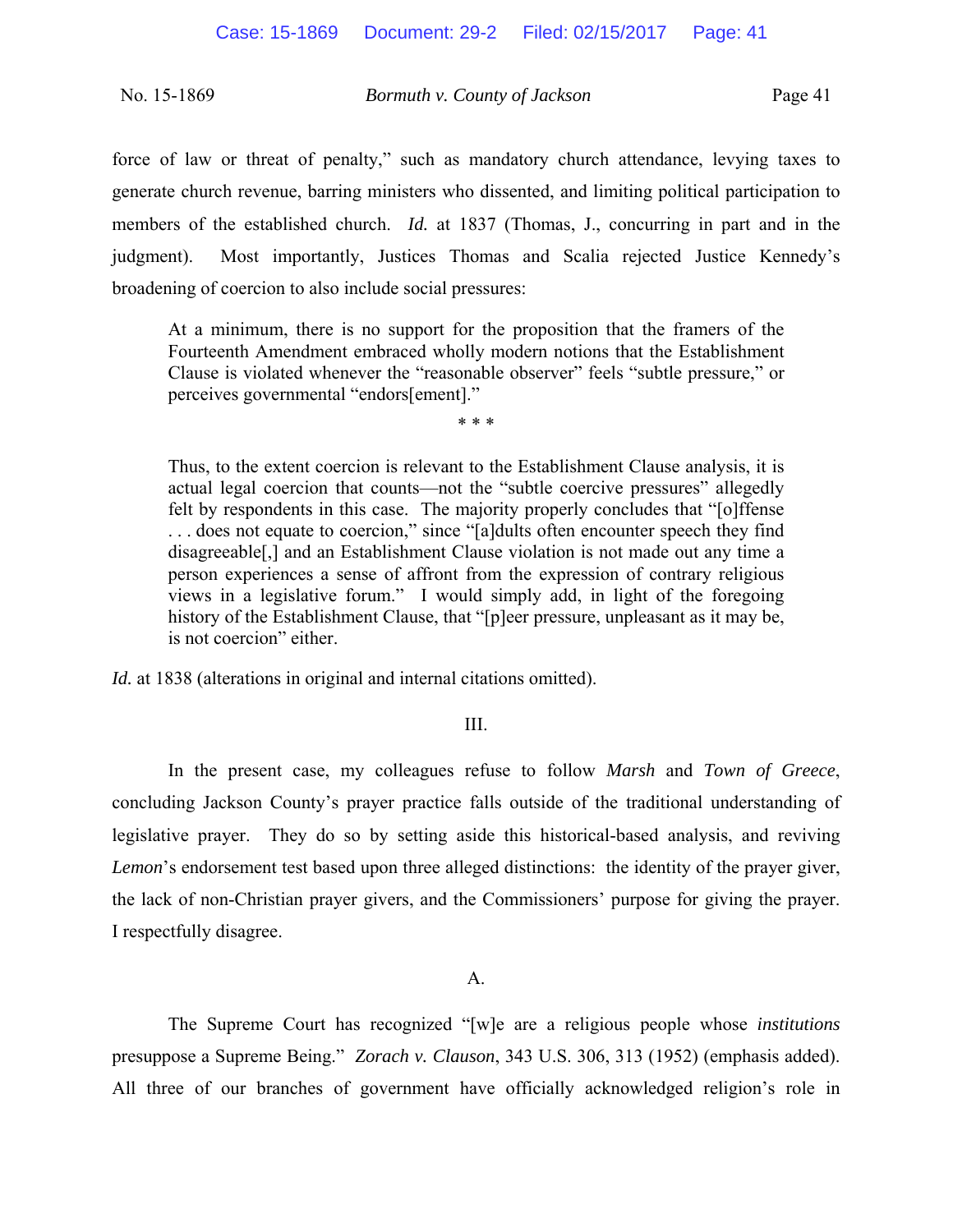American life. *See Lynch v. Donnelly*, 465 U.S. 668, 674–78 (1984) (detailing the "official references to the value and invocation of Divine guidance in deliberations and pronouncements of the Founding Fathers and contemporary leaders").

Legislative prayer is part of this tradition: "The opening of sessions of legislative and other deliberative public bodies with prayer is deeply embedded in the history and tradition of this country." *Marsh*, 463 U.S. at 786. On this point, the Supreme Court has stated: "[T]he Framers considered legislative prayer a *benign acknowledgment* of religion's role in society." *Town of Greece*, 134 S. Ct. at 1819 (emphasis added). It "has become part of our heritage and tradition, part of our expressive idiom, similar to the Pledge of Allegiance, inaugural prayer, or the recitation of 'God save the United States and this honorable Court' at the opening of [the Supreme Court's (and Sixth Circuit's)] sessions." *Id.* at 1825 (Kennedy, J.). Thus, we must evaluate Jackson County's prayer practice in light of our history, asking whether it "fits within the tradition followed in Congress and the state legislatures." *Id*. at 1819. That tradition includes offering prayers, even those that reflect "beliefs specific to only some creeds," that "seek peace for the Nation, wisdom for its lawmakers, and justice for its people, values that count as universal and that are embodied not only in religious traditions, but in our founding documents and laws." *Id.* at 1823.

Contrary to the majority's approach, the Supreme Court has never taken a granular view of the practice, focusing not on who gives a prayer, but rather whether there is a general practice consistent with our historical traditions. *Marsh*, 463 U.S. at 792–95; *Town of Greece*, 134 S. Ct. at 1819. Absent is any restriction as to *who* may give the prayer in order to be consistent with historical practice. *Marsh*, for example, reasoned that "[c]learly the men who wrote the First Amendment Religion Clause did not view paid legislative chaplains and opening prayers as a violation of [the First] Amendment." 463 U.S. at 788. The Supreme Court's reasoning omits the majority's qualifier: "opening prayers *by non-governmental officials*." Our history clearly indicates a role for legislators to give prayers before legislative bodies. *See*, *e.g.*, S. Rep. No. 32- 376, at 4 (1853) ("[The founders] did not intend to prohibit a just expression of religious devotion by the legislators of the nation, even in their public character as legislators."); American Archives, Documents of the American Revolutionary Period, 1774-76, v1:1112 (documenting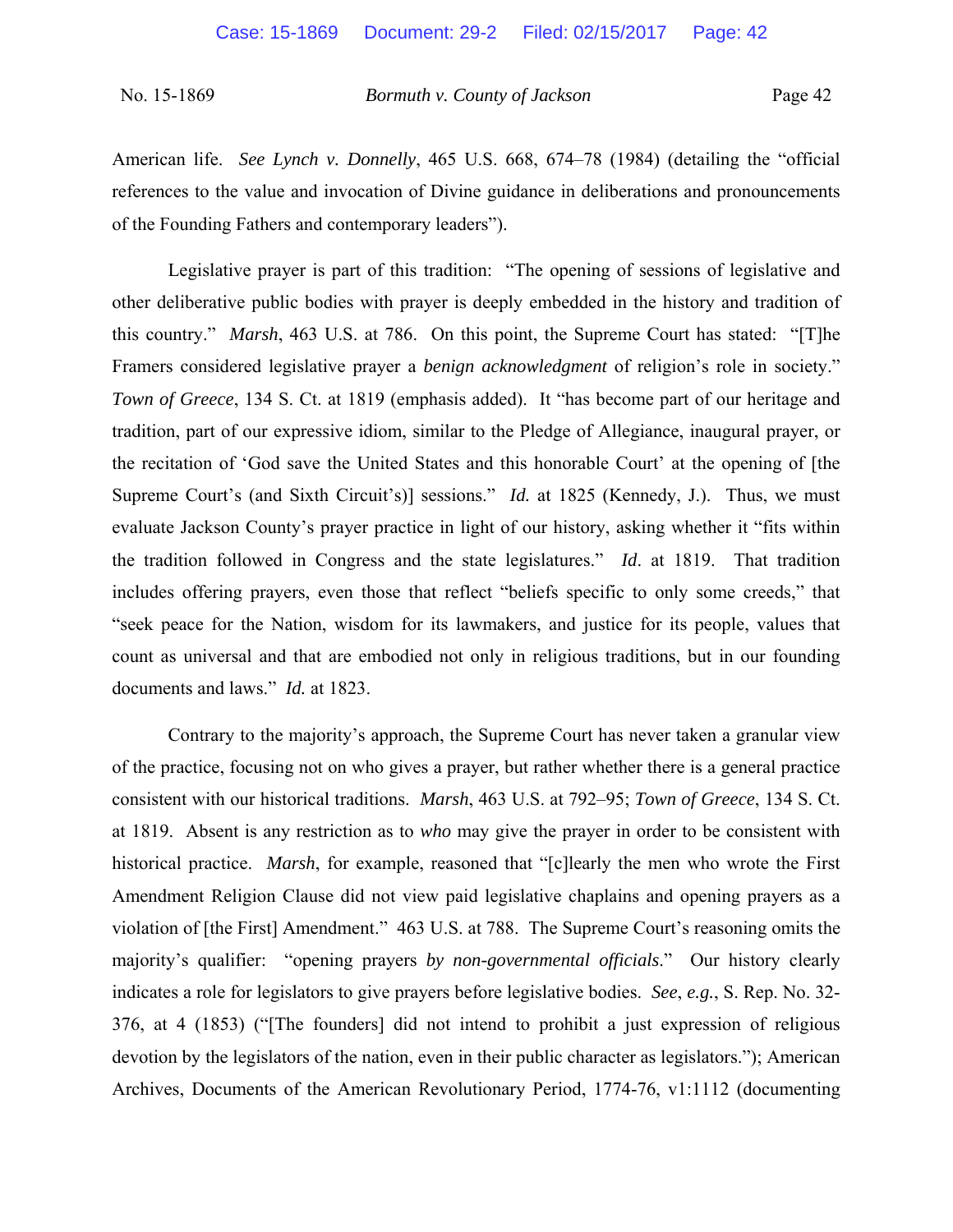legislator-led prayer in South Carolina's legislature in 1775); *see also Town of Greece*, 134 S. Ct. at 1833 (Alito, J., concurring) (discussing proposal by Samuel Adams to have a delegate "open the session with a prayer," but which was later opposed on sectarian grounds, not on the grounds that the prayer giver was a delegate).

Indeed, as reflected in the records in *Marsh*, and *Town of Greece*, this history of legislators leading prayers is uninterrupted. Take *Marsh*'s conclusion that "the practice of opening sessions with prayer . . . has been followed consistently in most of the states." 463 U.S. at 789–90. In drawing this conclusion, the Court relied on an amicus brief by the National Conference of State Legislatures ("NCSL"), which surveyed the various practices across the state legislatures. *Id.* at n.11. The NCSL expressly disclaimed the notion that chaplain-only prayers are the norm: "The opening legislative prayer may be given by various classes of individuals. They include chaplains, guest clergymen, *legislators*, and legislative staff members. . . . All bodies, including those with regular chaplains, *honor requests from individual legislators either to give the opening prayer* or to invite a constituent minister to conduct the prayer." Brief of NCSL as Amicus Curiae, *Marsh v. Chambers*, 463 U.S. 783 (1983) (No. 82- 83), 1982 WL 1034560, at \*2, \*3 (emphasis added).

The record in *Town of Greece* also emphasizes the long-standing practice of legislator-led prayer. Observe the prayer offered by one of Greece's councilmen (and one that is quite similar to the prayers offered here):

Helfer: Please bow your heads and join me in prayer. Heavenly Father we thank you for this day. We thank you for the opportunity to now join together here to conduct the important public business that is before us. We ask that you would guide the decision making and the discussions that take place this evening, and that you would bless each of the participants in the town board as well as all of those who are here in the audience and may be viewing on television. We pray this in your name, amen.

Joint Appendix at 66a-67a, *Town of Greece v. Galloway*, 134 S. Ct. 1811 (2014), 2013 WL 3935056. Other council members offered a silent prayer, directing the audience to "remain standing" and "bow heads" while reflecting upon the September 11, 2001, terrorist attacks and Greece residents who recently passed away. *Id.* at 26a–27a, 29a, 45a, 57a.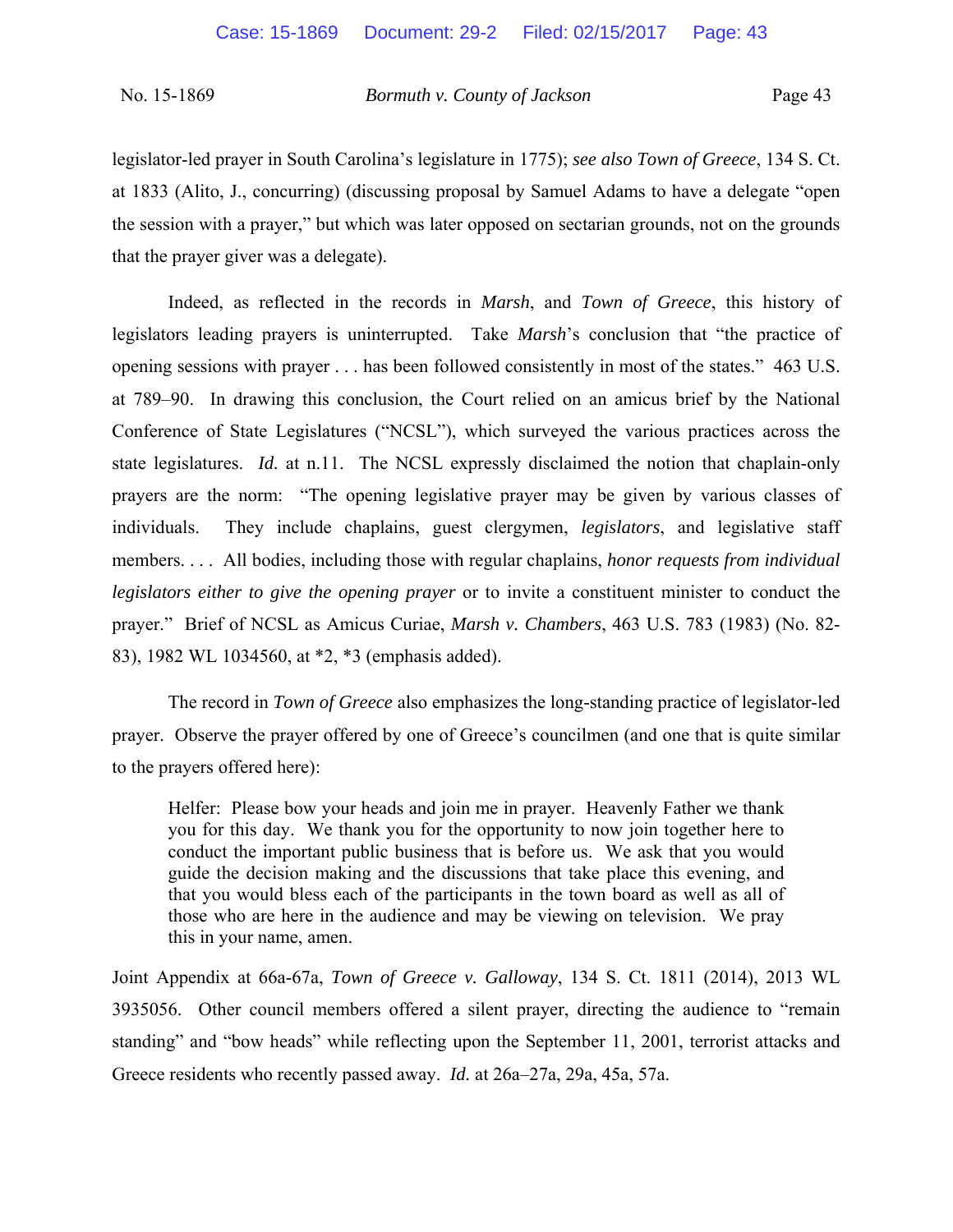Here, Jackson County presented a 2002 NCSL study reinforcing its earlier conclusion that chaplains do not exclusively give opening prayers: "Forty-seven chambers allow people other than the designated legislative chaplain or a visiting chaplain to offer the opening prayer. *Legislators*, chamber clerks and secretaries, or other staff may be called upon to perform this opening ceremony." (emphasis added). More specifically, legislators gave prayers in thirty-one states. The same study notes that *only* members are permitted to deliver prayers in Rhode Island. Closer to Jackson County, for example, the Michigan House of Representatives permits an invocation to "be delivered *by the Member* or a Member's guest." Mich. H.R. R. 16 (emphasis added). So too does Congress. *See*, *e.g*., 161 Cong. Rec. S3313 (daily ed. May 23, 2015) (documenting invocation by Oklahoma Senator James Lankford); United States House of Representatives, Office of the Chaplain, Guest Chaplains, http://chaplain.house.gov/chaplaincy/guest\_chaplains.html (last visited Feb. 10, 2017) (listing guest chaplains "who have been recommended by the Members of Congress").

 Jackson County's prayer practice is consistent with this tradition, and, therefore, the district court correctly ruled Bormuth had not established facts rendering the prayer practice outside the realm of *Marsh* and *Town of Greece*. One of the prayers Bormuth complains about is illustrative of typical prayers given by the Commissioners:

Bow your heads with me please. Heavenly father we thank you for this day and for this time that we have come together. Lord we ask that you would be with us while we conduct the business of Jackson County. Lord help us to make good decisions that will be best for generations to come. We ask that you would bless our troops that protect us near and far, be with them and their families. Now Lord we wanna give you all the thanks and all the praise for all that you do. Lord I wanna remember bereaved families tonight too, that you would be with them and take them through difficult times. We ask these things in your son Jesus's name. Amen.

As in *Town of Greece*, this and other prayers "do not fall outside the tradition [the Supreme Court] has recognized. A number of the prayers did invoke the name of Jesus, the Heavenly Father, or the Holy Spirit, but they also invoked universal themes," 134 S. Ct*.* at 1824, such as asking for guidance to "make good decisions that will be best for generations to come," and to express well-wishes to military and community members. There is no evidence that the prayers "denigrate nonbelievers or religious minorities, threaten damnation, or preach conversion" or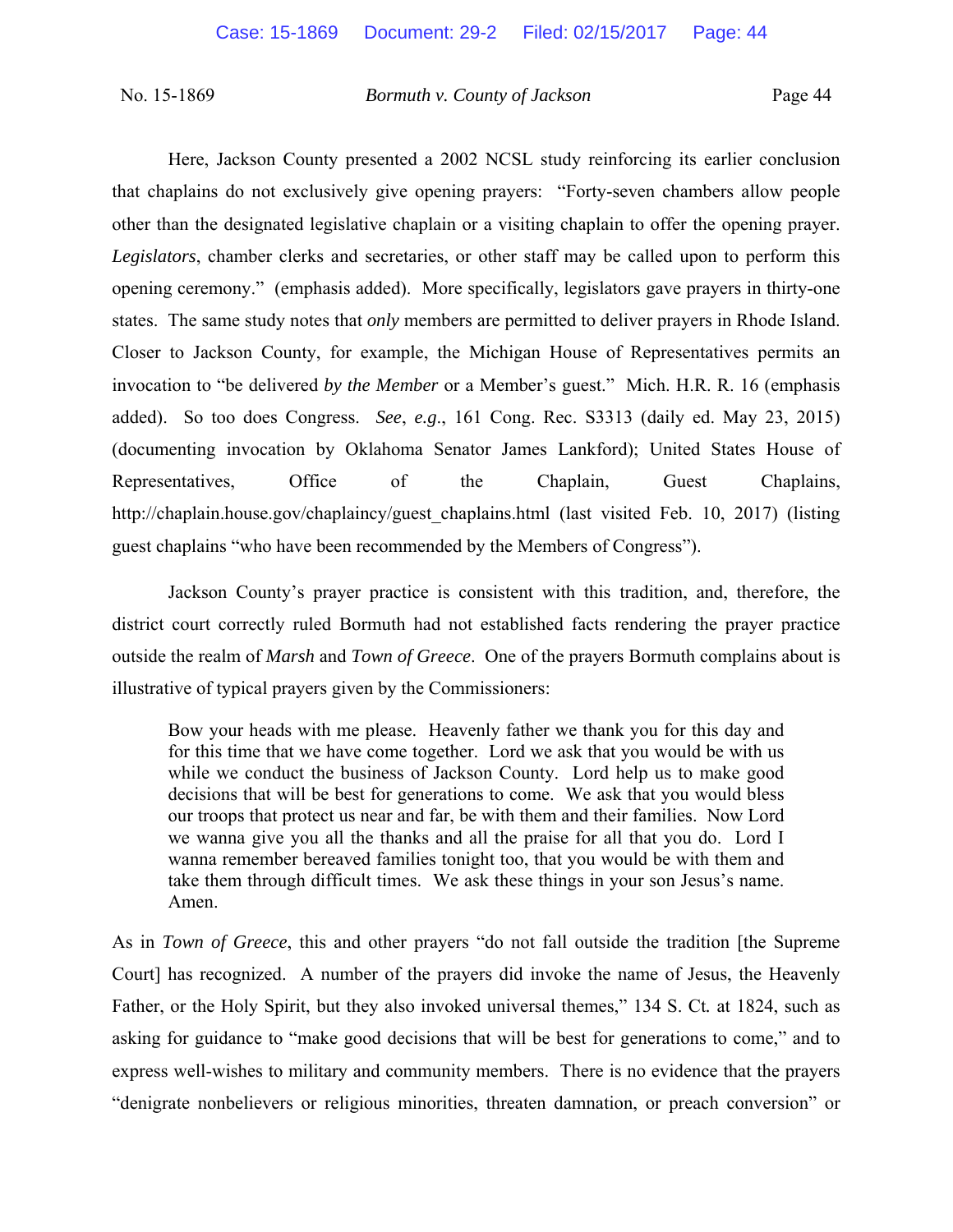that there is a "pattern of prayers that over time denigrate, proselytize, or betray an impermissible government purpose." *Id.* at 1823, 1824.

There is a bit of irony in the majority opinion's per se condemnation of legislator prayer. The purpose of legislative prayer is to "invite[] lawmakers to reflect upon shared ideals and common ends before they embark on the fractious business of governing." *Id.* at 1823. As Justice Kennedy recognized, legislative prayer exists "largely to accommodate the spiritual needs of lawmakers and connect them to a tradition dating to the time of the Framers." *Id.* at 1826 (Kennedy, J.). It "reflect[s] the values [public officials] hold as private citizens. The prayer is an opportunity for them to show who and what they are without denying the right to dissent by those who disagree." *Id.* As one of Jackson County's Commissioners stated, "Commissioners, as individuals, have a right to pray as we believe."

Preventing Jackson County's Commissioners from giving prayers of their own choosing detracts from their ability to take "a moment of prayer or quiet reflection [to] set[] the[ir] mind to a higher purpose and thereby ease[] the task of governing." *Id. Town of Greece* tells us that "government must permit a prayer giver to address his or her own God or gods as conscience dictates," and that it is not the role of the judiciary to act "as [a] supervisor<sup>[]</sup> and censor<sup>[]</sup> of religious speech." *Id.* at 1822. That is exactly the role the majority assumes by finding an appreciable difference between legislator-led and legislator-authorized prayer.

### B.

 The majority opinion jettisons the historical overlay, and instead applies, in effect, the inapplicable *Lemon* test. It tells us, for example, that because the Commissioners give the prayers, "there is no distinction between the government and the prayer giver: they are one and the same." Accordingly, Jackson County is "effectively endorsing a specific religion" because all of the commissioners were "Christian." In doing so, it misconstrues the facts and Supreme Court precedent.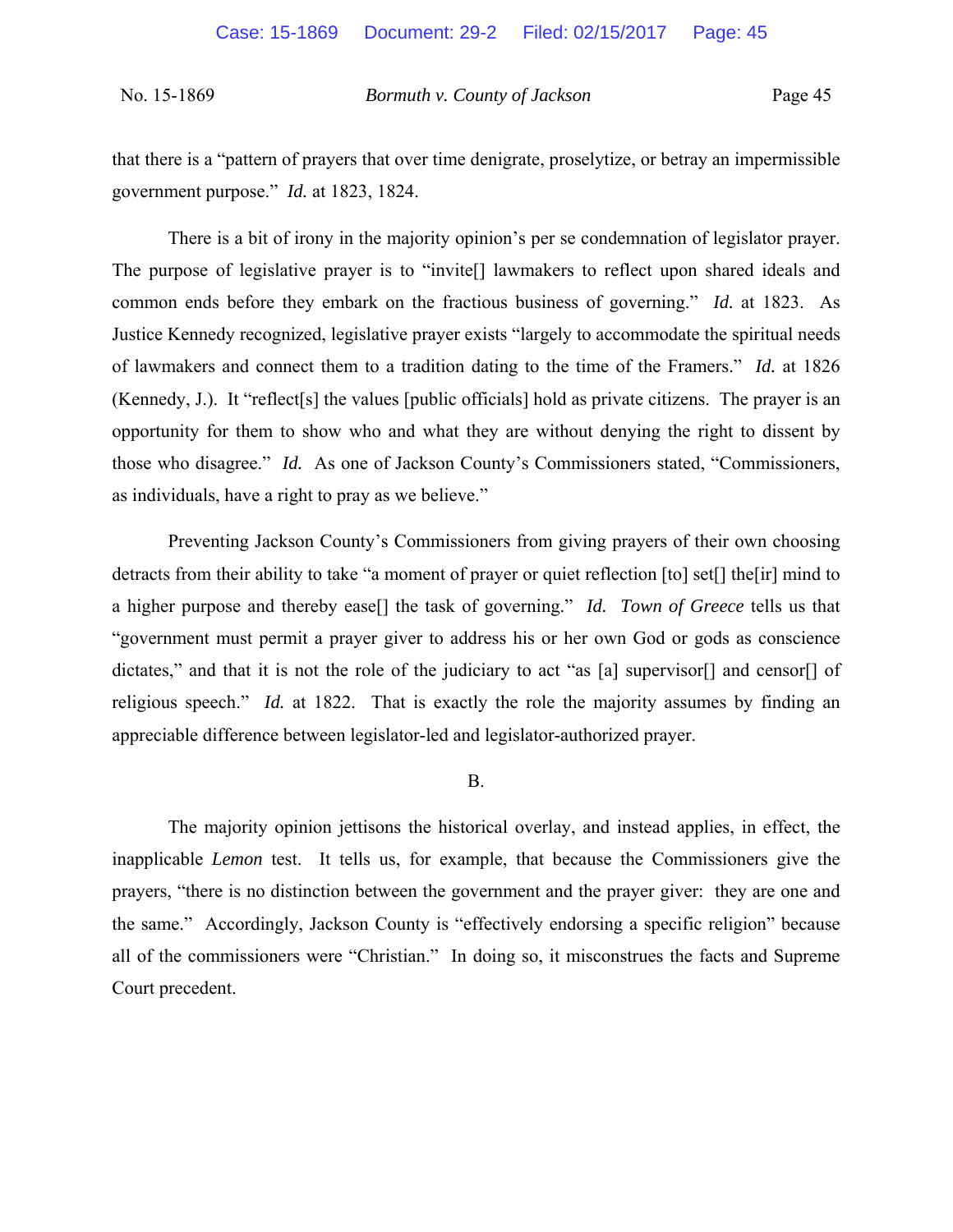1.

 Noticeably absent from the majority's opinion is any acknowledgment that Jackson County's invocation practice is facially neutral regarding religion. In Jackson County, on a rotating basis, each elected Commissioner, regardless of his or her religion (or lack thereof), is afforded an opportunity to open a session with a short invocation based on the dictates of his own conscience. Neither other Commissioners, nor the Commission as a whole, review or approve the content of the invocations.

The majority finds it significant that at the time of the sessions referenced in plaintiff's complaint, all the elected Jackson County Commissioners were "Christian." While all the Commissioners presumably believed in Jesus Christ, the faiths of Christianity are diverse, not monolithic. The Reformation of the Fifteenth Century spawned an explosion of these diverse Christian faiths. Many of those practicing these new Christian faiths sought religious freedom in America and found refuge from the tyranny inflicted by sectarian governments. To guarantee religious liberty to all persons, including those practicing the emerging Christian religions, the drafters and ratifiers of the First Amendment of our Constitution provided:

Congress shall make no law respecting an establishment of religion, or prohibiting the free exercise thereof.

U.S. Const. amend. I.

 My colleagues do not know the religious faiths of the 2013-2014 Jackson County Commissioners. Nor does the majority know the religious faiths of the current Commissioners. In this regard, the religious allegiance of the members of the Commission is subject to change with each election cycle. A process, of course, that guarantees, "no religious Test shall ever be required as a Qualification to any Office or public Trust under the United States." U.S. Const. art. VI, cl. 3. With each election, the people of Jackson County may elect a Commissioner who is Muslim, Buddhist, Hindu, Jewish, Mormon, Roman Catholic, Eastern Orthodox Christian, Baptist, Methodist, Presbyterian, Lutheran, Episcopalian, Congregationalist, Quaker, Amish, Mennonite, Pentecostal, "Animist," Pagan, Atheist, Agnostic, and so on. The religious faiths of the periodically elected officials—including Jackson County's Commissioners—are dynamic, not static. In fact, east of Jackson County is the City of Hamtramck, Michigan, which just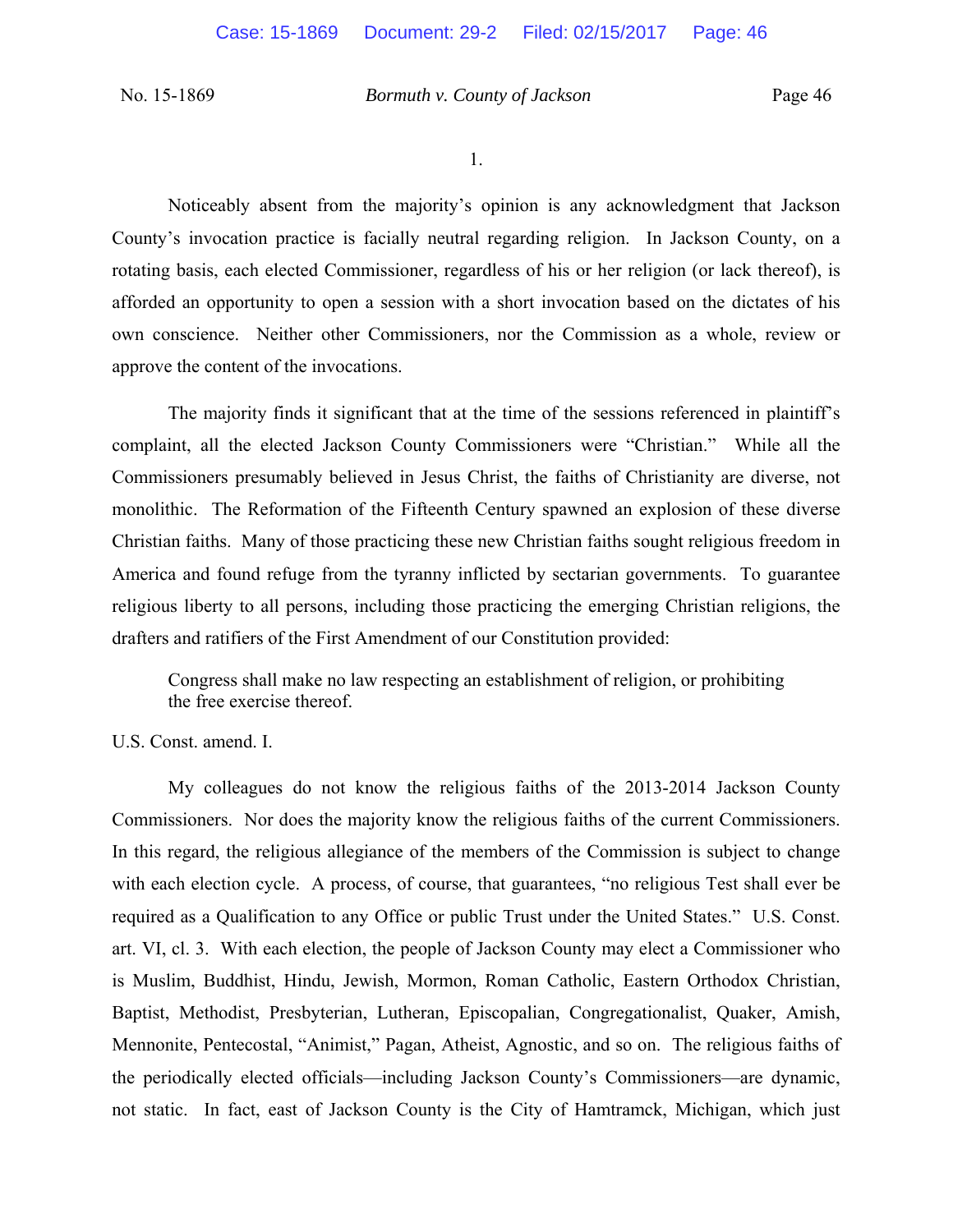elected a Muslim majority city council.**<sup>2</sup>** Were Mr. Bormuth elected to the Jackson County Board of Commissioners, under the religious-neutral Jackson County legislative prayer practice, he could freely begin a legislative session with a prayer of his choosing—to "Mother Earth," the sun, the moon (or otherwise).

2.

 The conclusion in the majority opinion that Jackson County is "effectively endorsing a specific religion" is one borne out of *Lemon*, not *Marsh* or *Town of Greece*. Yes, the prayer giver and the government may be "one and the same," but religious endorsement is a thread woven by the *Lemon* test. *Smith*, 788 F.3d at 587 (explaining that "the Sixth Circuit 'has treated the endorsement test as a refinement or clarification of the *Lemon* test'") (citation omitted). If *Lemon* applied, whether the prayer givers and the government are "one and the same" (read, "excessive entanglement") could go to endorsement of religion. But as the majority properly concludes in a later footnote, *Lemon* does not control this case.**<sup>3</sup>** Neither *Marsh* nor *Town of Greece* speak in *Lemon*'s terms—i.e., balancing purposes and government entanglement—when examining the constitutionality of legislative prayer. In viewing Jackson County's prayer practice through an endorsement rubric in lieu of through history and tradition, the majority effectively rewrites over thirty-plus years of Supreme Court jurisprudence—applying the *Lemon* rule instead of *Marsh*'s exception. *See Town of Greece*, 134 S. Ct. at 1818 ("*Marsh* is sometimes described as carving out an exception to the Court's Establishment Clause jurisprudence, because it sustained legislative prayer without subjecting the practice to any of the formal tests that have traditionally structured this inquiry.") (internal quotation marks and citation omitted).**<sup>4</sup>**

**<sup>2</sup>** *See* Kris Maher, *Muslim-Majority City Council Elected in Michigan*, Wall St. J, Nov. 9, 2015, http://www.wsj.com/articles/muslim-majority-city-council-elected-in-michigan-1447111581.

<sup>&</sup>lt;sup>3</sup>I also concur with the majority's rulings that the Treaty of Tripoli does not govern this matter and that Bormuth does not have standing to assert his Pledge-of-Allegiance argument on behalf of other children.

<sup>&</sup>lt;sup>4</sup>Query whether even the *Lemon*-test supports the majority's reasoning, for the Supreme Court has told us in that context that "prayers by legislators do not insistently call for religious action on the part of citizens." *McCreary Cty., Ky. v. Am. Civil Liberties Union of Ky.*, 545 U.S. 844, 877 n.24 (2005).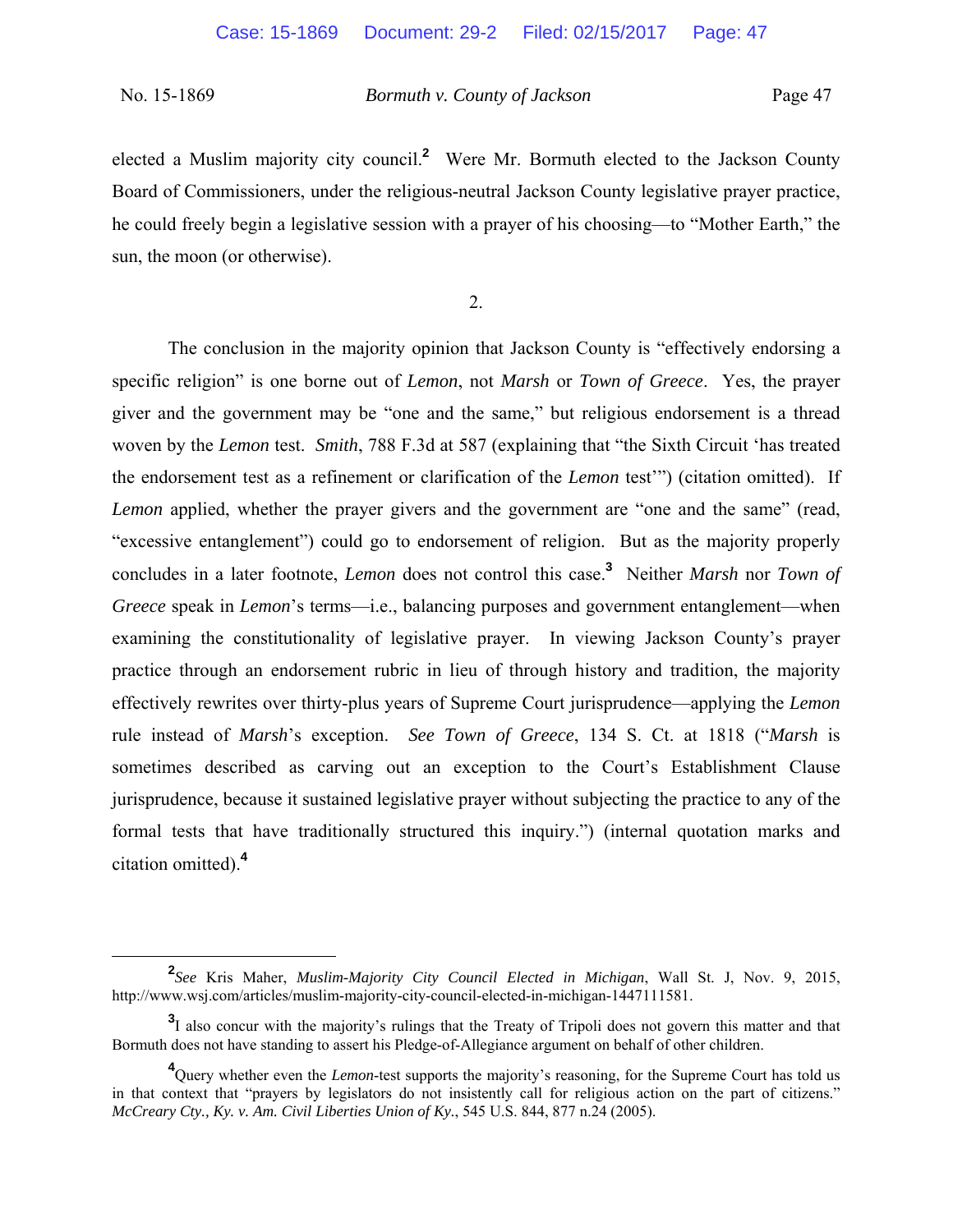For example, the majority opinion reasons Jackson County is "effectively endorsing a specific religion" because the Commissioners are all themselves of Christian faith. This does not comport with *Marsh*, where the Supreme Court sanctioned the practice of selecting the same Presbyterian clergyman for sixteen consecutive years. 463 U.S. at 793. It also conflicts with *Town of Greece*, which held that "[p]rayer that reflects beliefs specific to only some creeds can still serve to solemnize the occasion, so long as the practice over time is not 'exploited to proselytize or advance any one, or to disparage any other, faith or belief.'" 134 S. Ct. at 1823 (quoting *Marsh*, 463 U.S. at 794–95). Thus, the district court correctly concluded that the all-Christian makeup of the Commissioners is "immaterial":

As elected officials, they were chosen as representatives whose interests were most closely aligned with the public's, and their personal beliefs are therefore a reflection of the community's own overwhelmingly Christian demographic.... [T]he future may bring Commissioners of more diverse religious backgrounds who will deliver invocations in those traditions. To hold otherwise would contravene Marsh's sanction of legislative prayer delivered for sixteen years by a single Presbyterian clergyman.

(internal citations omitted). This reasoning also aptly applies *Town of Greece*'s express command that legislative bodies "must permit a prayer giver to address his or her own God or gods as conscience dictates, unfettered by what an administrator or judge considers to be nonsectarian." *Id.* at 1822.

 Jackson County is also not required to provide "opportunities for persons of other faiths" to offer invocations. Just like Greece, Jackson County maintains a facially-neutral prayer policy. *Id.* at 1824. The majority discards this similarity, telling us instead that the Supreme Court upheld the prayer practice in *Town of Greece* "in large part because it included prayers representing a variety of faiths." In no part did *Town of Greece* depend upon religious heterogeneity. Its holding on this point is that "[s]o long as the town maintains a policy of nondiscrimination," the Establishment Clause does not mandate a municipality of predominately one faith to "achieve religious balancing." *Id*. Contrary to the majority's assertion, Jackson County's prayer policy *permits* prayers of any—or no—faith, and the County need not adopt a different policy as part of a "quest to promote a diversity of religious views." *Id.* (internal quotation marks omitted). However, my colleagues "require the [County] to make . . . judgments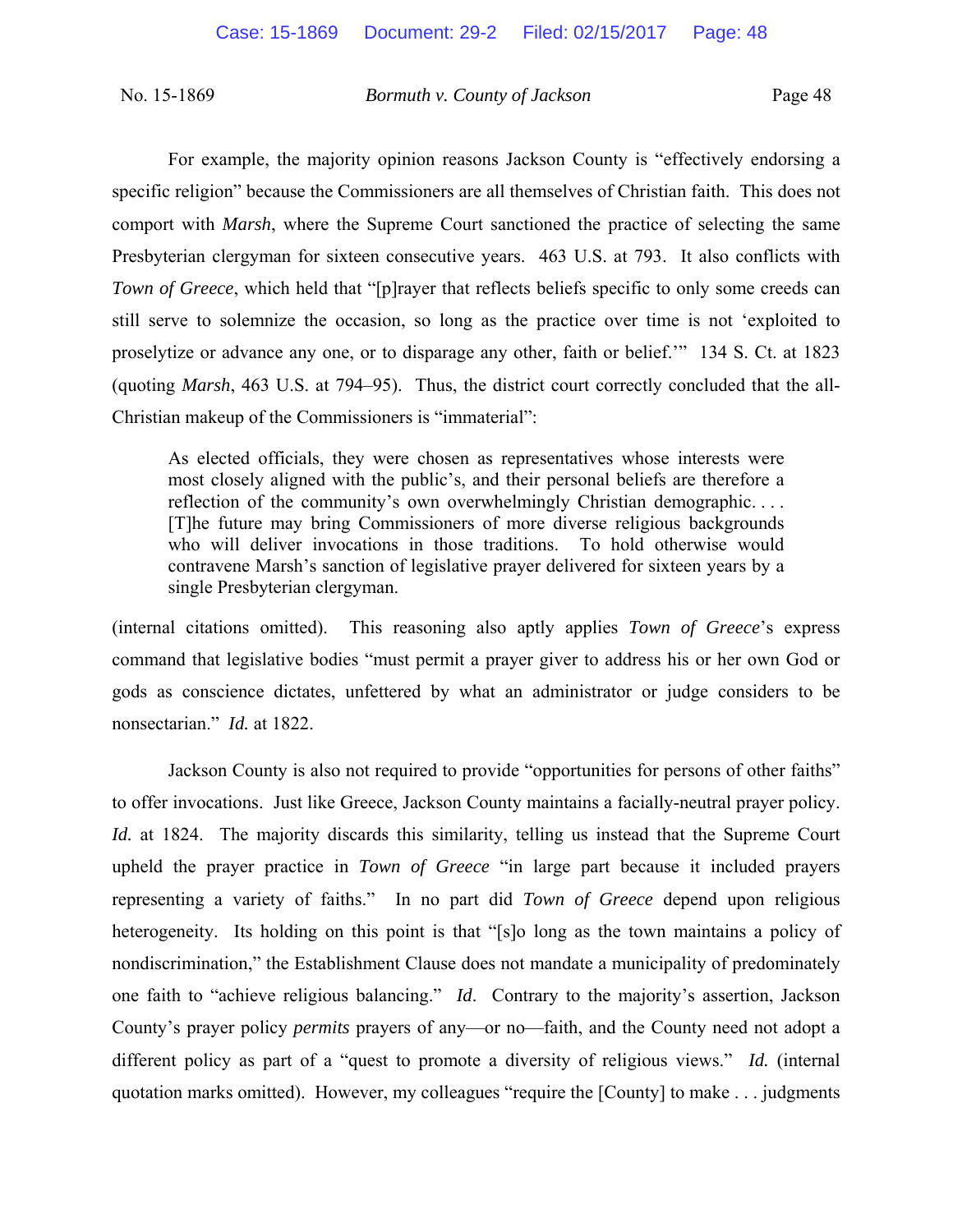about the number of religions it should sponsor and the relative frequency with which it should sponsor each." *Id.* (alterations and citation omitted). But as *Town of Greece* commands, such "judgments" are "wholly inappropriate." *Id.* (citation omitted).

Nor does it matter that the Commissioners' invocations "are literally 'governmental speech." A public official need not be the one giving a prayer in order for the Establishment Clause to apply. *Cf. Pleasant Grove City, Utah v. Summum*, 555 U.S. 460, 468 (2009) ("A government entity may exercise this same freedom to express its views when it receives assistance from private sources for the purpose of delivering a government-controlled message."). An official chaplain (*Marsh*), invited members of the community (*Town of Greece*), and county commissioners (this case) are all government speakers when giving their respective prayers. Under the majority's theory, prayers by agents (like in *Marsh* and *Town of Greece*) are somehow constitutionally different than prayers offered by principals. The Establishment Clause does not tolerate, much less require, such mechanical line drawing. *Cf. Lynch*, 465 U.S. at 678– 79 ("The line between permissible relationships and those barred by the [Establishment] Clause can no more be straight and unwavering than due process can be defined in a single stroke or phrase or test."); *see also Simpson v. Chesterfield Cty. Bd. of Sup'rs*, 404 F.3d 276, 289 (4th Cir. 2005) (Niemeyer, J., concurring) (stating in a pre-*Town of Greece* case that "when members of a governmental body participate in a prayer for themselves and do not impose it on or prescribe it for *the people*, the religious liberties secured *to the people* by the First Amendment are not *directly* implicated, and the distinct, more tolerant analysis articulated in *Marsh* governs").**<sup>5</sup>**

**<sup>5</sup>** <sup>5</sup>Pre-*Town of Greece* case law from other circuits (some albeit abrogated because they relied on the notion that prayers must be ecumenical) supports the conclusion that the prayer giver's identity is not dispositive under the *Marsh* analysis. In a line of legislative prayer cases, the Fourth Circuit, for example, has characterized this position as "miss[ing] the forest for the trees." *Joyner v. Forsyth Cty.*, 653 F.3d 341, 350 (4th Cir. 2011) ("It [is] the governmental setting for the delivery of . . . prayers that court[s] constitutional difficulty, not those who actually gave the invocation."); *see also Simpson*, 404 F.3d at 286 ("The Court, neither in *Marsh* nor in *Allegheny*, held that the identity of the prayer-giver, rather than the content of the prayer, was what would affiliate the government with any one specific faith or belief.") (quotations and alterations omitted). And retired Justice O'Connor, sitting by designation, authored an opinion holding that prayers *only* given by city council members were permissible. *See Turner v. City Council of City of Fredericksburg*, 534 F.3d 352, 355–56 (4th Cir. 2008). Other circuits are in accord. *See Pelphrey v. Cobb Cty.*, 547 F.3d 1263, 1281 (11th Cir. 2008) (listing "the identity of the speaker" as one of many factors to consider); *Snyder v. Murray City Corp.*, 159 F.3d 1227, 1233 (9th Cir. 1998) (en banc) ("[T]here can be no Establishment Clause violation merely in the fact that a legislative body chooses not to appoint a *certain person* to give its prayers.") (emphasis added).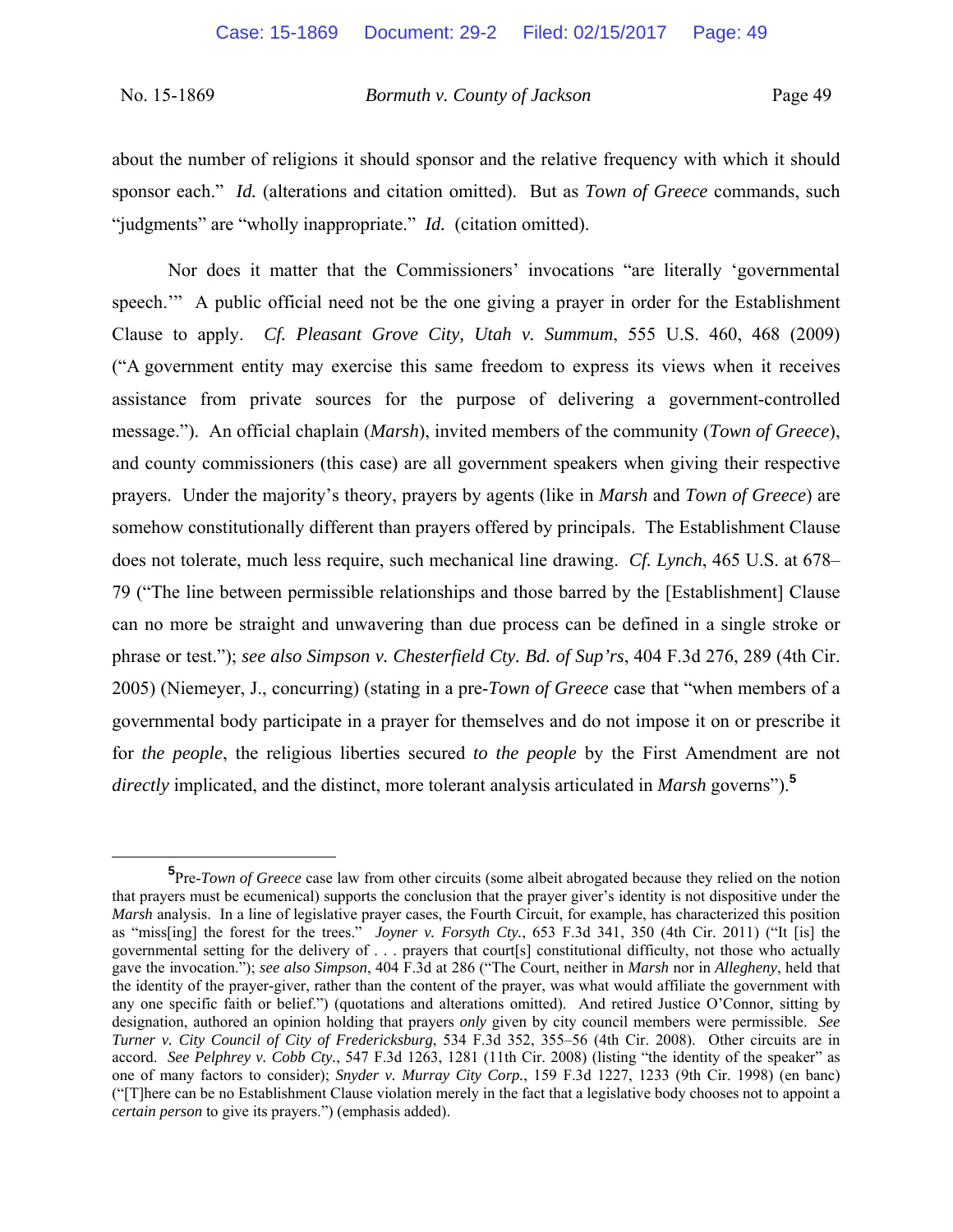Finally, the majority relies on statements by Commissioner Rice to conclude Jackson County desired to control prayer content. There are several problems with this conclusion. As set forth in much more detail in Part IV-B-1 of this opinion, the most important is that these statements fall within those prohibited from consideration by our appellate review principles. They are lifted from a November 12, 2013, meeting that Bormuth neither directed the district court to below, nor raised in his appellate brief to us. Bormuth has thus waived any argument as to these statements. *Chicago Title Ins. Corp. v. Magnuson*, 487 F.3d 985, 995 (6th Cir. 2007); *Overstreet v. Lexington-Fayette Urban Cty. Gov't*, 305 F.3d 566, 578 (6th Cir. 2002).

 Even if we were to consider these statements, they do not support the majority's reasoning. In *Town of Greece*, the Court rejected the notion that isolated objectionable prayers those given by ministers who "disparaged those who did not accept the town's prayer practice"—voided the entire practice. 134 S. Ct. at 1824. Plucking stray examples, concluded the Court, "do[es] not despoil a practice that on the whole reflects and embraces our tradition." *Id*. Only upon presentment of "a pattern of prayers that over time denigrate, proselytize, or betray an impermissible government purpose" will "a challenge based solely on the content of a prayer"—here, the limiting of the prayer giver's identity to elected officials who happen to all be one faith—likely succeed. *Id.*

 Moreover, this use flies in the face of guidance eschewing examining the minds of individual legislators as it relates to legislative intent: "a judiciary must judge by results, not by the varied factors which may have determined legislators' [actions]. We cannot undertake a search for motive in testing constitutionality." *Daniel v. Family Sec. Life Ins. Co.*, 336 U.S. 220, 224 (1949); *see also Tenney v. Brandhove*, 341 U.S. 367, 378 (1951) ("In times of political passion, dishonest or vindictive motives are readily attributed to legislative conduct and as readily believed. Courts are not the place for such controversies.") (footnote omitted). Rather, we must heed the Supreme Court's admonition that "[i]nquiries into [legislative] motives or purposes are a hazardous matter." *United States v. O'Brien*, 391 U.S. 367, 383 (1968). This is a concern, I might add, that the Court has emphasized in Establishment Clause cases, which are to be reviewed objectively, "without any judicial psychoanalysis of a drafter's heart of hearts."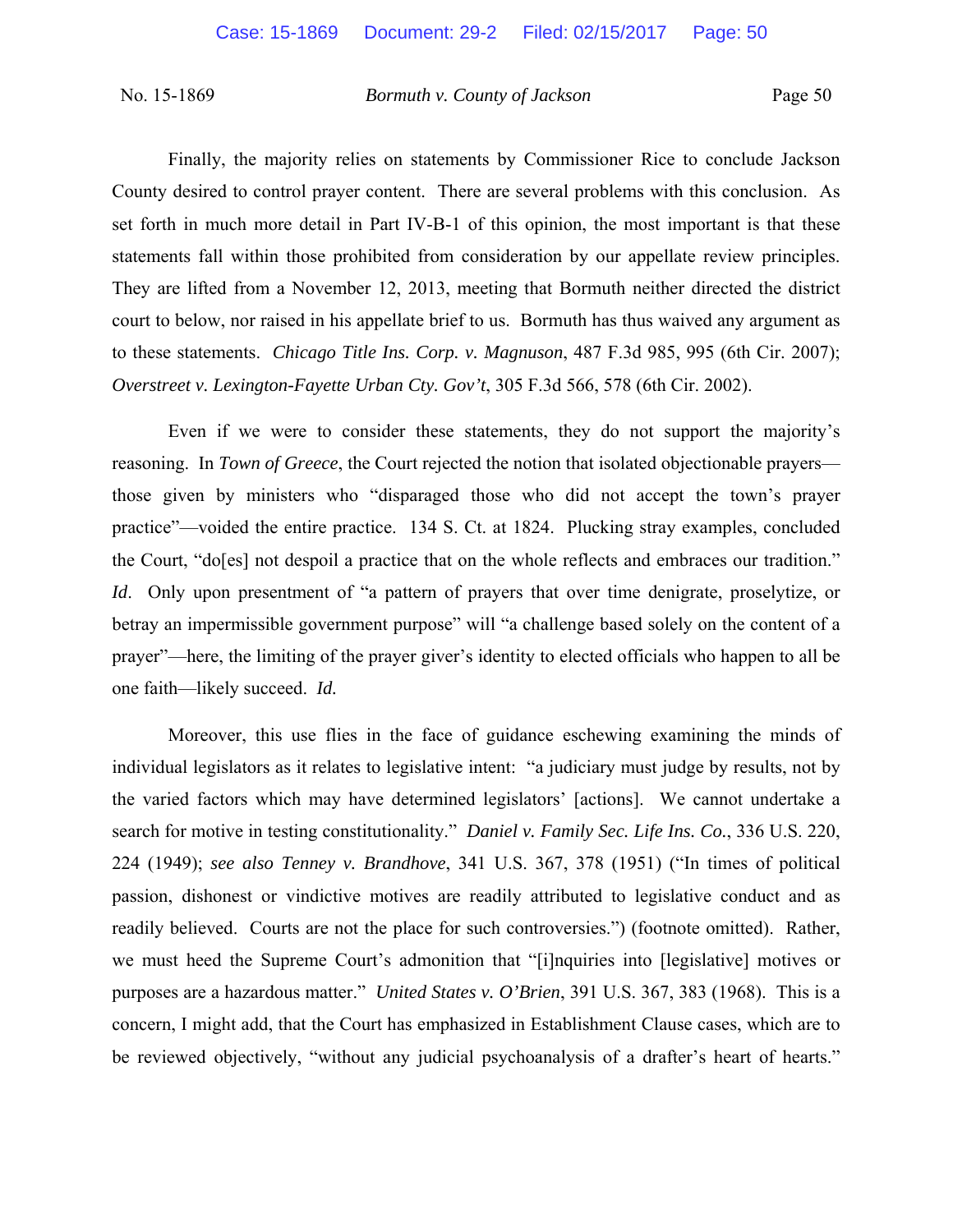*McCreary Cty.*, 545 U.S. at 862. Stated differently, "Establishment Clause analysis does not look to the veiled psyche of government officers." *Id.* at 863.**<sup>6</sup>**

In sum, the record before us is one that fits neatly within the legislative invocation jurisprudence as set forth by the Supreme Court in *Marsh* and *Town of Greece*.

#### IV.

I also disagree with the majority's second holding—that even if Jackson County's prayer practice fits within the legislative prayer exception, it is unduly coercive.

A.

The majority opinion applies Part II-B of Justice Kennedy's opinion as if it were the opinion of the Court. It is not.

On the issue of coercion, the *Town of Greece* decision produced a majority result, but not a majority rationale. Under these circumstances, *Marks v. United States* provides that "the holding of the Court may be viewed as that position taken by those Members who concurred in the judgments on the narrowest grounds...." 430 U.S. 188, 193 (1977) (citation omitted). "Taken literally, *Marks* instructs lower courts to choose the 'narrowest' concurring opinion and to ignore dissents." *United States v. Cundiff*, 555 F.3d 200, 208 (6th Cir. 2009) (citation omitted). That is, we take the "one which relies on the 'least' doctrinally 'far-reaching-common ground' among the Justices in the majority." *Id.* at 209 (citation omitted).

 Justice Thomas's concurring opinion (joined by Justice Scalia) is "a logical subset" of Justice Kennedy's opinion, *see*, *e.g.*, *United States v. Kratt*, 579 F.3d 558, 562 (6th Cir. 2009), and is the "narrowest" ground of the judgment. Therefore, Justice Thomas's opinion is controlling under *Marks*. In his concurrence, Justice Thomas traced the historical roots of coercion to "coercive state establishments"—coercion only "*by force of law and threat of* 

**<sup>6</sup>** <sup>6</sup>The majority also takes these statements out of context. During that meeting, Jackson County's administrator proposed a policy (in response to this litigation) that allowed clergy to present opening prayers. Rice's statements are made within the context of *who is defined* as one who can present the prayer *after* being advised by the administrator that the policy seeks to codify a nondiscriminatory selection of clergy: i.e., the Board cannot "give direction" as to what kind of prayer can be offered and that "[t]hey can say whatever they want to say." http://tinyurl.com/2013nov12 (29:30, 32:00).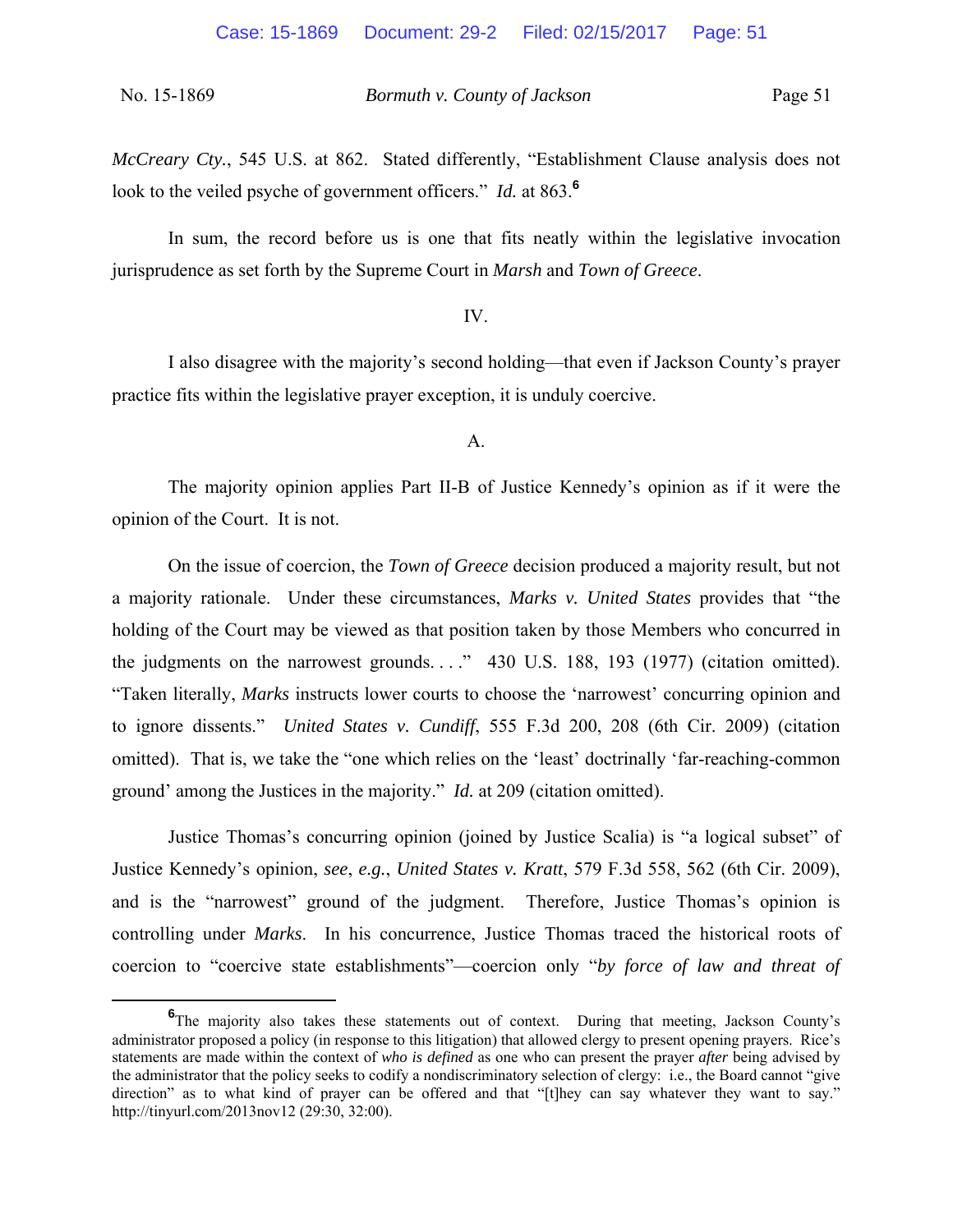*penalty*." 134 S. Ct. at 1837 (Thomas, J., concurring in part and in the judgment). This would include, for example, mandatory church attendance, levying taxes to generate church revenue, barring ministers who dissented, and limiting political participation to members of the established church. *Id.*

 In the instant case, the majority reasons to the contrary, claiming that Justice Kennedy's coercion test applies because it "offers the least change to the law." This is so, they argue, because Justice Kennedy cites concurring and plurality opinions while Justice Thomas relies upon dissents (and concurrences where there were controlling majority or plurality opinions). From this, my colleagues conclude that Justice Thomas's concurrence "does not cite any controlling law to support" his theories and, therefore, is not the "opinion that offers the least change to the law."

As the majority opinion admits, this premise is faulty: "the precise role of coercion in an Establishment Clause inquiry is unclear, *especially within the context of legislative prayer.* In that sense, both Justice Kennedy's and Justice Thomas's opinions *involve at least some departure from the state of the law* as it existed before *Town of Greece*." (emphasis added). This puts it mildly. *Marsh* "carv[ed] out an exception" to the Supreme Court's Establishment Clause jurisprudence. *Id.* at 1818 (citation omitted). This is "because it sustained legislative prayer without subjecting the practice to any of the formal tests that have traditionally structured [the Establishment Clause] inquiry." *Id.* (internal quotation marks and citation omitted). *Marsh*  took no effort to evaluate legislative prayer through a coercive lens, and it did so over Justice Brennan's dissenting opinion, which advocated *for* a coercion analysis. 463 U.S. at 798 (Brennan, J., dissenting) (discussing "indirect coercive pressure upon religious minorities to conform" in the context of the *Lemon* test).

*Town of Greece* introduces coercion as an element to legislative prayer cases for the first time. There is no dispute that Chief Justice Roberts, Justice Kennedy, and Justice Alito agree that legal coercion constitutes coercion. On this, a majority of Justices agree. However, Justice Kennedy's position offers *more* of a change in the law because his opinion would introduce a broader coercion analysis—as compared to Justice Thomas—where one never existed.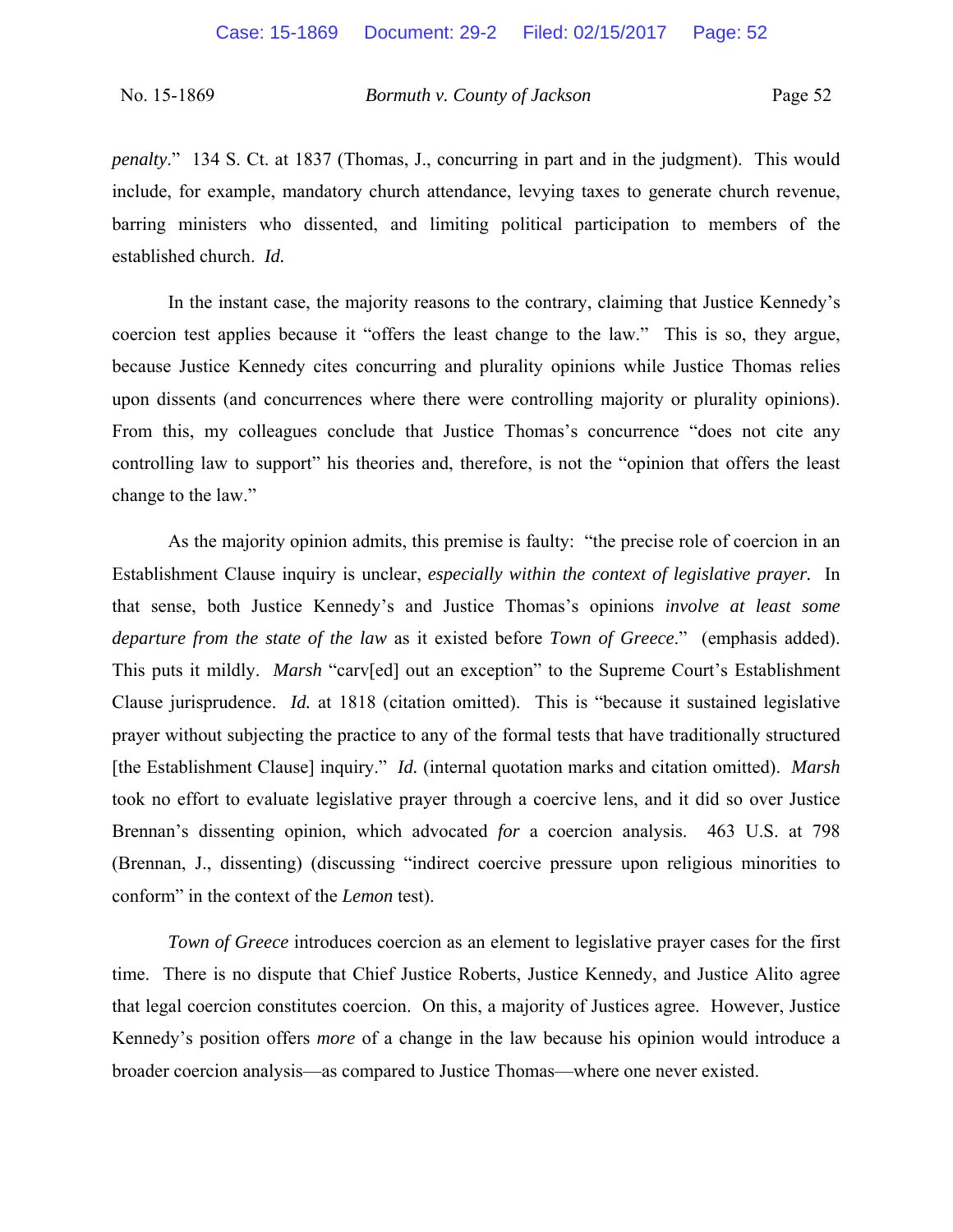Fundamentally, *Marks* may not be used to create the fiction of Justices Thomas and Scalia joining the portion of Justice Kennedy's opinion to which they expressly disagreed. The rationale of *Marks* that a Justice implicitly agrees with a more narrow holding is inapposite to the positions of Justices Thomas and Scalia in *Town of Greece* who did not implicitly agree with Part II-B of Justice Kennedy's opinion, but expressly disagreed with it in a separate, concurring opinion. For these reasons, the majority errs in applying Justice Kennedy's test of coercion.

Under Justice Thomas's opinion, Bormuth's challenge easily fails. (In fact, he makes no such argument to the contrary.) Bormuth only raises "subtle coercive pressures" which do not remotely approach rising to "actual legal coercion." 134 S. Ct. at 1838 (Thomas, J., concurring in part and in the judgment). This resolves the issue in the County's favor.

B.

Furthermore, even if Part II-B of Justice Kennedy's opinion were precedent, it does not change the result in the present case. Under Justice Kennedy's proposed rule, we presume that a "reasonable observer . . . understands that . . . [the] purpose[ of legislative prayer is] . . . to lend gravity to public proceedings and to acknowledge the place religion holds in the lives of many private citizens, not to afford government an opportunity to proselytize or force truant constituents into the pews." *Id.* at 1825 (Kennedy, J.). That we permit legislative prayer "does not suggest that those who disagree"—like Bormuth—"are compelled to join the expression or approve its content"—as Bormuth admits he is not. *Id.*; *see also id.* at 1827 ("But in the general course legislative bodies do not engage in impermissible coercion merely by exposing constituents to prayer they would rather not hear and in which they need not participate."). Whether a legislative prayer practice rises to the level of coercion "remains a fact-sensitive one that considers both the setting in which the prayer arises and the audience to whom it is directed." *Id.* at 1825; *see also Santa Fe Indep. Sch. Dist. v. Doe*, 530 U.S. 290, 315 (2000) ("Whether a government activity violates the Establishment Clause is 'in large part a legal question to be answered on the basis of judicial interpretation of social facts. Every government practice must be judged in its unique circumstances.'" (alteration and citation omitted)).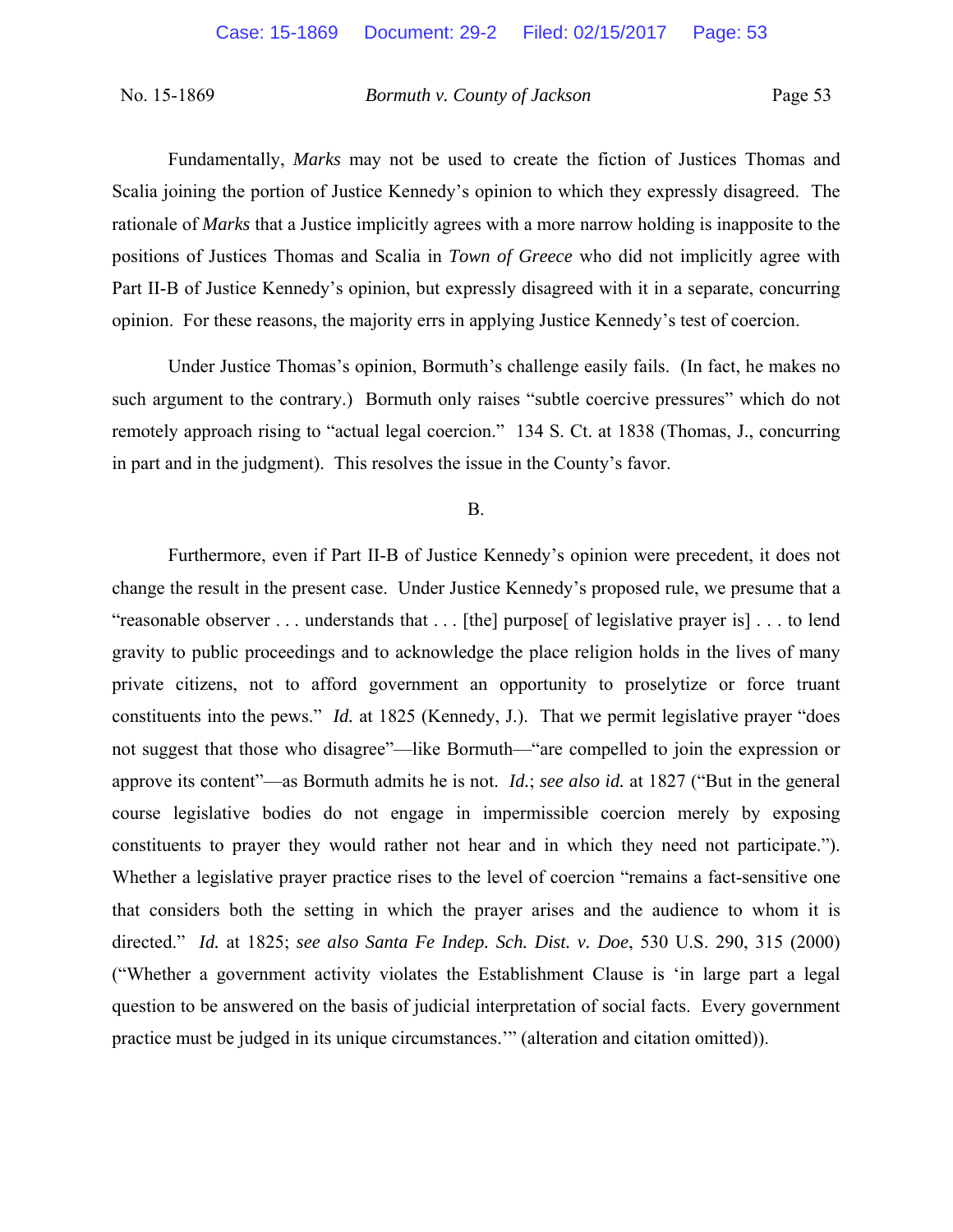1.

I begin with what should always shape our cases: the record on appeal. The majority relies heavily on a video—a recording of a November 12, 2013, meeting of a subset of the Board—to draw its conclusions. To be sure, Jackson County records its Board of Commissioners' meetings and makes these videos available online on its website.**<sup>7</sup>** However, the simple fact is that Bormuth did not present this video, or any other, to the district court. One need look no further than the opinions of the magistrate judge and district judge to confirm these newly found facts were not presented below. Like the parties' briefing, those opinions touch only on the prayers' content and make no such reference to the videos. Yet, at the suggestion not by Bormuth, but by Amicus on appeal, the majority has elected to expand the record. By relying upon these videos, the majority ignores a fundamental appellate principle: we cannot fault a district court for failing to address facts that were not before it.

"Our review of a district court's summary-judgment ruling is confined to the record." *E.E.O.C. v. Ford Motor Co.*, 782 F.3d 753, 765 (6th Cir. 2015) (en banc). Under Rule 56(c), the opposing party "has an affirmative duty to direct the court's attention to those specific portions of the record upon which it seeks to rely to create a genuine issue of material fact." *Chicago Title Ins.*, 487 F.3d at 995 (quoting *In re Morris*, 260 F.3d 654, 665 (6th Cir. 2001)). "This burden to respond is really an opportunity to assist the court in understanding the facts. But if the non-moving party fails to discharge that burden—for example, by remaining silent—its opportunity is waived and its case wagered." *Guarino v. Brookfield Twp. Trs.*, 980 F.2d 399, 405 (6th Cir. 1992). Simply stated, we "will not entertain on appeal factual recitations not presented to the district court when reviewing a district court's decision." *Chicago Title Ins. Corp.*, 487 F.3d at 995 (internal citation omitted); *cf. United States v. Crumpton*, 824 F.3d 593, 614 n.6 (6th Cir. 2016) (Moore, J.) (declining to consider a video introduced at trial and played for the jury in part because "[t]he video was not made part of the district court's record"). And this rule applies even if an appellant proffers evidence "that might . . . show a genuine issue of material fact after the district court had granted the defendants' motion for summary judgment." *Cacevic v. City of Hazel Park*, 226 F.3d 483, 491 (6th Cir. 2000).

**<sup>7</sup>** https://www.co.jackson mi.us/1673/Board-of-Commissioners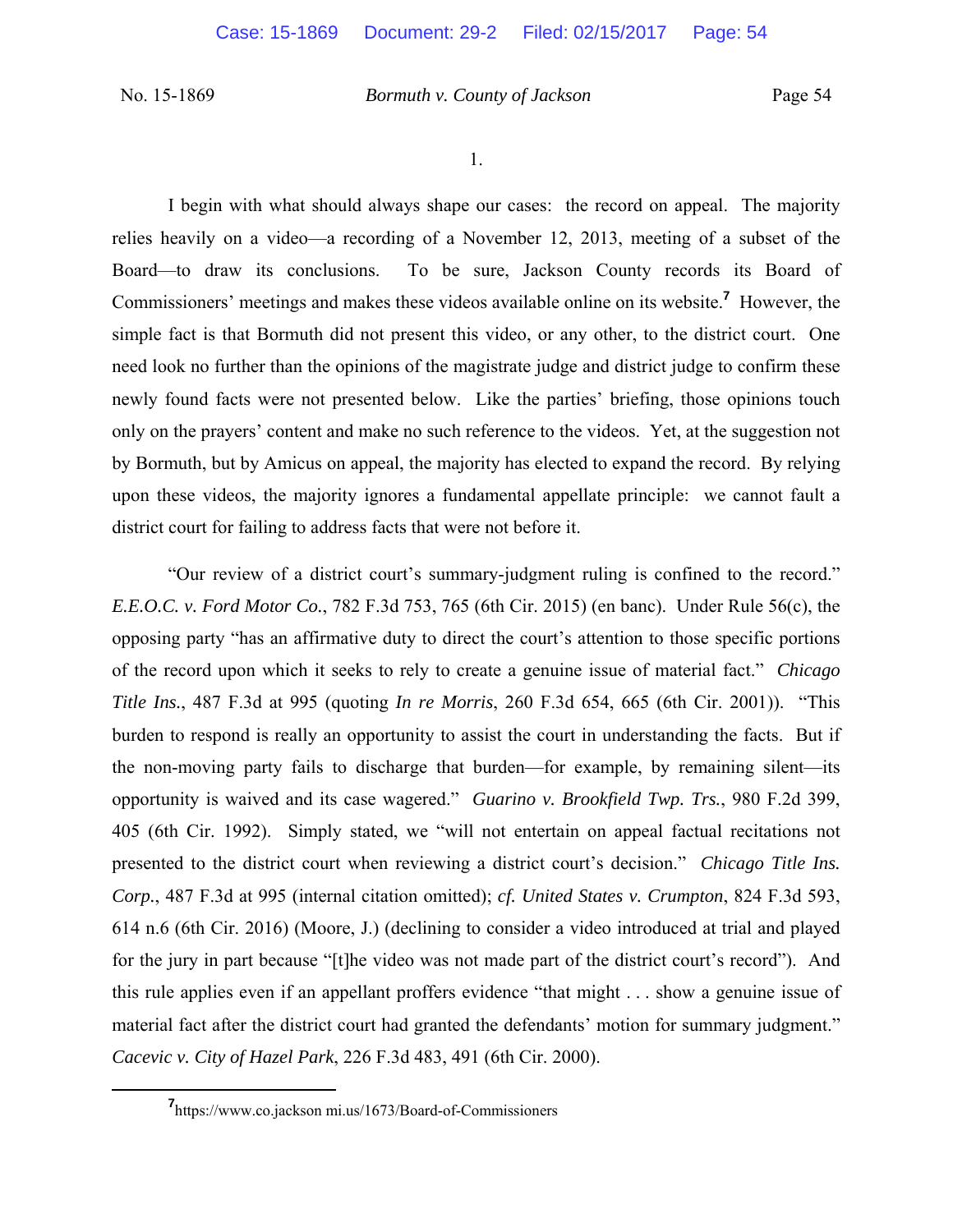The majority opinion wholly ignores this well-established appellate principle, burying a footnote toward the end of its opinion stating that the videos were "part of the record before the district court." Its only plausible support for this assertion is that Bormuth's Amended Complaint averred that "[t]he County commissioners meetings are video recorded and posted on the Jackson County website: www.co.jackson.mi.us," and that a transcription of the offered prayers attached to his motion for summary judgment also referenced the videos' availability. In my view, the mere reference to the videos' general availability falls well short of "direct[ing] the court's attention to those specific portions of the record upon which [Bormuth sought] to rely to create a genuine issue of material fact." *Chicago Title Ins. Corp.*, 487 F.3d at 995. But in the majority's view, such fleeting references somehow required the district court to spend countless hours litigating on Bormuth's behalf in response to Jackson County's motion for summary judgment by: (1) surfing the County's website to find the archive of the meetings; (2) watching the several years' worth of monthly meetings (and as but one example, the November 12, 2013, Personnel & Finance Committee meeting alone lasted over one hour); and (3) finding facts supporting Bormuth's claim. We never require such advocacy by a district court, whether it be for a pro se litigant like Mr. Bormuth, or otherwise. *See*, *e.g*., *Guarino*, 980 F.2d at 410 (a district court is not obligated to "comb the record from the partisan perspective of an advocate for the non-moving party"); *cf. Pliler v. Ford*, 542 U.S. 225, 231 (2004) ("District judges have no obligation to act as counsel or paralegal to *pro se* litigants.").**<sup>8</sup>**

There is yet another appellate procedure problem unresolved by the majority opinion. Outside of repeating the above statement from his Amended Complaint, Bormuth's appellate brief is similarly silent with respect to the videos or their content. It is only in his reply on appeal—i.e., after reviewing Amicus's briefing raising these additional materials—that he first referenced the videos and made an argument regarding the new facts contained therein. "We have consistently held, however, that arguments made to us for the first time in a reply brief

**<sup>8</sup>** <sup>8</sup>The majority also relies upon Bormuth's response to Jackson County's motion for summary judgment, but that response makes no reference to the videos or their express content. Noticeably absent are the statements referenced by the majority regarding controlling prayer content, the content of other meetings, and calling Bormuth a "nitwit." Finally, the majority incorrectly states Jackson County admitted at oral argument that the videos were part of the "official record" before the district court. Rather, counsel stated the videos were part of the *County's* official public records.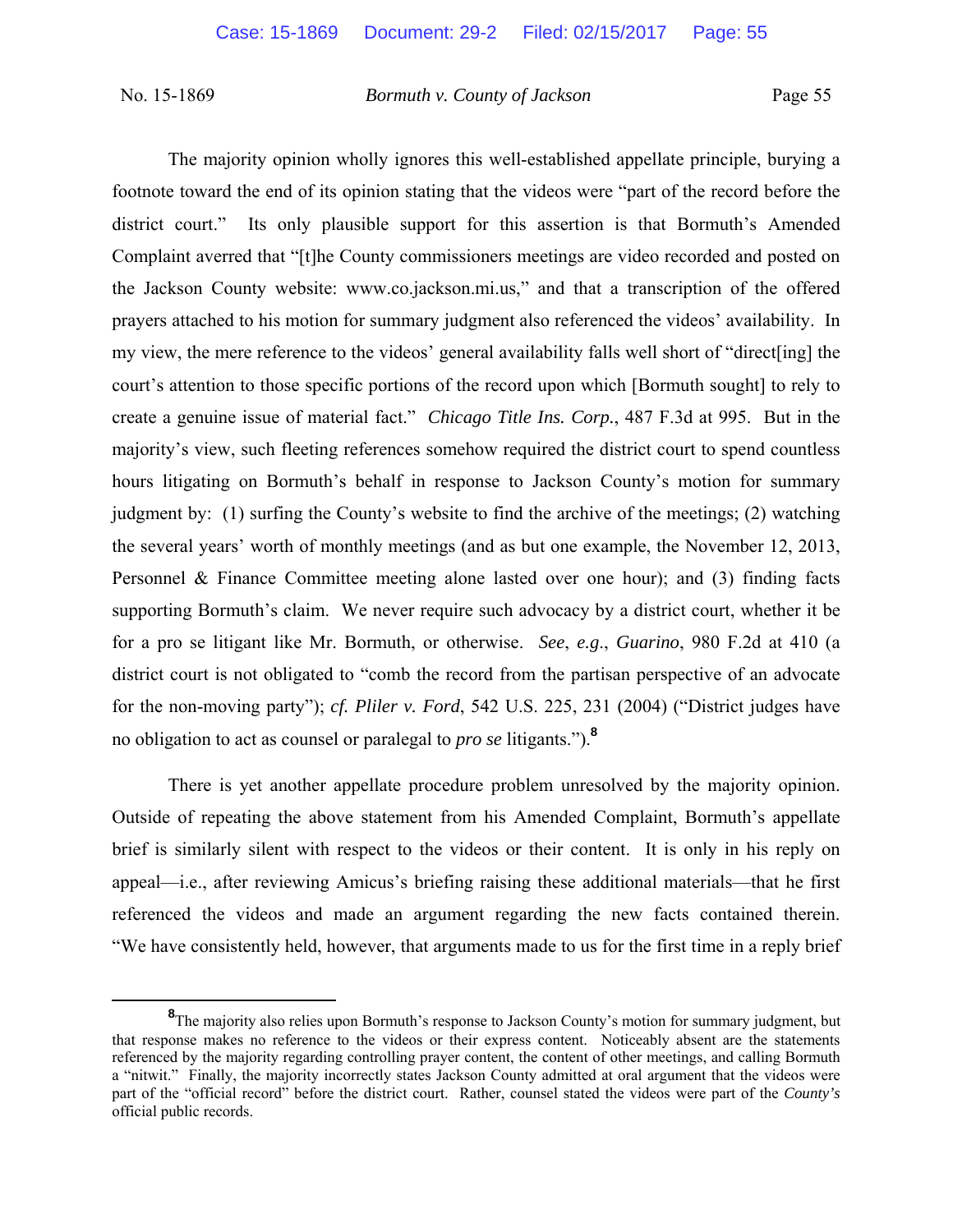are waived." *Sanborn v. Parker*, 629 F.3d 554, 579 (6th Cir. 2010). "[W]here the facts relied upon were presented neither to the district court nor to this Court until Plaintiff Appellant filed his reply, it would be improper for the Court to find that the district court erred in its failure to consider this newly-developed . . . argument," *Overstreet*, 305 F.3d at 578, especially, as it is here, "when the issue raised for the first time in reply is based largely on the facts and circumstances of the case." *Wright v. Holbrook*, 794 F.2d 1152, 1156 (6th Cir. 1986).

The problem becomes magnified when considering the majority's irreconcilable decision to use these new facts, but yet rightfully rejects Amicus's argument regarding prayer purpose (based upon yet another video) because Bormuth did not raise that argument below or in his appellate brief. There is no difference between this newly raised argument based on evidence not presented to the district court that the majority rejects, and the newly raised argument based on evidence not presented to the district court that the majority accepts. This dichotomy is unexplainable.

Based upon its expanded record, the majority concludes Jackson County's prayer practice is coercive under Justice Kennedy's test. I respectfully disagree.

2.

 In this regard, I concur with District Judge Marianne O. Battani's ruling that Jackson County's invocation practice is not coercive:

The Court is not persuaded that the legislative prayer at issue here is unduly coercive based on the identity of the prayer-giver. As a practical matter, nonadherents had several options available to them: leave for the duration of the prayer; remain for the prayer without rising; or remain for the prayer while rising, in which case their acquiescence would not have been interpreted as agreement with the religious sentiments. It is not clear that the direction to "Please rise" carries more coercive weight when voiced by the Commissioners themselves than by a guest chaplain selected by the Board of Commissioners. Although nonadherents to Christianity such as Bormuth may fear that their business before the Board would be prejudiced if the Commissioners observed their noncompliance with the request to stand, the risk of prejudice is no greater if the request is delivered by a Commissioner than if it is delivered by a guest chaplain. In both situations, the Commissioners are equally capable of observing those who comply and those who do not. The language in *Greece* regarding requests to participate in prayer being made by legislators does not provide clear guidance on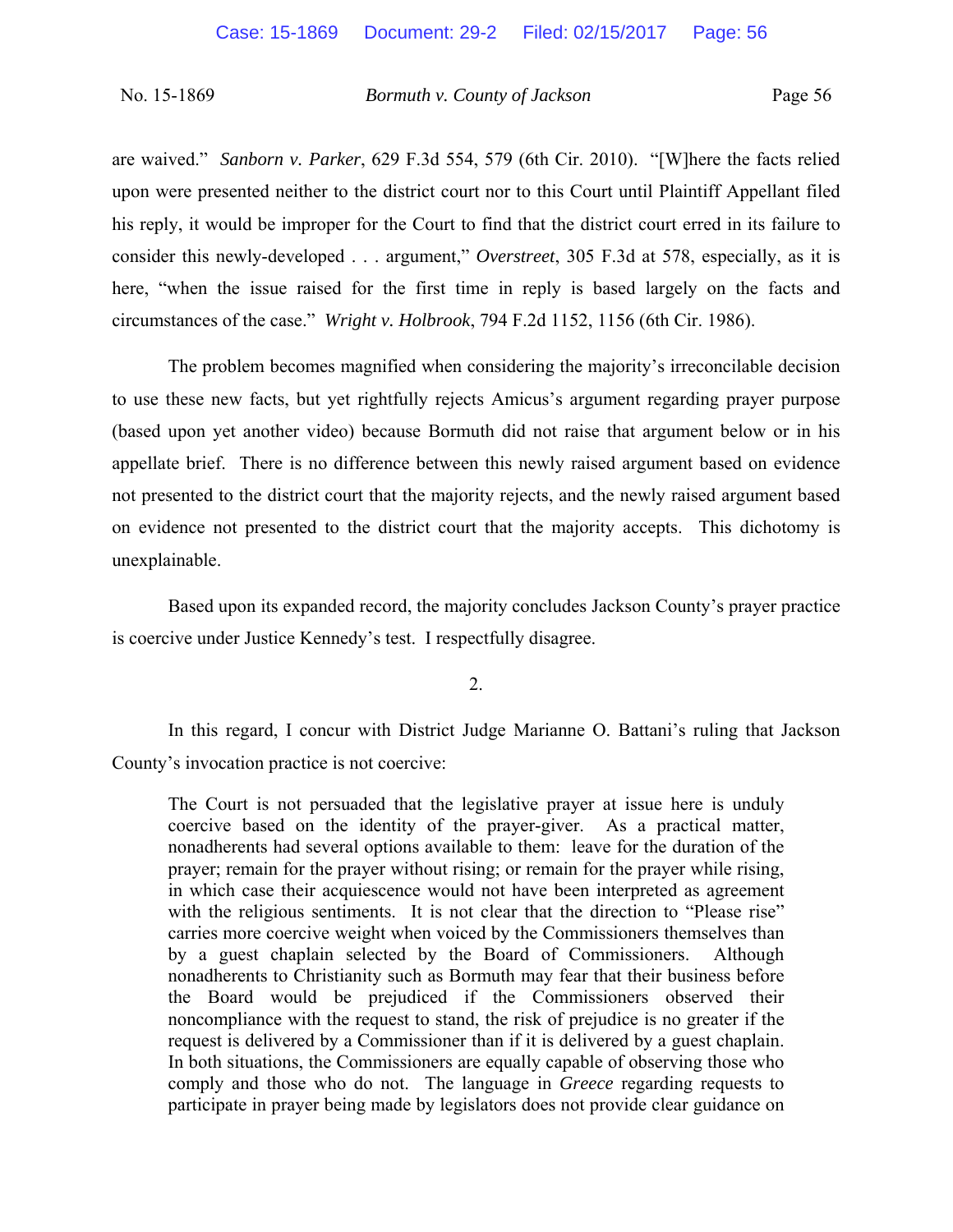the outcome of this case—it is dicta contained in a plurality opinion and is therefore not binding. Additionally, the opinion states merely that "[t]he *analysis* would be different," not that the *outcome* would be different had the instruction to rise been delivered by one of the legislators. Bormuth's attestation that two Commissioners turned their backs to him during his presentations, while evidence of disrespect, does not demonstrate that the Board was prejudiced against him because he declined to participate in the prayer—rather, their behavior is likely an unfortunate expression of their own personal sense of affront elicited by his sentiments.

\* \* \*

[I]f the Court determined that the constitutionality of a legislative prayer is predicated on the identity of the speaker, potentially absurd results would ensue. Under such a holding, an invocation delivered in one county by a guest minister would be upheld, while the identical invocation delivered in another county by one of the legislators would be struck down. In light of these considerations, the Court finds that the present legislative prayer practice is not coercive.

3.

My colleagues rule to the contrary, concluding that we must view coercion differently from prayers at legislative sessions because local government meetings are small, intimate, and often involve citizens "address[ing] issues immediately affecting lives." To be sure, this difference was at the core of an opinion in *Town of Greece*: Justice Kagan's dissent. 134 S. Ct. at 1851–52 (Kagan, J., dissenting) ("The majority thus gives short shrift to the gap—more like, the chasm—between a legislative floor session involving only elected officials and a town hall revolving around ordinary citizens."). However, the five Justices in the *Town of Greece* majority did not adopt these distinctions. For this reason, my colleagues err in finding hypothetical coercion because "residents would not want to offend the local government officials they are petitioning."

The majority opinion in the present case also makes much of the fact that Commissioners asked audience members to stand and assume a reverent position before giving the prayers. This point of distinction from *Town of Greece* leads my colleagues to rely upon this passage from Part II-B of Justice Kennedy's opinion:

The analysis would be different if town board members directed the public to participate in the prayers, singled out dissidents for opprobrium, or indicated that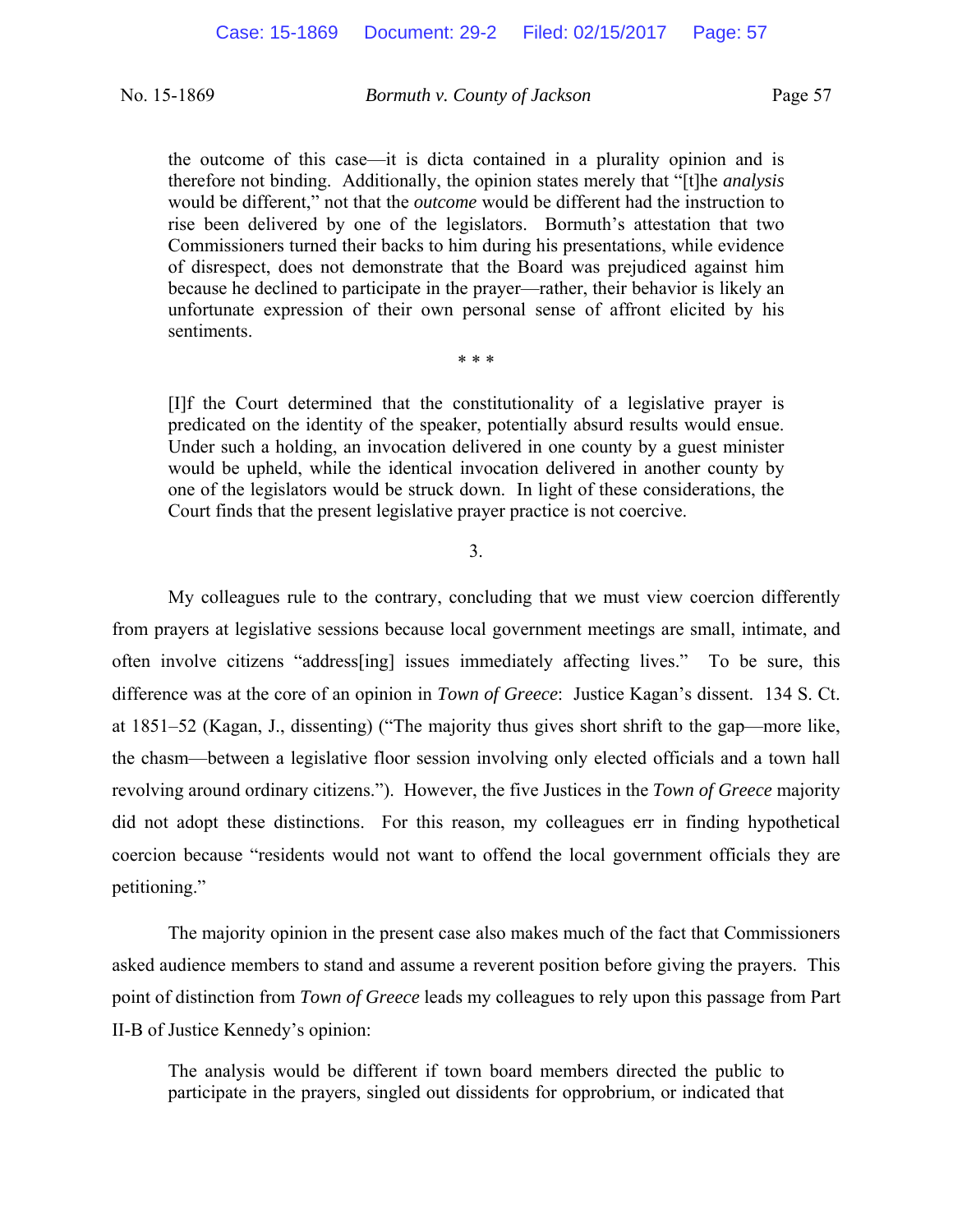their decisions might be influenced by a person's acquiescence in the prayer opportunity. . . . Although board members themselves stood, bowed their heads, or made the sign of the cross during the prayer, they at no point solicited similar gestures by the public. Respondents point to several occasions where audience members were asked to rise for the prayer. These requests, however, came not from town leaders but from the guest ministers, who presumably are accustomed to directing their congregations in this way and might have done so thinking the action was inclusive, not coercive.

*Id.* at 1826 (Kennedy, J.). The analytical fallacy of focusing on this list of distinctions is that it ignores that "[o]ur tradition assumes that adult citizens, firm in their own beliefs, can tolerate and perhaps appreciate a ceremonial prayer delivered by a person of a different faith"; and that a reasonable person understands that the purpose of legislative prayer is "to lend gravity to public proceedings and to acknowledge the place religion holds in the lives of many private citizens, not to afford government an opportunity to proselytize or force truant constituents into the pews." *Id.* at 1823, 1825. Bluntly, "[t]hat many appreciate these acknowledgments of the divine in our public institutions does not suggest that those who disagree are compelled to join the expression or approve its content." *Id*. at 1825. As the district court stated, "[a]lthough nonadherents to Christianity such as Bormuth may fear that their business before the Board would be prejudiced if the Commissioners observed their noncompliance with the request to stand, the risk of prejudice is no greater if the request is delivered by a Commissioner than if it is delivered by a guest chaplain. In both situations, the Commissioners are equally capable of observing those who comply and those who do not." The majority's application thus flips Justice Kennedy's presumption against Jackson County, not in its favor.

 And more importantly, just as in *Town of Greece*, "[n]othing in the record suggests that members of the public are dissuaded from leaving the meeting room during the prayer, arriving late, or even, as happened here, making a later protest." *Id.* at 1827. (Commissioner Rice even suggested as much.) Bormuth admits that he refused to stand for the prayers and his "quiet acquiescence [should] not, in light of our traditions, be interpreted as an agreement with the words or ideas expressed." *Id.* On this record, I refuse to equate these "commonplace" and "reflexive" requests as mandating prayer participation. *Id.* at 1832 (Alito, J., concurring) (noting, among other things, that the words "Let us pray" are "commonplace" and "reflexive").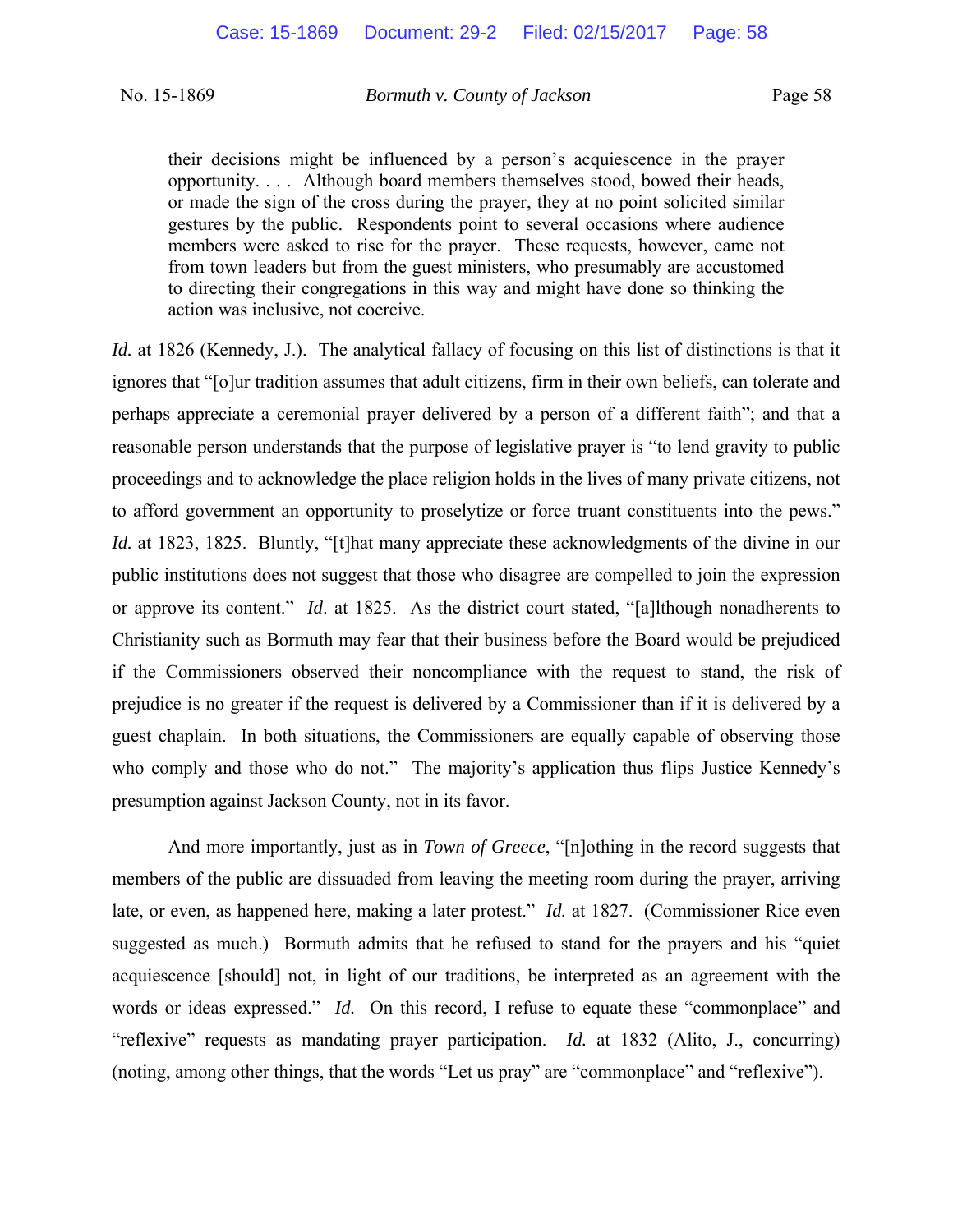There is also nothing in the record indicating that the Commissioners treated Bormuth differently on account of his complaints regarding the prayer practice. That record is: two Commissioner's comments regarding the draft prayer policy, and one turning his back on Bormuth when he criticized the sectarian prayer practice.<sup>9</sup> On the former, the statements discussing "attacks" on Jesus Christ and the Commissioners are in the context of an individual's right to offer a prayer of his or her faith, without preclearance by "an administrator or judge": "Bormuth is attacking us and, from my perspective, my Lord and savior Jesus Christ. Our civil liberties should not be taken away from us, as Commissioners"; "We Commissioners, as individuals, have a right to pray as we believe"; and "What about my rights?" *See id.* at 1823. And on the latter, I agree with the district court that however uncourteous, a Commissioner turning his back to Bormuth one time certainly does not constitute "strong criticism or disapproval." *Opprobrium*, Black's Law Dictionary (10th ed. 2014).

 That leaves us with the majority opinion's final conclusion: Jackson County allocated benefits and burdens due to Bormuth's objection to its prayer practice by not appointing him to the Solid Waste Planning Committee or the Board of Public Works. Taking the facts that were properly before the district court (including those proposed in Bormuth's second motion to supplement),<sup>10</sup> I do not agree.

 Beyond a template rejection letter, we know nothing about why Jackson County rejected Bormuth's application to fill a vacancy on the Solid Waste Planning Committee. All we have are unverified assertions from his complaint. But in order to defeat Jackson County's motion for summary judgment, Bormuth was required to go "beyond the pleadings" and "do more than simply show that there is some metaphysical doubt as to material facts to survive summary

**<sup>9</sup>** <sup>9</sup>Citing comments from the November 12, 2013, Personnel & Finance Committee meeting, the majority concludes Jackson County singled Bormuth out for opprobrium. These comments were, of course, not presented to the district court and were not raised by Bormuth in his appellate brief and, therefore, are not properly before us.

**<sup>&</sup>lt;sup>10</sup>Given this, I disagree with the majority opinion's conclusion that the district court abused its discretion** by denying Bormuth's second motion to supplement.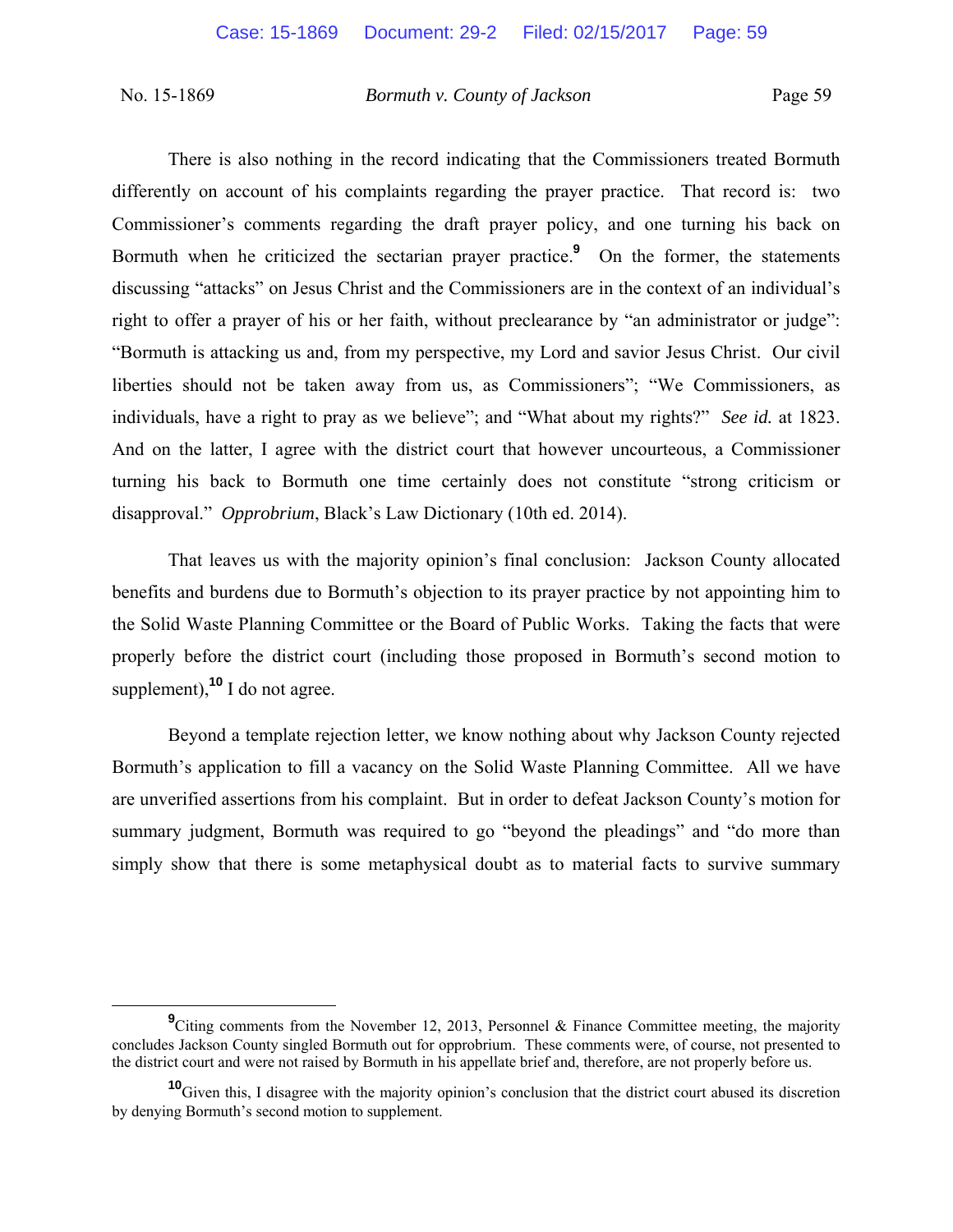judgment." *Travelers Prop. Cas. Co. of Am. v. Hillerich & Bradsby Co.*, 598 F.3d 257, 270 (6th Cir. 2010) (citation omitted).**<sup>11</sup>**

We know slightly more with respect to his application for an appointment to the Board of Public Works. Bormuth contends he was "the most qualified applicant," yet the Commissioners appointed an individual who had run against one of the Commissioners. The Commissioners told Bormuth that they appointed the other person because he "was a former township supervisor who was involved with setting up a township recycling station and that his experience with recycling was the focus of his appointment." Bormuth contends that he was more qualified than this person: "I was the primary person working for the closure of the JCRRF [Jackson County Resource Recovery Facility]"; "I have been one of the primary voices seeking to maximize recycling in Jackson County before the Solid Waste Planning Committee"; "I am the reason Jackson County now has a part time recycling coordinator to gather numbers on recycling volumes within the County"; and "I had been dialoguing with Commissioner Duckham on ways to get glass used as a recycled material in our roads." Bormuth was "incredulous" about the appointment of another individual and therefore drew the conclusion that "the Commissioners will not grant an appointment to anyone who does not believe in the evil scum jesus [sic] story."

 It is an evidentiary supposition to suggest, as the majority does, that, as a matter of law, "the County's decision not to nominate [Bormuth] . . . suggests that the Board of Commissioners was denying benefits to residents based on their beliefs." Other than Bormuth's attestation that he was "the most qualified applicant," there is nothing in the record linking the refusal to appoint Bormuth to the Board of Public Works to his objection to the prayer policy. Bormuth even admits he was told that the candidate selected had prior governmental experience in setting up a recycling station. Without more facts about the selection process, this court should not, as a matter of law, draw the conclusion made by the majority.

**<sup>11</sup>**Citing Bormuth's initial disclosures, the majority invents the argument that Bormuth sought to depose the Commissioners for more information about Bormuth's efforts to close the Jackson County Resource Facility. The record shows, however, that in response to the County's motion to quash these depositions, he made no such argument and instead focused solely on Jackson County's prayer practice and the individual Commissioners' intent in giving prayers. As set forth in the text, individual Commissioners' intent is not pertinent to our inquiry. For these reasons, the majority wrongly concludes the district court erred in quashing Bormuth's deposition notices for the Commissioners.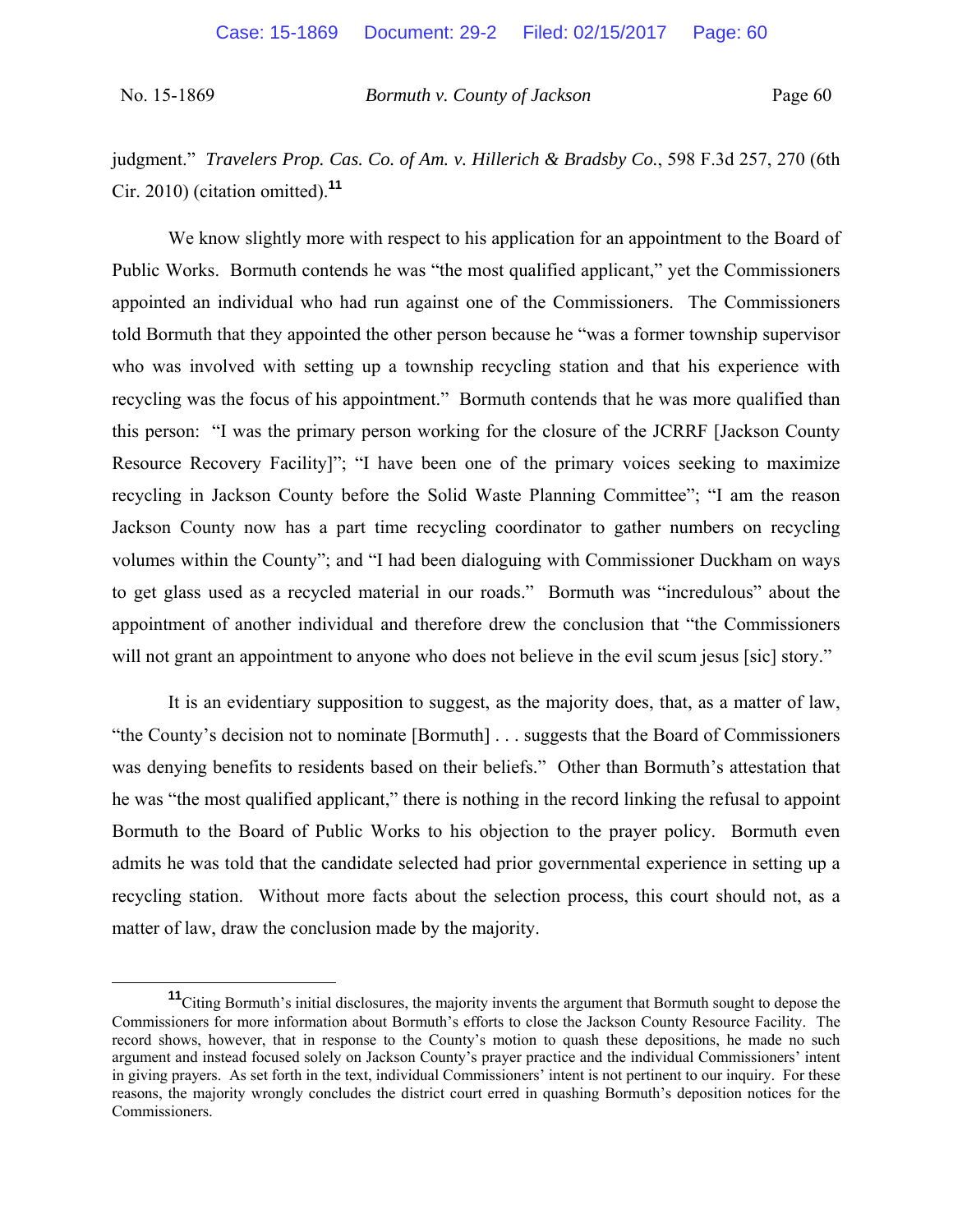V.

I note my view as to the constitutionality of Jackson County's invocation practice is consistent with the Fourth Circuit's recent opinion in *Lund v. Rowan County*, 837 F.3d 407 (4th Cir. 2016).**<sup>12</sup>** Rowan County's invocation practice is remarkably similar: the Rowan County Board opens its sessions with a commissioner-led invocation; the content of each invocation is at each commissioner's discretion, without preclearance by the board as a whole; the invocations have predominantly Christian tones; the commissioners typically say "let us pray" or "please pray with me" before giving the invocations; and members of the public who object to the practice can leave before, arrive after, or remain without participation. *Id.* at 411, 413.

In *Lund v. Rowan County*, the Court of Appeals for the Fourth Circuit held that this practice was consistent with the Supreme Court's legislative prayer jurisprudence. First, it rejected the argument that the identity of the prayer giver is dispositive because "the Supreme Court attached no significance [in *Marsh* and *Town of Greece*] to the speakers' identities in its analysis and simply confined its discussion to the facts surrounding the prayer practices before it." *Id.* at 418. Rather, and relying upon some of the same historical documents I reference, the Fourth Circuit concluded "the very 'history and tradition' anchoring the Supreme Court's holding in *Town of Greece* underscores a long-standing practice not only of legislative prayer generally but of lawmaker-led prayer specifically." **<sup>13</sup>** *Id.* And as the Fourth Circuit aptly points out, this historical practice makes sense in light of legislative prayer's purpose—"If legislative prayer is intended to allow lawmakers to 'show who and what they are' in a public forum, then it stands to reason that they should be able to lead such prayers for the intended audience: themselves." *Id.* at 420.

Second, the Fourth Circuit highlighted four "guideposts for analyzing whether a particular practice goes beyond constitutional bounds": the selection of the content; the content; the selection of the prayer giver; and whether over time the practice conveys the view that the

**<sup>12</sup>**I recognize the Fourth Circuit is reconsidering *Lund* en banc, but still find its reasoning to be persuasive.

**<sup>13</sup>**On this point, even the dissenting judge in *Lund* agreed. 837 F.3d at 432–33 (Wilkinson, J., dissenting) ("As the majority . . . rightly remind[s], there exists a robust tradition of prayers delivered by legislators.").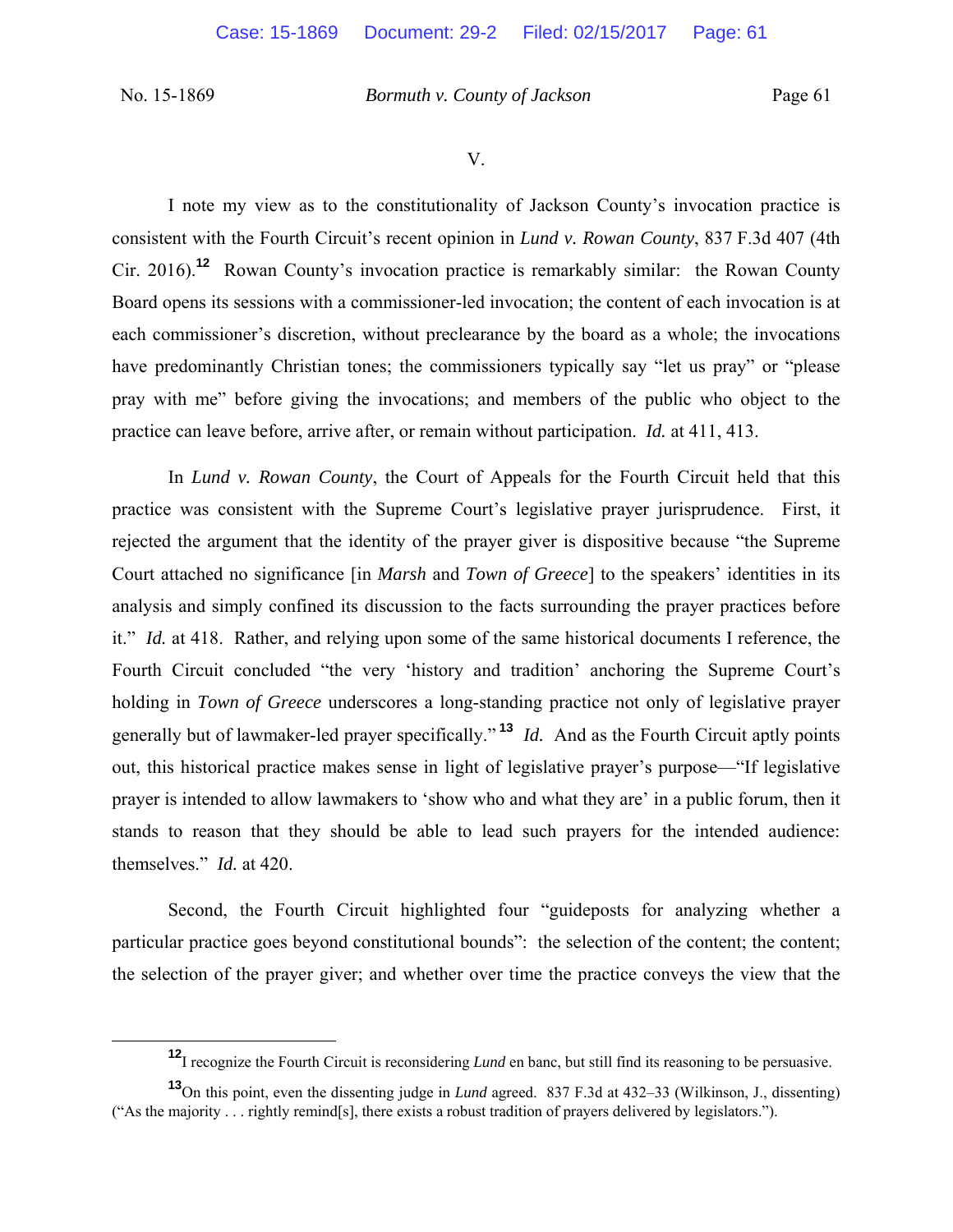government advanced one religion over other creeds. *Id.* at 420–25. Each of these are just as applicable to Jackson County's practice.

*Selection of the content.* Just like the majority here, the district court in *Lund* found commissioner-led prayers amounted to government supervision of prayer. *Id.* at 420. The Fourth Circuit disagreed, emphasizing that individual commissioners could "give[] their own prayer without oversight, input, or direction" from the board. *Id.* Put another way, "each commissioner is a free agent like the ministers in *Town of Greece* and the chaplain in *Marsh* who gave invocations of their own choosing." *Id.* at 421. Moreover, there was no evidence indicating the prayers given were "anything but a personal creation of each commissioner acting in accord with his or her own personal views." *Id.* So too in Jackson County.

*The content*. As here, the content of the invocations given before Rowan County's Board of Commissioners "largely encompassed universal themes, such as giving thanks and requesting divine guidance in deliberations. . . . There [wa]s no prayer in the record asking those who may hear it to convert to the prayer-giver's faith or belittling those who believe differently." *Id.* at 422. The illustrative prayer given by the Fourth Circuit is universal, and neither proselytizes nor disparages:

Let us pray. Father we do thank you for the privilege of being here tonight. We thank you for the beautiful day you've given us, for health and strength, for all the things we take for granted. Lord, as we read the paper today, the economic times are not good, and many people are suffering and doing without. We pray for them; we pray that you would help us to help. We pray for the decisions that we will make tonight, that God, they will honor and glorify you. We pray that you would give us wisdom and understanding. We'll thank you for it. In Jesus' name. Amen.

*Id.* This prayer, as with the prayers about which Bormuth complains, "comes nowhere near the realm of prayer that is out of bounds under the standards announced in *Town of Greece*." *Id.*

*The selection of the prayer giver*. As does the majority opinion for Jackson County, the district court in *Lund* faulted Rowan County for failing to promote religious diversity by only permitting commissioners to give invocations. *Id.* at 423. I agree with our sister circuit's response to this point—"[D]iversity among the beliefs represented in a legislature has never been the measure of legislative prayer." *Id.* Rather, *Town of Greece* makes clear that legislative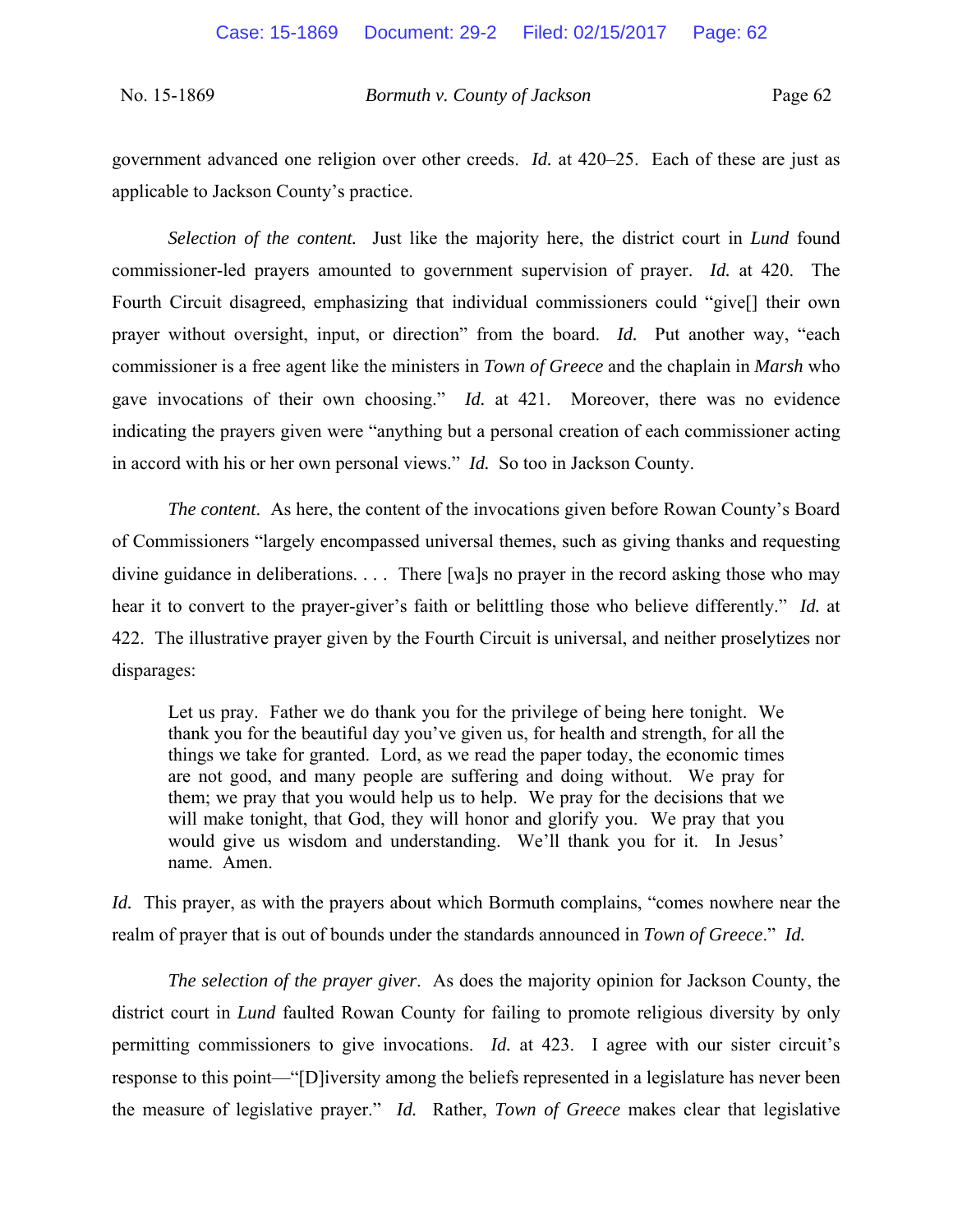bodies need not "promote a diversity of religious views." *Id.* (citing *Town of Greece*, 134 S. Ct. at 1824). Accordingly, "[a]bsent proof the Board restricted the prayer opportunity among the commissioners as part of an effort to promote only Christianity, we must view its decision to rely on lawmaker-led prayer as constitutionally insignificant." *Id.* at 424. This is especially true given that—just like Jackson County's practice—"[a] person of any creed can be elected to the Board and is entitled to speak without censorship." *Id*.

*Advancement of one religion over other creeds.* The Fourth Circuit concluded that Rowan County's prayer practice did not, over time, advance Christianity over other creeds. *Id.* at 424–25. The invocations offered before Rowan County were "largely generic petitions to bless the commissioners before turning to public business. . . . Had a chaplain offered prayers identical to those [in *Lund*], *Town of Greece* and *Marsh* would unquestionably apply to uphold the Board's practice." *Id.* at 425. "In other words, the degree of denominational preference projected onto the government with lawmaker-led prayer is not significantly different from selecting denominational clergy to do the same. Both prayers arise in the same context and serve the same purpose." *Id*. The same is true in the present case.

 Third, the Fourth Circuit found that Rowan County's practice was not impermissibly coercive. Preliminarily, it rejected the district court's view that the Supreme Court's prior coercion cases are applicable to legislative prayer cases, emphasizing the unique nature of this area of the law. *Id.* at 427 ("[L]egislative prayer [is] a field of Establishment Clause jurisprudence with its own set of boundaries and guidelines.") (citation omitted). The Fourth Circuit did not address the *Marks* issue, however. Instead, it recognized "that the Board clearly did not engage in coercion under the view expressed by Justices Scalia and Thomas," but nonetheless gave the plaintiffs the benefit of the doubt by also applying Justice Kennedy's plurality opinion. *Id.*

Even under Justice Kennedy's "more favorable" standard, the Court of Appeals for the Fourth Circuit held that the plaintiffs failed to demonstrate coercion. *Id.* In large part, the Fourth Circuit emphasized the voluntariness of participating in the prayers, especially when evaluated in light of the fact that "[a]dults often encounter speech they find disagreeable; and an Establishment Clause violation is not made out any time a person experiences a sense of affront